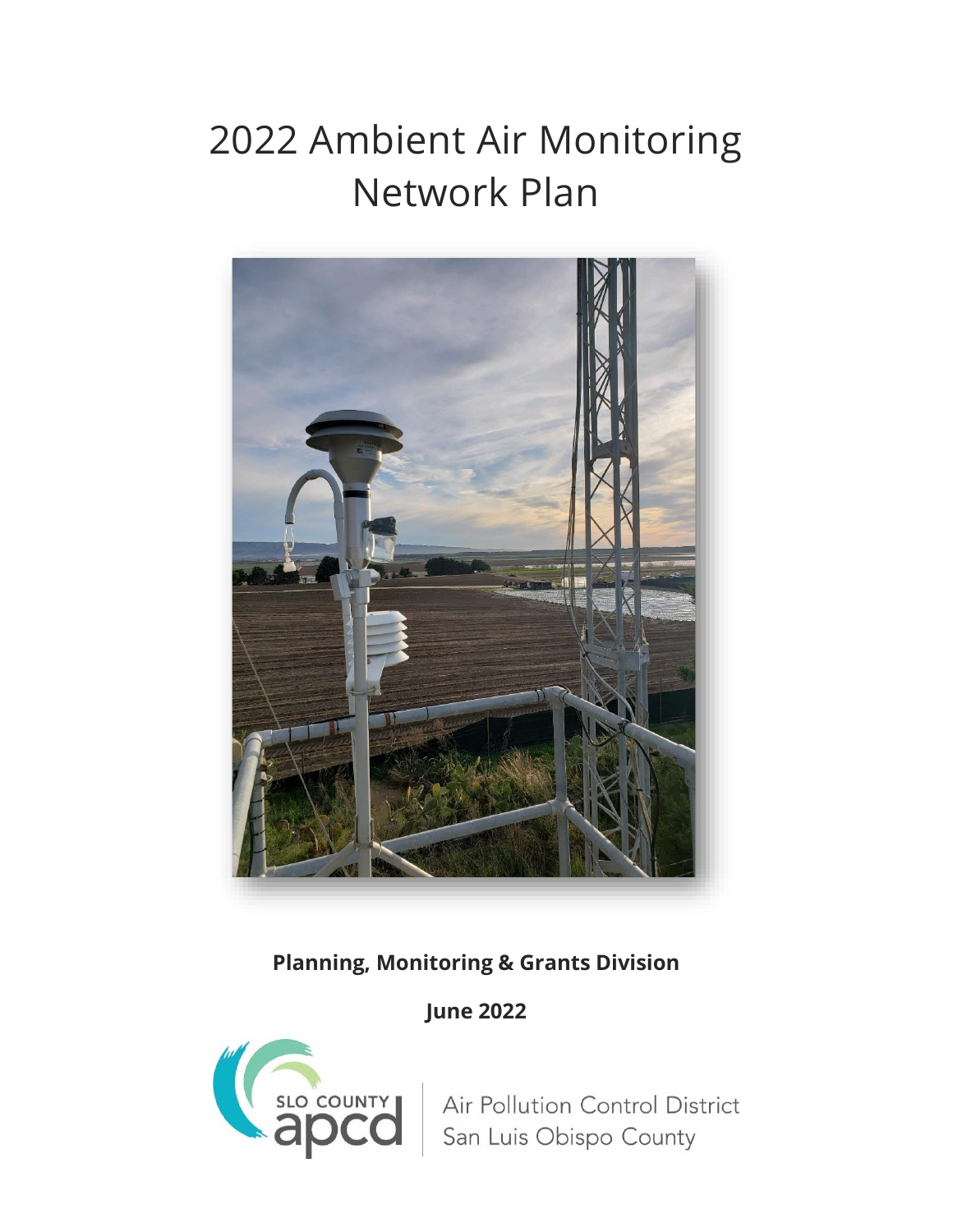| <b>Contents</b> |  |
|-----------------|--|
|                 |  |
|                 |  |
|                 |  |
|                 |  |
|                 |  |
|                 |  |
|                 |  |
|                 |  |
|                 |  |
|                 |  |
|                 |  |
|                 |  |
|                 |  |
|                 |  |
|                 |  |
|                 |  |
|                 |  |
|                 |  |
|                 |  |
|                 |  |
|                 |  |
|                 |  |
|                 |  |
|                 |  |
|                 |  |
|                 |  |
|                 |  |
|                 |  |
|                 |  |
|                 |  |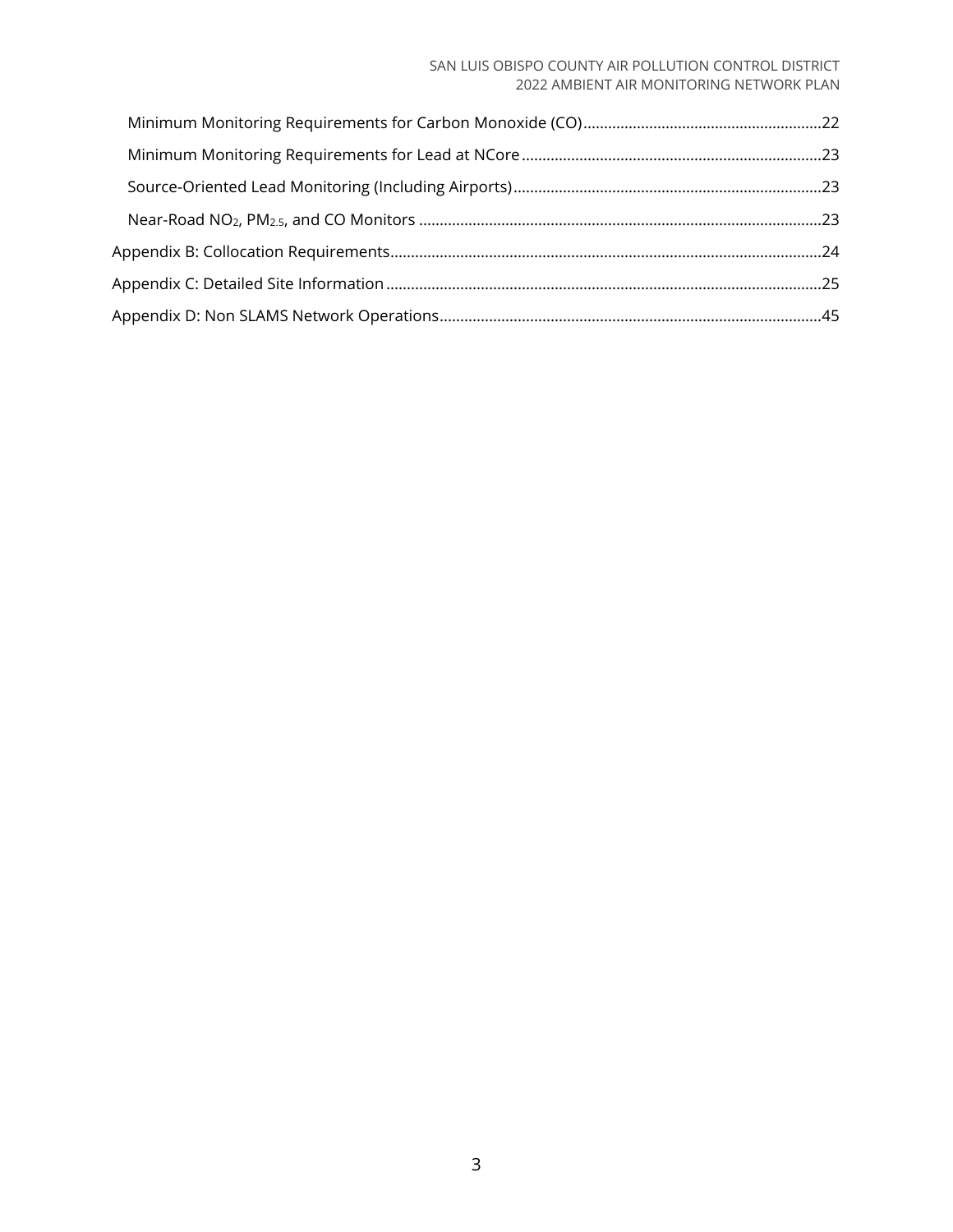# <span id="page-3-0"></span>**List of Abbreviations and Symbols**

| AADT              | Annual Average Daily Traffic count                               |
|-------------------|------------------------------------------------------------------|
| AB                | Assembly Bill                                                    |
| <b>ANP</b>        | Annual Network Plan                                              |
| <b>AQMD</b>       | Air Quality Management District                                  |
| AQS               | Air Quality System                                               |
| AQS ID            | Air Quality System site identification number                    |
| <b>BAM</b>        | <b>Beta Attenuation Monitor</b>                                  |
| <b>CARB</b>       | California Air Resources Board                                   |
| CBSA              | Core Based Statistical Area                                      |
| CDF               | California Department of Forestry                                |
| <b>CFR</b>        | Code of Federal Regulations                                      |
| CO                | Carbon monoxide                                                  |
| E-BAM             | Portable, non-FEM version of the BAM                             |
| EPA               | United States Environment Protection Agency                      |
| <b>FAA</b>        | Federal Aviation Administration                                  |
| <b>FEM</b>        | Federal Equivalent Method                                        |
| <b>FRM</b>        | Federal Reference Method                                         |
| MSA               | Metropolitan Statistical Area                                    |
| <b>NAAQS</b>      | National Ambient Air Quality Standard(s)                         |
| <b>NCore</b>      | National Core multipollutant monitoring station                  |
| ΝO                | Nitrogen oxide                                                   |
| NO <sub>2</sub>   | Nitrogen dioxide                                                 |
| NO <sub>x</sub>   | Oxides of nitrogen                                               |
| <b>NRP</b>        | Nipomo Regional Park                                             |
| $O_3$             | Ozone                                                            |
| <b>ODSVRA</b>     | Oceano Dunes State Vehicular Recreation Area                     |
| <b>PAMS</b>       | Photochemical Assessment Monitoring Station                      |
| PM <sub>2.5</sub> | Particulate Matter less than 10 microns in aerodynamic diameter  |
| $PM_{10}$         | Particulate Matter less than 2.5 microns in aerodynamic diameter |
| Pb                | Lead                                                             |
| ppb               | Parts per billion                                                |
| <b>PQAO</b>       | Primary Quality Assurance Organization                           |
| <b>SIP</b>        | State Implementation Plan                                        |
| <b>SLAMS</b>      | State or Local Air Monitoring Station                            |
| SLOCAPCD          | San Luis Obispo County Air Pollution Control District            |
| SO <sub>2</sub>   | Sulfur dioxide                                                   |
| <b>SPM</b>        | <b>Special Purpose Monitor</b>                                   |
| ZAG               | Zero Air Generator                                               |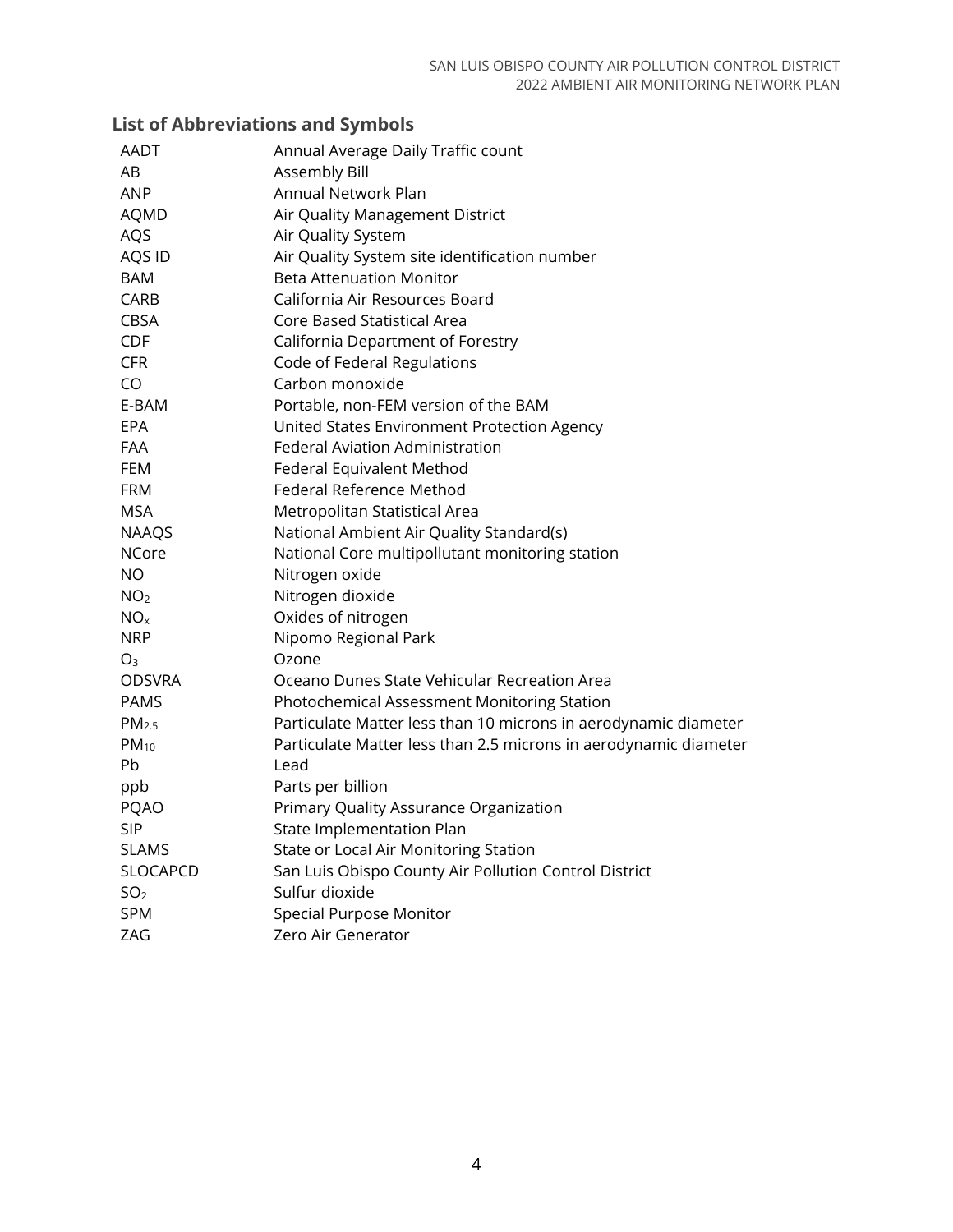# <span id="page-4-0"></span>**Introduction**

Every year the San Luis Obispo County Air Pollution Control District submits an ambient air monitoring network plan to the United States Environmental Protection Agency; this document comprises the ANP for 2022. It is intended to fulfill the requirements of 40 CFR 58.10 and to provide information about local monitoring activities to the public. The focus of this ANP is the network of regulatory monitors in the County; non-regulatory monitoring is discussed in Appendix D.

Consistent with these goals and requirements, this ANP will be made available for public review and comment for at least 30 days prior to its submission to EPA. All comments received and any SLOCAPCD responses to those comments will be attached as Appendices E and F, respectively, and submitted to EPA as part of this ANP. The cover letter accompanying submission will note the beginning and ending dates of the comment period, whether any comments were received, and which comments were substantive. For any non-substantive comments, the cover letter will provide a rationale for deeming them as such. If public comments prompt changes to the ANP, these changes will be noted in the cover letter.

The ANP is a snapshot of the air monitoring network as it currently exists, and it also documents any changes since the last ANP (published June 2021) and any modifications anticipated over the next 18 months. This review and planning process helps ensure continued consistency with federal requirements and monitoring objectives. It also confirms and updates information in state and federal monitoring records. Information is provided for all ambient air pollution monitoring which occurred in the county, including sites operated by the California Air Resources Board. Data for CARB sites were obtained from that agency and are accurate to the best of our knowledge.

Several monitoring changes are discussed in the subsequent sections: The transition from thermistor measured temperature to Virtual temperature and updating 2 possible stations to new structures. Finally, to fulfill requirements of California AB 1647, SLOCAPCD and the Phillips 66 Santa Maria Refinery have established a refinery-related community/fence-line monitoring network near the refinery. The network consists of new monitors for oxides of nitrogen, SO<sub>2</sub>, black carbon, and non-methane volatile organic compounds at the existing Mesa2 station and a new station on the north side of the refinery. The new monitors are funded and operated by the refinery and their data is made publicly available in real-time. At this time, there is no plan to formally incorporate these monitors into the local SLAMS network or add the data to AQS.

All pollutant monitors in SLOCAPCD's SLAMS network meet the requirements of 40 CFR 58 Appendices A, B, C, D, and E, where applicable, and SLOCAPCD-run SPM meets the requirements of Appendices A and E.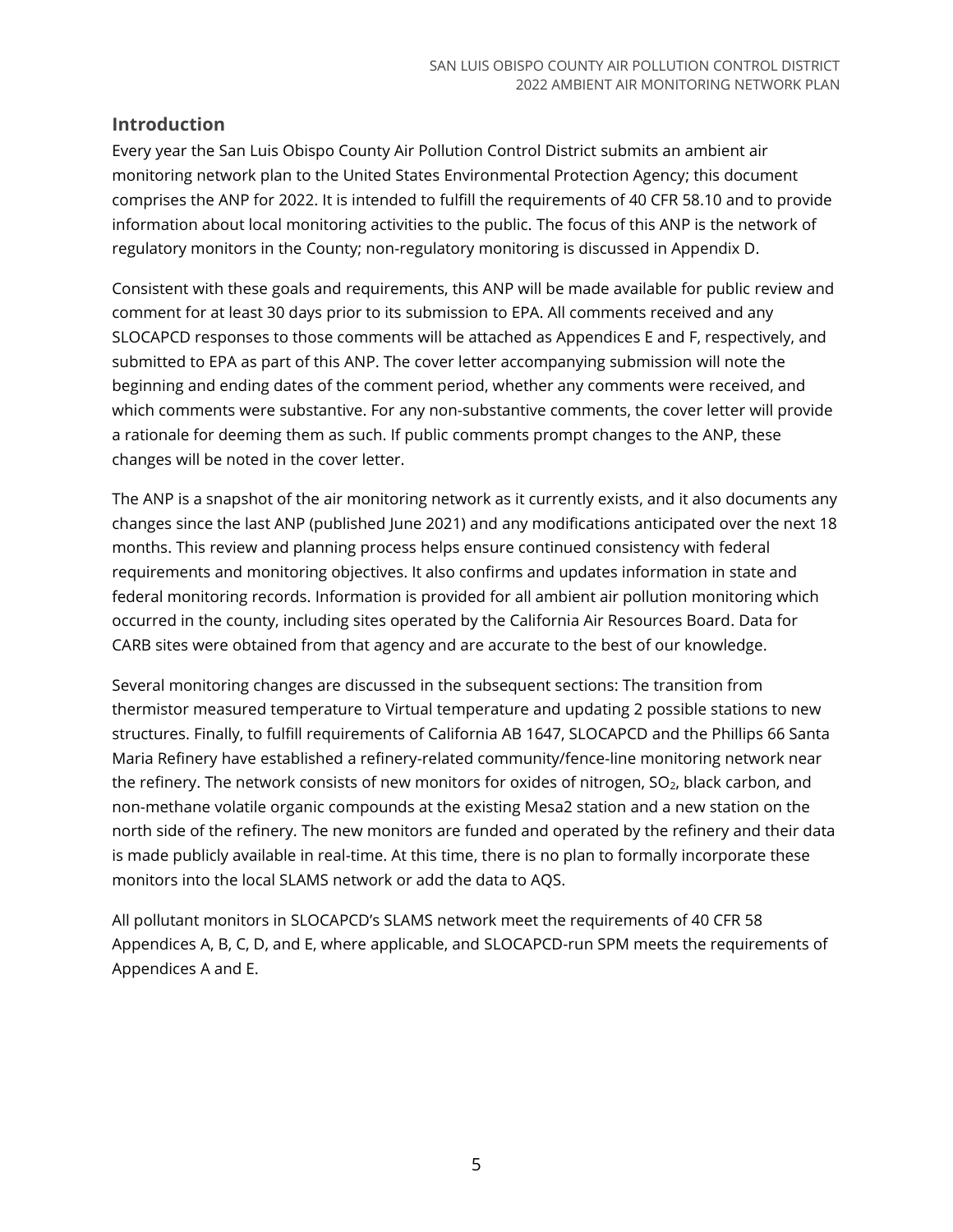# <span id="page-5-0"></span>**General Information on Air Monitoring Networks**

Most ambient air quality monitoring stations operated by air quality agencies are classified as State and Local Air Monitoring Station (SLAMS). SLAMS are long-term monitoring stations and are generally considered to be permanent sites. Their primary objective is to collect data for comparison to the NAAQS. Stations may instead be classified as Special Purpose Monitors or Prevention of Significant Deterioration stations; these are generally short-term sites with objectives other than NAAQS comparison.

Appendix D of 40 CFR 58 specifies design criteria for SLAMS networks and states that networks must be designed to meet a minimum of three basic monitoring objectives: 1) Provide air pollution data to the public in a timely manner; 2) Support compliance with the NAAQS; and 3) Support air pollution research. A variety of site types are needed to support these basic objectives, including the six general types identified in the Appendix:

- **Highest Concentration**: Sites located to determine the highest concentration expected to occur in the area covered by the network;
- **Population Exposure**: Those located to determine representative concentrations in areas of high population density;
- **Source Oriented**: Sites located to determine the impact on ambient pollution levels of significant sources or source categories;
- **General/Background**: Those located to determine general background concentration levels;
- **Regional Transport**: Sites located to determine the extent of regional pollutant transport among populated areas, and in support of secondary standards; and
- **Welfare Related Impacts**: Sites located to determine the welfare-related impacts in more rural and remote areas (such as visibility impairment and effects on vegetation).

The physical siting of an air monitoring station must conform to the requirements of the Appendix, and its location must achieve a spatial scale of representativeness that is consistent with the monitoring objective and site type. The spatial scale results from the physical location of the site with respect to the pollutant sources and categories. It estimates the size of the area surrounding the monitoring site that experiences uniform pollutant concentrations. The categories of spatial scale defined in the Appendix are:

- **Microscale**: An area of uniform pollutant concentrations ranging from several meters up to 100 meters;
- **Middle Scale**: uniform pollutant concentrations in an area of about 110 meters to 0.5 kilometer;
- **Neighborhood Scale**: an area with dimensions in the 0.5 to 4-kilometer range;
- **Urban Scale**: Citywide pollutant conditions with dimensions from 4 to 50 kilometers;
- **Regional Scale**: An entire rural area of the same general geography (this area ranges from tens to hundreds of kilometers); and
- **National and Global Scales**.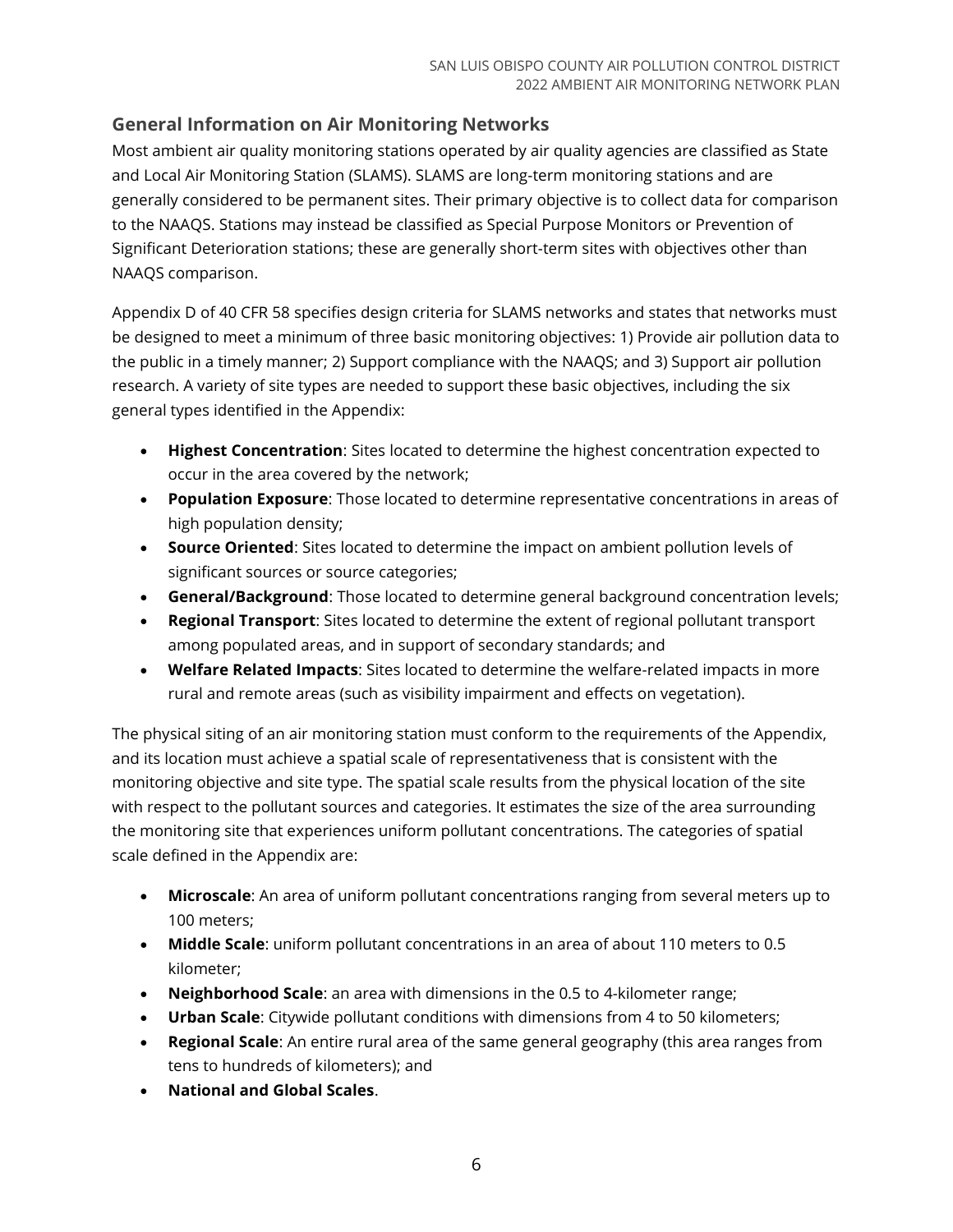The relationship between site type and spatial scale is summarized in Table 1, below, which is adapted from Table D-1 of the Appendix.

| <b>Site Type</b>                        | <b>Appropriate Spatial Scale</b>            |
|-----------------------------------------|---------------------------------------------|
| Highest concentration                   | Micro, middle, neighborhood, (sometimes     |
|                                         | urban or regional for secondary pollutants) |
| Population exposure                     | Neighborhood, urban                         |
| Source oriented                         | Micro, middle, neighborhood                 |
| General/background & regional transport | Urban, regional                             |
| <b>Welfare Related Impacts</b>          | Urban, regional                             |

#### **Table 1: Relationship between Site Type and Spatial Scale**

# <span id="page-6-0"></span>**Air Monitoring Stations in San Luis Obispo County**

San Luis Obispo County comprises the San Luis Obispo-Paso Robles MSA. Air monitoring responsibilities for the MSA are divided between SLOCAPCD and CARB, as allowed by Section 2(e) of Appendix D to 40 CFR 58. SLOCAPCD acknowledges this joint responsibility and is a member of the CARB Primary Quality Assurance Organization. The roles and responsibilities of the two agencies with regard to fulfilling state and federal monitoring requirements are formalized in a "Roles and Responsibilities" document, which can be viewed on the CARB website. [1](#page-6-1)

There are currently nine SLAMS stations in the county/MSA; their locations are shown in Figure 1. CARB operates the station in Paso Robles as part of their network, while the other eight are operated by the SLOCAPCD. Table 2 lists these stations, along with the pollutants and meteorological parameters monitored at each location and the site type. Every criteria pollutant monitor at each of these nine SLAMS meets all applicable requirements in Appendices A, B, C, D, and E to 40 CFR 58.

SLOCAPCD also operates the Oso Flaco monitoring station for the California Department of Parks and Recreation. This site is located within the ODSVRA in an area where off-highway vehicle activity is not allowed. The  $PM_{10}$  FEM monitor at the site is classified as an SPM and complies with 40 CFR 58.11(a)(2), meeting all applicable requirements of 40 CFR 58 Appendices A and E.

| <b>Site</b>   | Ozone b | <b>Nitrogen</b><br><b>Dioxide</b> | Sulfur<br><b>Dioxide</b> | $PM_{10}$ | PM <sub>2.5</sub> | Wind <sup>c</sup> | <b>Temp</b> |
|---------------|---------|-----------------------------------|--------------------------|-----------|-------------------|-------------------|-------------|
| Atascadero    | P, C    | P, C                              |                          | D         | D                 |                   |             |
| Carrizo Plain | T, B    |                                   |                          |           |                   |                   |             |
| CDF           |         |                                   |                          | S, C      | S, C              | Χ                 |             |
| Mesa2         |         |                                   | S, C                     |           |                   | Χ                 |             |
| Morro Bay     | B       |                                   |                          |           |                   |                   |             |

**Table 2: Summary of Parameters Currently Monitored at SLAMS in San Luis Obispo County**

<span id="page-6-1"></span><sup>1</sup> California Air Resources Board, "Quality Management Documents, Document Repository, Finalized Roles and Responsibilities," [https://ww2.arb.ca.gov/our-work/programs/quality-assurance.](https://ww2.arb.ca.gov/our-work/programs/quality-assurance/quality-management-document-repository)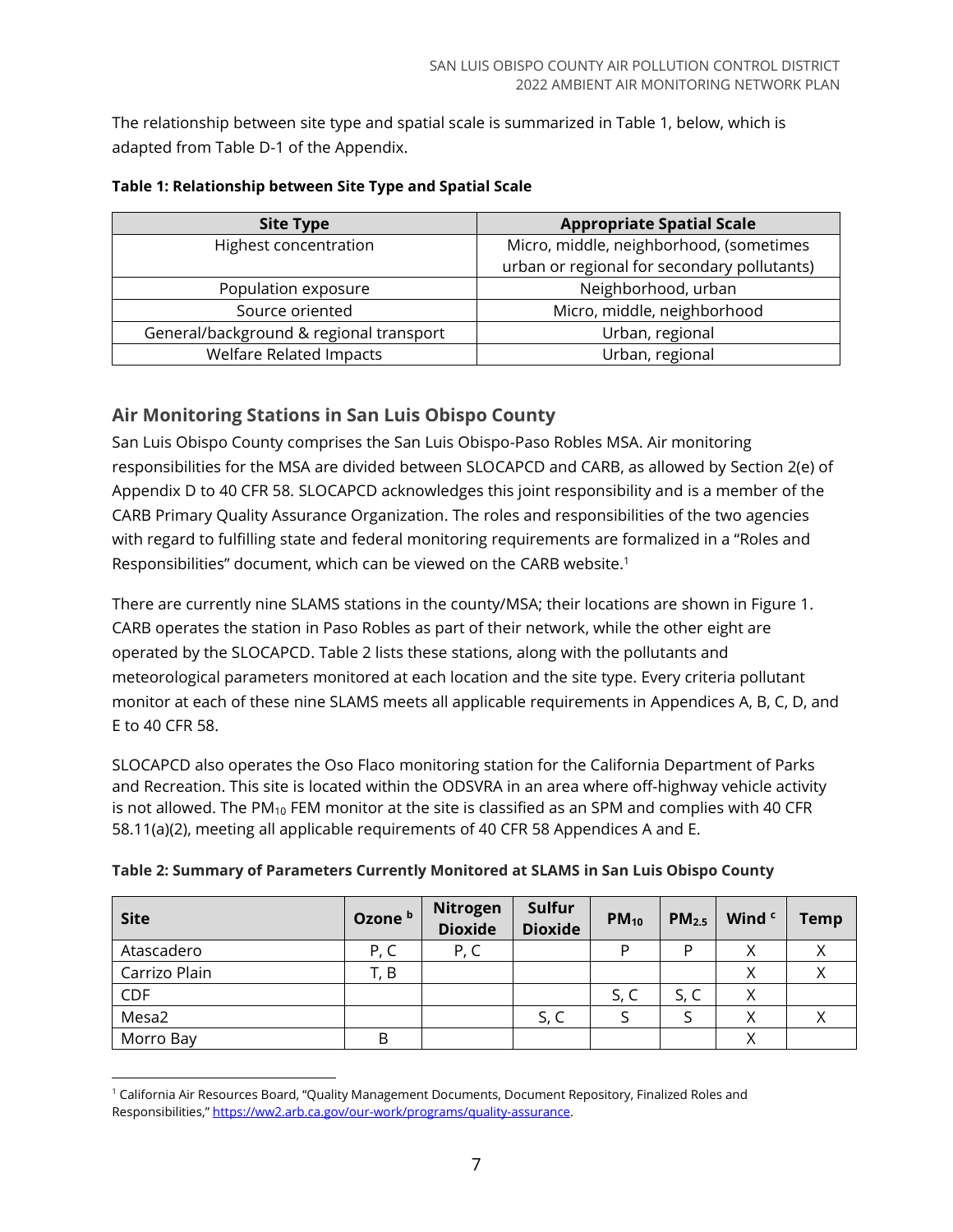| <b>Site</b>                 | Ozone b | <b>Nitrogen</b><br><b>Dioxide</b> | Sulfur<br><b>Dioxide</b> | $PM_{10}$ | $PM_{2.5}$ | Wind c | <b>Temp</b> |
|-----------------------------|---------|-----------------------------------|--------------------------|-----------|------------|--------|-------------|
| Nipomo Regional Park        |         |                                   |                          |           |            |        |             |
| Paso Robles <sup>a</sup>    |         |                                   |                          |           |            |        |             |
| San Luis Obispo-Roberto Ct. |         |                                   |                          |           | D          |        |             |
| Red Hills                   |         |                                   |                          |           |            |        |             |

**Site Types:** B = General/Background, C = Highest Concentration, P = Population Exposure, T = Regional Transport, S = Source,  $X =$  Parameter measured at this site.

**Notes:** <sup>a</sup> Paso Robles is operated by CARB; all other sites are operated by SLOCAPCD.

**b** Atascadero is typically the highest concentration site for the western county attainment area, while Red Hills is the highest concentration site for the eastern county nonattainment area. <sup>c</sup> Wind speed, wind direction, and sigma theta.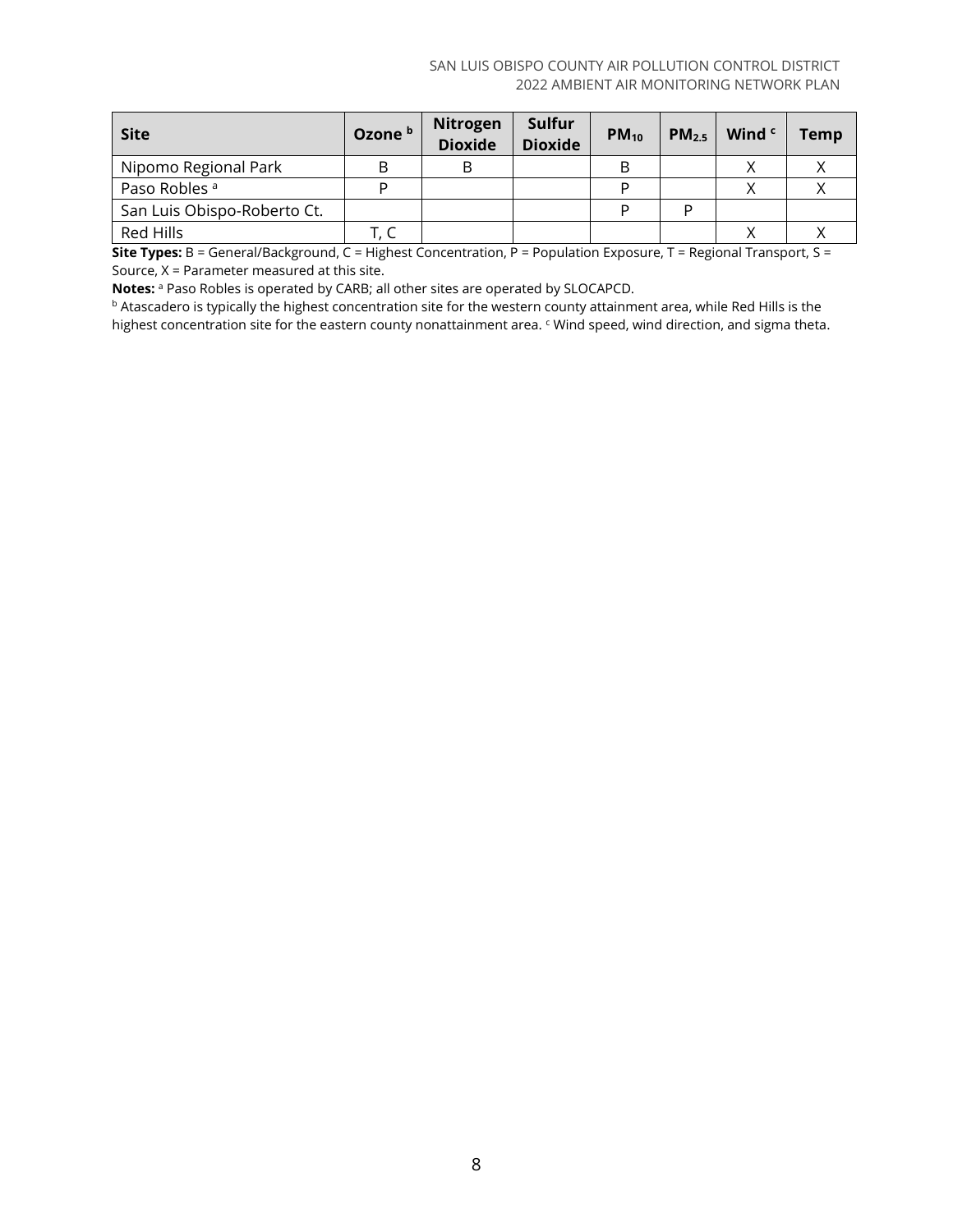

**Figure 1: Locations of air monitoring stations in San Luis Obispo County as of May 2022. The thin red line depicts the boundary of the ozone nonattainment area.**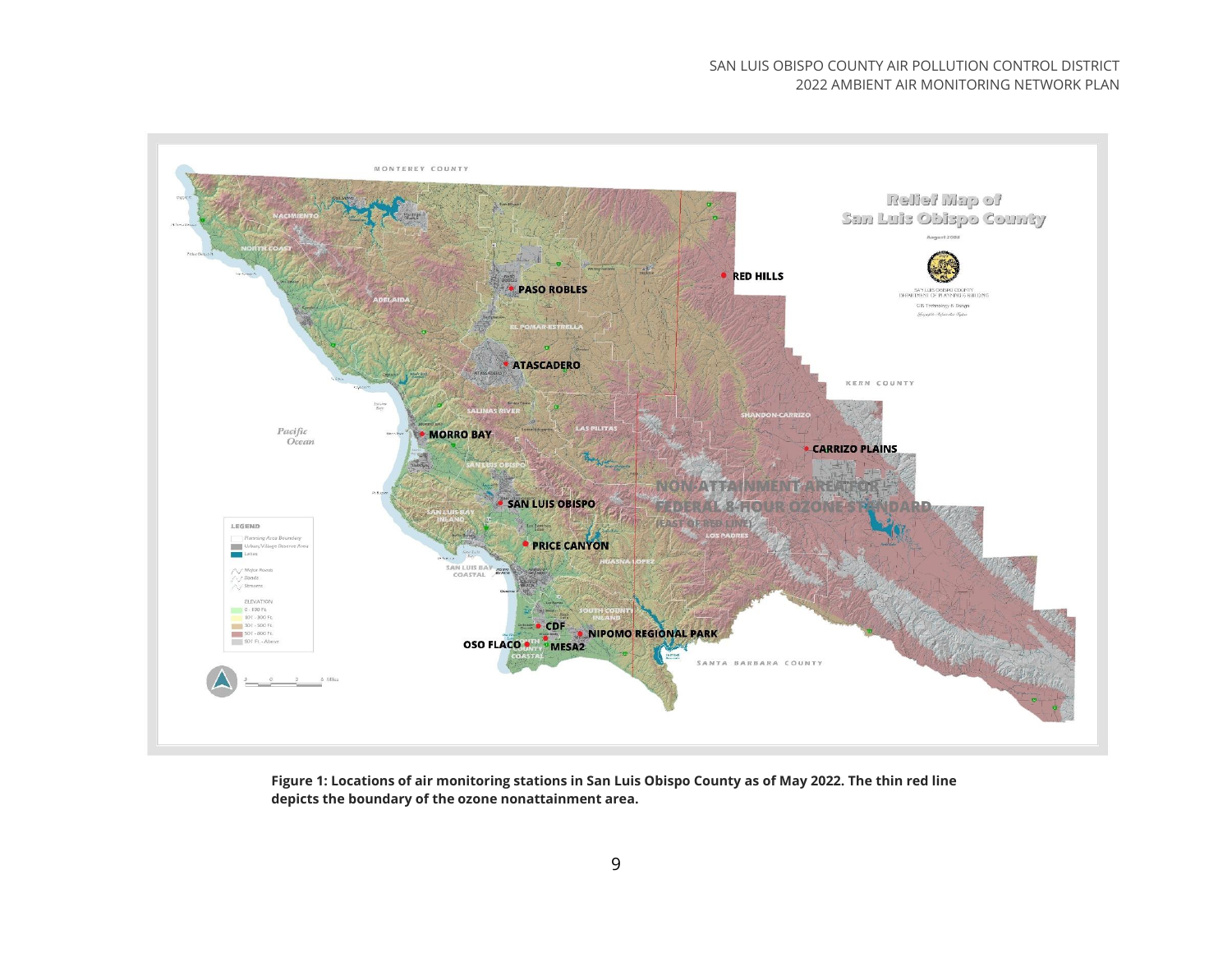# <span id="page-9-0"></span>**Changes to Monitoring Network Since the Previous ANP**

Changes to the monitoring network since the publication of the last ANP are summarized below.

#### <span id="page-9-1"></span>**Ozone Monitoring Network Changes**

No changes have been made to the Ozone monitoring networks since the previous ANP.

### <span id="page-9-2"></span>**Particulate Monitoring Network Changes**

The Morro Bay site currently operates a seasonal PM2.5 Non-FEM Beta Attenuation Monitor to assist with wildfire monitoring efforts. This sampler is operated only during wildfire seasons. No other changes have been made to either the  $PM_{2.5}$  or  $PM_{10}$  monitoring networks since the previous ANP.

#### <span id="page-9-3"></span>**Nitrogen Dioxide Monitoring Network Changes**

No changes have been made to the nitrogen dioxide monitoring network since the previous ANP.

# <span id="page-9-4"></span>**Sulfur Dioxide Monitoring Network Changes**

No changes have been made to the sulfur dioxide monitoring network since the previous ANP.

# <span id="page-9-5"></span>**Infrastructure and Support Equipment Changes**

• Beginning January 2022, the SLOCAPCD has migrated from the MetOne 50.5 meteorological sensor to the RMYoung 81000 sensor. This new sensor has the capability of measuring temperature along with wind speed and direction, and the SLOCAPCD will be reporting this temperature into AQS instead of the previous Thermistor measured temperature.

# <span id="page-9-6"></span>**Opened, Closed, and Relocated Stations**

Currently the Atascadero station (06-079-8002) is being updated from the previous shelter to a newer more compact and efficient station. The overall change in location is less than 3 meters, and the orientation is exactly the same as the previous shelter. The Morro Bay station (06-079-3001) station is in similar condition and the SLOCAPCD plans on removing the current shelter and replacing it with a newer more efficient shelter. This new shelter will be placed in the same exact location as the current shelter.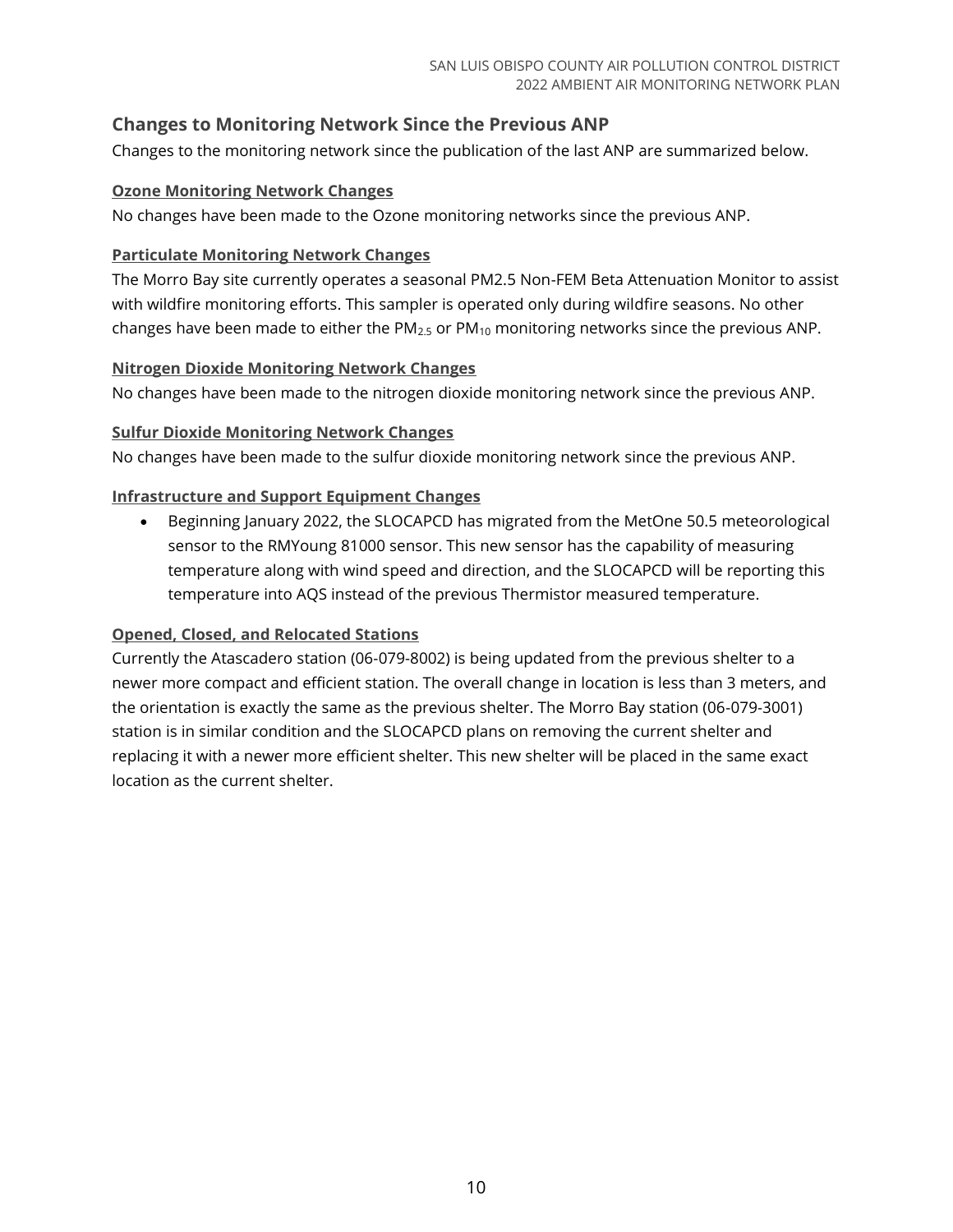# <span id="page-10-0"></span>**Detailed Descriptions of the Current Network**

### <span id="page-10-1"></span>**Ozone Monitoring Network**

The SLAMS network features ozone monitors in Atascadero, Red Hills, Carrizo Plain, Paso Robles, Morro Bay, and Nipomo Regional Park. Ozone was monitored in the City of San Luis Obispo until January 30, 2021. The eastern portion of San Luis Obispo County is designated as a marginal nonattainment area for the 8-hour ozone standard, and the Red Hills and Carrizo Plain monitors are located in this area. None of the county is designated as a moderate (or more severe) nonattainment area, therefore an Enhanced Monitoring Plan is not required (nor is one being prepared).

**Atascadero** – SLOCAPCD has operated an ozone monitor in Atascadero since 1988. The Atascadero station was moved in 2015 from the central business district to a nearby city property. The monitor is classified as population-oriented and neighborhood scale. It provides ozone measurements representative of the City of Atascadero. Ozone concentrations at this site exhibit strong diurnal fluctuations caused by the titration or mixing of ozone with nitric oxide from nearby mobile and residential sources. Concentrations at this site are similar to those recorded at Paso Robles and are often the highest among the five ozone monitors in the western portion of the county that is classified as attaining the federal ozone standard. The highest ozone concentrations at Atascadero occur when high pressure over the interior southwest U.S. causes transport of ozone and other pollutants into the county from the east. Under these infrequent conditions, transported ozone, enhanced by local pollutants, can cause highly elevated concentrations. Most of the time, prevailing winds from the west and northwest help keep ozone levels at Atascadero low.

**Carrizo Plain** – Operated by SLOCAPCD since January 2006, this regional scale station monitors background levels and ozone transport from the interior areas of the state. The monitor is in an outbuilding at the Carrisa Plains Elementary School. The ozone concentrations recorded here are second only to Red Hills in concentration and persistence; this site is located within the Eastern San Luis Obispo County nonattainment area.

**Morro Bay** – Operated since 1975 by SLOCAPCD, this site provides regional scale and general/background ozone monitoring. Located in downtown Morro Bay, the monitor generally measures background levels of ozone from the predominant northwest winds blowing off the Pacific Ocean. Under unusual meteorological conditions, the site can record elevated ozone concentrations transported from urban areas as far south as the Los Angeles basin.

**Nipomo Regional Park (NRP)** – Operated by SLOCAPCD since 1998, this station provides monitoring of background levels of ozone on a regional scale. Previously (1979 to 1996) ozone had been monitored in Nipomo on Wilson Street, several miles away. The ozone concentrations measured at NRP are representative of interior portions of the Nipomo Mesa and are the highest recorded in the coastal region of San Luis Obispo County.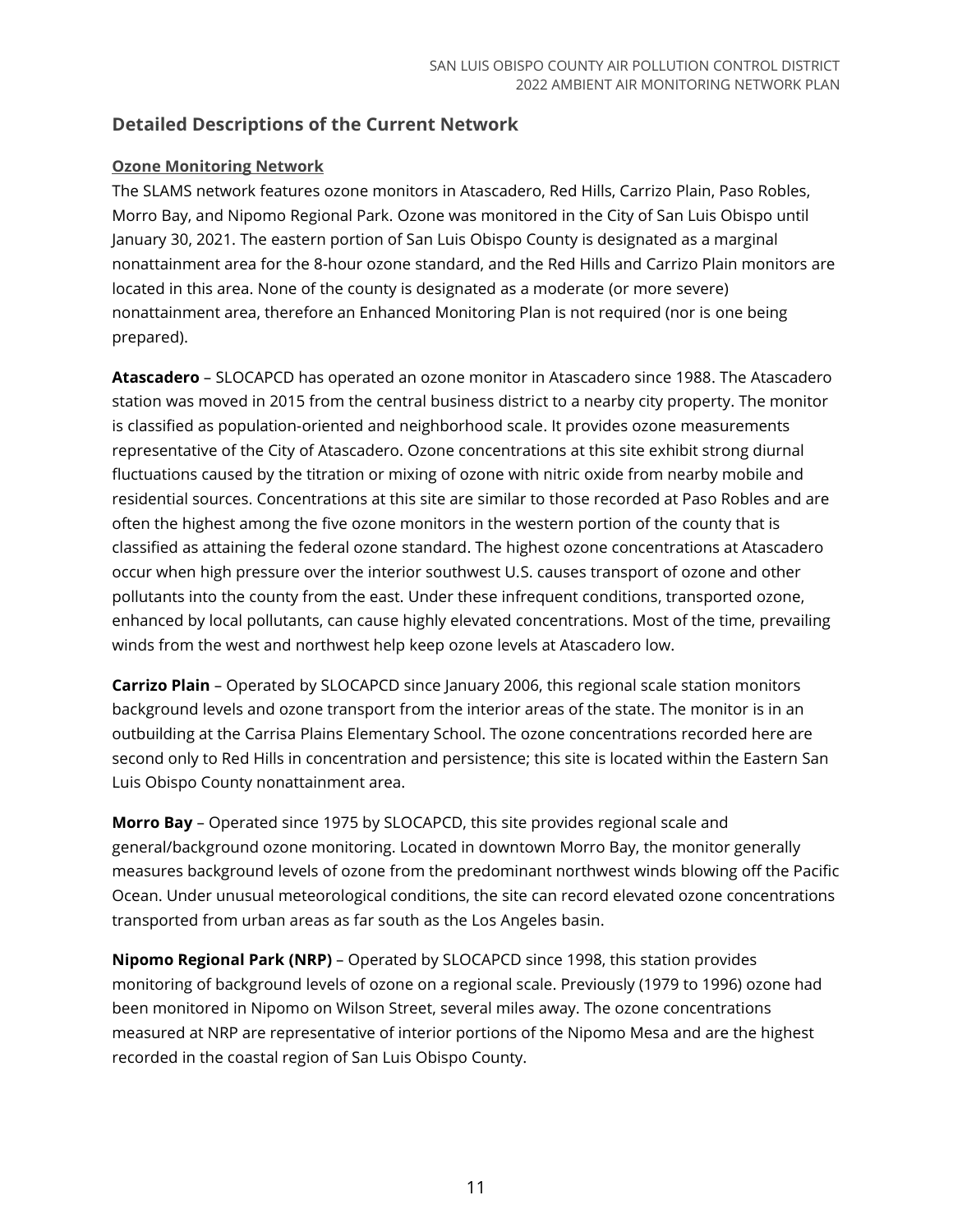**Paso Robles** – Operated by CARB since 1974, this population-oriented, neighborhood scale ozone monitor provides a representative ozone concentration for the suburban areas of the City of Paso Robles. The conditions under which elevated ozone levels occur and the location's prevailing winds are similar to Atascadero.

**Red Hills** – Operated by SLOCAPCD since 2000, this station is located near the summit of Red Hills at an elevation of about 2,000 feet. It is in a very sparsely populated area near the community of Shandon. This regional scale site is often influenced by ozone transport from distant source areas outside of the county, and it consistently records the highest and most persistent ozone concentrations in the network; its site type is thus regional and maximum concentration. In early 2012, the eastern portion of the county was designated as marginally nonattainment for the federal 8-hr ozone standard based on the design value from this site.

As noted in Table 2, the SLAMS site types employed by the existing ozone network are:

- 1. **Highest Concentration** The Red Hills station typically records the highest ozone concentrations in the county. The high ozone levels tend to occur in the interior areas of the county during summer, either following long periods of wind stagnation, or as a result of offshore winds which can transport pollutants from interior regions of the state from distant sources to the northeast. Among the sites in the western portion of the county which is classified as attaining the ozone standard, Atascadero and Paso Robles measure the highest concentrations.
- 2. **Population Exposure** The Paso Robles and Atascadero monitors provide good representations of the ozone levels in the larger cities of the county.
- 3. **Source Impact** Because ozone is a secondary pollutant, the effect of emissions from any single source are experienced five to seven hours later and often many miles distant. As a regional pollutant, monitoring for specific sources of ozone is not performed.
- 4. **General/Background** The monitors at Morro Bay, Carrizo Plain, and Nipomo Regional Park provide regional background ozone levels.
- 5. **Regional Transport** The stations located at Carrizo Plain and Red Hills provide excellent surveillance of regional transport of ozone into the interior part of the county Coastal monitoring stations have provided evidence in the past of regional transport of ozone over the Pacific Ocean from distant urban sources.

# <span id="page-11-0"></span>**Nitrogen Dioxide Monitoring Network**

The SLAMS network in San Luis Obispo County features  $NO<sub>2</sub>$  monitors at Atascadero and Nipomo Regional Park. NO<sub>2</sub> levels have always been well below the state and federal standards at all locations in our county. For this reason,  $NO<sub>2</sub>$  monitoring is most useful as an indicator of depletion of ambient ozone through titration or mixing with nitric oxide. Having NO<sub>2</sub> monitors in North and South County also serves a long-term air quality surveillance role.

**Atascadero** – Operated by SLOCAPCD since 1990 and relocated in 2015, this population-oriented monitor is considered neighborhood scale. This is the only  $NO<sub>2</sub>$  monitor in the Salinas River air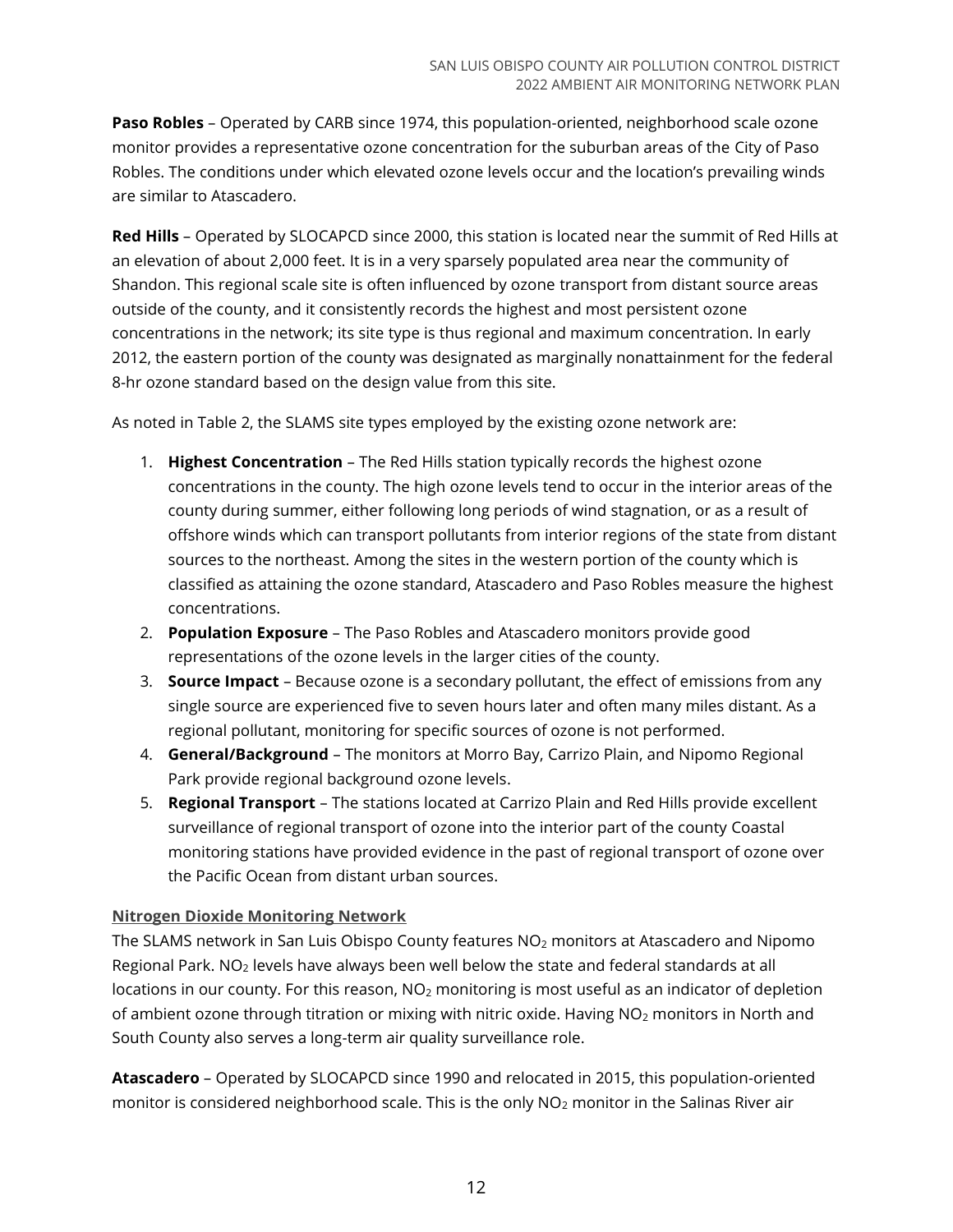basin, and it records the highest NO,  $NO<sub>2</sub>$ , and NO<sub>x</sub> levels in the county. The monitor's downtown location has established a strong diurnal inverse relationship between ozone and  $NO<sub>2</sub>$  levels caused by local mobile sources and residential and commercial combustion of natural gas.

**Nipomo Regional Park** – Operated by the SLOCAPCD since 1998, this monitor is regional in scale and is representative of background concentrations on the Nipomo Mesa. The site's location in a large natural area away from local or mobile sources makes it ideal for regional surveillance of  $NO<sub>2</sub>$ .

The SLAMS sites in the existing  $NO<sub>2</sub>$  network are:

- 1. **Highest Concentration** The Atascadero monitor historically has measured the highest  $NO<sub>2</sub>$  concentrations in the county.  $NO<sub>2</sub>$  levels are the result of titration or mixing of ambient ozone by local sources of nitric oxide and as a result values are always relatively low. Levels have never exceeded the 1-hour  $NO<sub>2</sub>$  standard (100 ppb), with annual maximum 1-hour concentrations typically around 50% of the standard.
- 2. **General/Background** With no significant local sources present, the monitor at Nipomo Regional Park provides excellent information on coastal background levels of NO<sub>2</sub>.

Regional Transport and Welfare-Related impacts of NO<sub>2</sub> are not currently addressed by SLOCAPCD's SLAMS network and are not thought to be significant. The San Luis Obispo-Paso Robles MSA, does not have, nor per Appendix D, Section 4.3 of 40 CFR 58 is it required to have, any  $NO<sub>2</sub>$  sites for vulnerable populations or near-road NO<sub>2</sub> monitoring sites.

# <span id="page-12-0"></span>**Sulfur Dioxide Monitoring Network**

The SO<sup>2</sup> monitoring network in San Luis Obispo County currently consists of one station: Mesa2.

**Mesa2** – Established in 1989 and operated by the SLOCAPCD since 2006, this monitor performs surveillance of a nearby oil refinery. It is considered middle scale and highest concentration for SO<sub>2</sub>. Since it is located close to and downwind of a major source of  $SO<sub>2</sub>$  emissions, it is representative only of the immediate area. The station was sited to optimize surveillance of the refinery's nearby coke calciner, which has since been shut down. Nonetheless, the refinery remains the largest point source of  $SO<sub>2</sub>$  in the county, and during upsets this monitor has recorded concentrations approaching and sometimes exceeding the NAAQS. Exceedances of the federal  $SO<sub>2</sub>$  standard had never been recorded here until 2014, when maintenance activities at these facilities resulted in emissions exceeding the 1-hour standard of 75 ppb. (This standard was established in 2011.) In addition to meeting NAAQS compliance objectives, this site is also vital for public information and emergency response.

The SLAMS  $SO<sub>2</sub>$  monitoring objectives met by the network are:

- 1. **Highest Concentration** The monitor at Mesa2 currently records the highest SO<sub>2</sub> levels in the county.
- 2. **Source Impact** The monitor at Mesa2 is invaluable in determining the SO<sub>2</sub> impacts from the refinery upon the immediate region.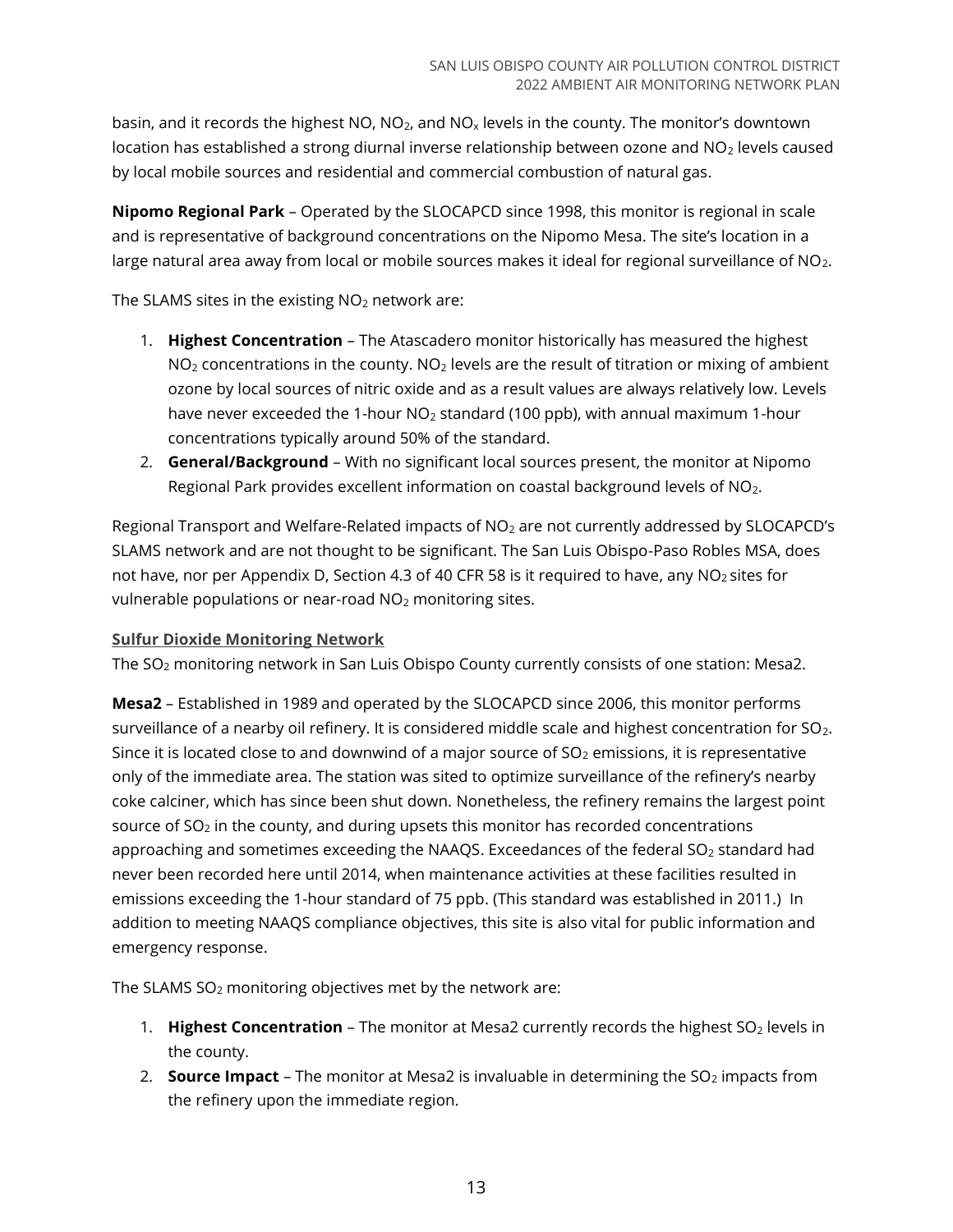Monitoring objectives not addressed by the existing SO<sub>2</sub> network are: General/Background, Population Exposure, Regional Transport, and Welfare-Related. Historical SO<sup>2</sup> monitoring performed elsewhere in the county (at NRP from 1998-2006; Morro Bay, 1979-1995; Grover Beach, 1982-2004; and at decommissioned stations in Arroyo Grande "Ralcoa" [06-079-1005; 1991-2002], and "Mesa1" [06-079-3002; 1987-94]) has provided good evidence that monitoring for these objectives is not needed. Furthermore, background levels of  $SO<sub>2</sub>$  in the county are believed to be negligible as the maximum hourly concentration measured here in 2020 was 2 ppb.

There are no sources within SLOCAPCD's jurisdiction with annual  $SO<sub>2</sub>$  emissions greater than 2000 tons; therefore, no monitoring is required to fulfill the "Data Requirements Rule" (40 CFR 51.1203).

#### <span id="page-13-0"></span>**Particulate Monitoring Network**

The particulate SLAMS network in San Luis Obispo County consists of six permanent FEM  $PM_{10}$ monitors (Paso Robles, Atascadero, San Luis Obispo<sup>[2](#page-13-1)</sup>, Mesa2, CDF, and Nipomo Regional Park) and four permanent FEM PM $_{2.5}$ monitors (Atascadero, CDF, Mesa2, and San Luis Obispo<sup>2</sup>). The PM $_{10}$ network has been in place since 1988, and  $PM<sub>2.5</sub>$  sampling began in 1999 in response to the establishment of the federal standards for  $PM<sub>2.5</sub>$  in 1997. Originally, all particulate monitoring in the county was performed as part of CARB's network, but eventually all monitors except those at Paso Robles became part of the SLOCAPCD network. Note that for quality assurance, SLOCAPCD remains part of the CARB PQAO. SLOCAPCD, therefore, relies on CARB for performing federally required audits of its particulate monitors and for meeting federal collocation requirements.

Initially all particulate sampling was conducted by filter-based FRM monitors. With the advent of continuous monitoring technologies, all the FRM monitors in the county have been replaced with FEM monitors in recent years. Currently these are Met One Instruments BAM 1020 semi-real-time monitors that report hourly PM concentrations. The hourly data have greatly improved our ability to issue timely air quality forecasts and alerts, which is a significant benefit for the advancement of public health goals.

In addition to these SLAMS monitors, SLOCAPCD operates the Oso Flaco PM<sub>10</sub> SPM, which is located within the ODSVRA.

Atascadero - Operated by SLOCAPCD, PM<sub>10</sub> monitoring has been conducted in Atascadero since 1988, initially via an FRM and currently with a continuous FEM monitor. Collocated FRM PM2.5 monitors began operation in 1999 and have since been replaced by a single FEM. The monitors are neighborhood or urban in scale and representative of particulate concentrations in the City of Atascadero. As previously noted, the station was moved about 400 meters north of its original location in February 2015.

**CDF** – Originally established for the SLOCAPCD's Nipomo Mesa Phase 2 Particulate Study, this site has become a permanent part of the SLAMS particulate network. The site features continuous FEM

<span id="page-13-1"></span><sup>&</sup>lt;sup>2</sup> San Luis Obispo has changed location from the CARB station on Higuera St. to the SLOCAPCD main office at 3433 Roberto Court, San Luis Obispo.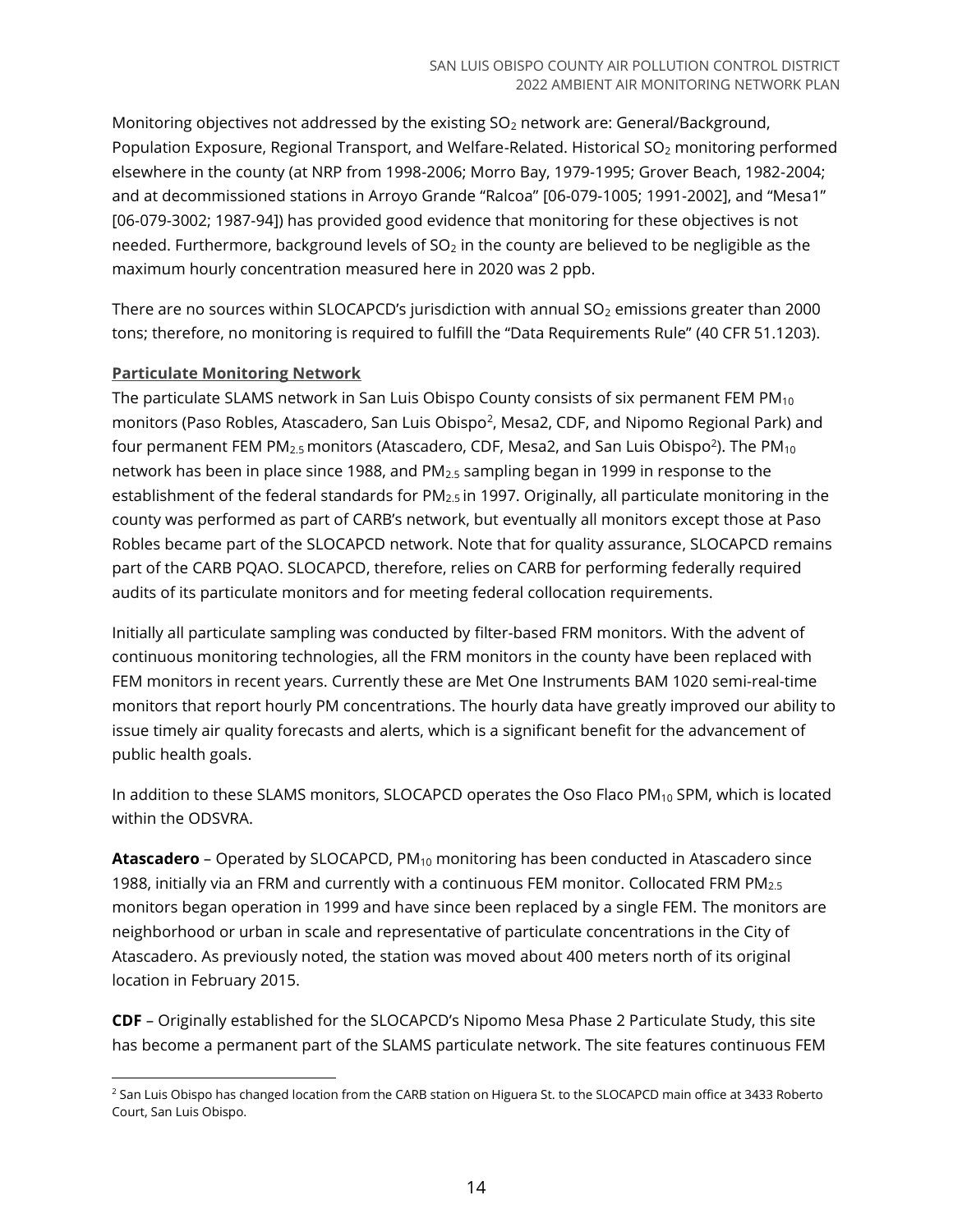samplers for  $PM_{10}$  and  $PM_{2.5}$ , which are neighborhood in scale and measure source impacts from the ODSVRA. These monitors record the highest particulate levels in the county and are strongly influenced by the ODSVRA, located directly upwind. In 2012, extensive temporary monitoring on the Nipomo Mesa confirmed that this site is located within the 1 square mile sector of the study area that experiences the highest  $PM_{10}$  levels[.](#page-14-0)<sup>3</sup>

**Mesa2** – PM<sub>10</sub> sampling began at this site in 1991, and the monitors have been operated by the SLOCAPCD since 2006. This site initially featured collocated FRM PM $_{10}$  samplers that were replaced by a single continuous FEM PM<sub>10</sub> monitor in 2009. A continuous PM<sub>2.5</sub> FEM monitor was installed at the same time. This site monitors source impacts from the nearby oil refinery and coastal dunes, and the monitors are neighborhood in scale. These monitors record some of the highest particulate levels in the county and are strongly influenced by the extensive coastal sand dunes and the ODSVRA located upwind.

**Nipomo Regional Park** – Operated at this location by SLOCAPCD since 1998, it replaced a site at Wilson Street in Nipomo that operated from 1990-96. The 1-in-6 day FRM PM $_{10}$  sampler was replaced with a continuous FEM sampler in 2010. The monitor is regional in scale and is representative of PM10 concentrations on the Nipomo Mesa.

**Oso Flaco** – Operated by SLOCAPCD on behalf of the California Department of Parks and Recreation, this PM<sub>10</sub> monitor was established in July 2015 to fulfill a requirement of SLOCAPCD Rule 1001. It is classified as an SPM rather than a SLAMS monitor. It is located within the Oso Flaco area of the ODSVRA; off-road vehicular activity is not permitted upwind of the monitor. It is considered neighborhood in scale and representative of the non-riding areas of the dunes complex.

**Paso Robles** – Operated by CARB since 1991, this PM<sub>10</sub> monitor is neighborhood in scale and representative of the City of Paso Robles. The FRM sampler at this site was replaced with an FEM PM<sup>10</sup> sampler in August 2009.

**San Luis Obispo** – CARB operated a PM<sup>10</sup> sampler in San Luis Obispo from 1988 through early 2021 and a PM<sub>2.5</sub> sampler from 1999 through early 2021. CARB replaced their FRM samplers with continuous FEM instruments in 2011. These population-oriented monitors were neighborhood in scale and representative of particulate concentrations in the City of San Luis Obispo. This station was closed early 2021. On January 1, 2020, the SLOCAPCD began operating replacement  $PM_{10}$  and PM<sub>2.5</sub> monitors at its office, approximately 2 miles from the closed CARB SLAMS site.

**Refinery-related community and fence-line monitoring** – California AB 1647, which was signed into law in late 2017, mandates establishing both "refinery-related community air monitoring systems" and "fence-line monitoring systems" near or at petroleum refineries by 2020.

<span id="page-14-0"></span><sup>&</sup>lt;sup>3</sup> San Luis Obispo County Air Pollution Control District, "South County Community Monitoring Project," January 2013. Available online[: https://www.slocleanair.org/library/air-quality-reports.php](https://www.slocleanair.org/library/air-quality-reports.php)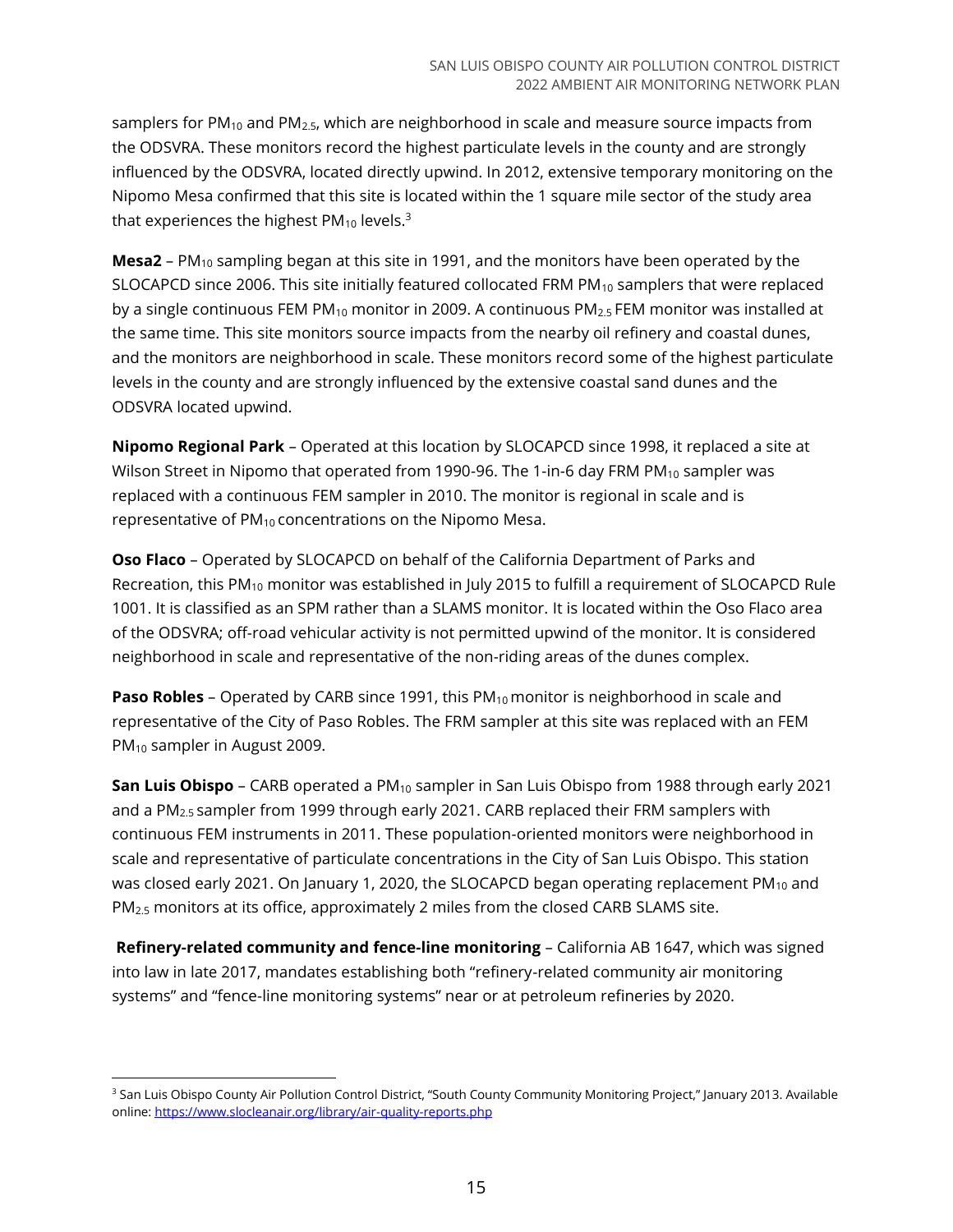The Phillips 66 Santa Maria Refinery is in San Luis Obispo County and is subject to AB 1647 requirements. SLOCAPCD and Phillips 66 discussed the implementation of these requirements for several years, and on May 5, 2020, SLOCAPCD gave its partial, conditional approval of the monitoring plan submitted by the Refinery.

The conditionally approved plan established a combined refinery-related community/fence-line monitoring network funded and operated by the refinery, with SLOCAPCD retaining oversight. Pursuant to the plan, Phillips 66 added monitors for oxides of nitrogen, black carbon, and nonmethane volatile organic compounds to the existing Mesa2 station and established a new station within the northern reaches of the refinery property with monitors for oxides of nitrogen, sulfur dioxide, black carbon, and non-methane volatile organic compounds. The new monitors are run by the refinery, and SLOCAPCD continues to operate the existing monitors at Mesa2. The new monitors began reporting data to the public in December of 2021.

Per the requirements of AB 1647, all data generated by the network is available to the public in realtime on a website designed and maintained by the refinery. SLOCAPCD has approved the design of the website, which is located at [https://www.fenceline.org/smr/data.php.](https://www.fenceline.org/smr/data.php) These monitors will not be designated as SLAMS or SPMs, nor will the data generated be included in AQS.

# <span id="page-15-0"></span>**Other Networks**

San Luis Obispo County, which comprises the San Luis Obispo-Paso Robles MSA, is not required to have, does not currently have, and does not plan to establish any NCore, PAMS, lead, carbon monoxide or near-road monitoring stations**.**

# <span id="page-15-1"></span>**Proposed Network Changes and Improvements**

The following sections list any modifications that are planned for the 18-month period after the publication of this ANP. Note that with a population well below 500,000, the San Luis Obispo-Paso Robles MSA/CBSA $4$  is not required to have any near-road NO<sub>2</sub>, carbon monoxide, or PM<sub>2.5</sub> monitors, and SLOCAPCD has no plans to establish any such monitors. Additionally, there are no sources in our jurisdiction with  $SO_2$  emissions greater than 2,000 tons per year; therefore, no new  $SO_2$ monitoring is needed nor planned to comply with the SO<sub>2</sub> Data Requirements Rule.

# <span id="page-15-2"></span>**New Stations and Station Closures and Relocations**

**Atascadero and Morro Bay Upgrades –** As mentioned above the Atascadero and Morro Bay stations will be updated to newer more efficient structures in 2022.

# <span id="page-15-3"></span>**Nitrogen Dioxide Network**

As noted above, to complete the refinery-related community/fence-line monitoring plan, one oxides of nitrogen monitor (which measure  $NO<sub>2</sub>$  along with NO and NO<sub>x</sub>) was added at the Mesa 2 station, and another was added near the CDF station. These are operated by the refinery and reports data to

<span id="page-15-4"></span><sup>4</sup> San Luis Obispo County, the San Luis Obispo-Paso Robles MSA, and the San Luis Obispo-Paso Robles CBSA have identical borders and populations.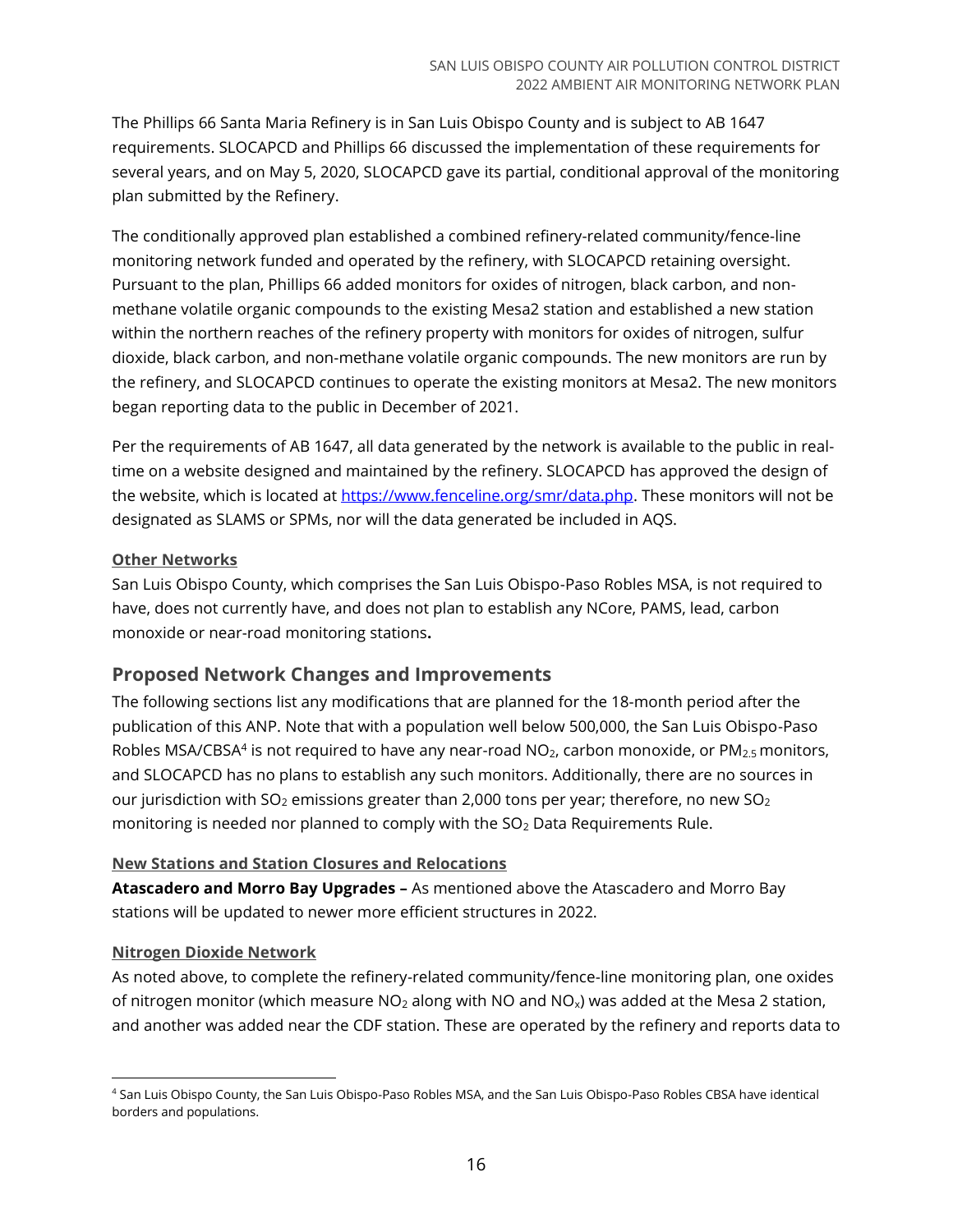the public in real-time. They will not be formally incorporated into the county's SLAMS network and data will not be uploaded to AQS.

# <span id="page-16-0"></span>**Sulfur Dioxide Monitoring Network**

As noted above, to complete the refinery-related community/fence-line monitoring plan, an  $SO<sub>2</sub>$ monitor was added near the CDF station. This is operated by the refinery and reports data to the public in real-time. It will not be formally incorporated into the county's SLAMS network and data will not be uploaded to AQS.

# <span id="page-16-1"></span>**Infrastructure and Support Equipment Changes**

The following equipment upgrades are planned for the next 12 months:

- SLOCAPCD will be upgrading all station Loggers to a newer 8872 Data Loggers per the American rescue Plan Grant from the EPA.
- The tilt down tower at CDF will be replaced with a new telescoping tower.

# *Statement Regarding Review of Changes to the PM2.5 Network*

In the event that SLOCAPCD needs to change the location of a  $PM<sub>2.5</sub>$  monitor that records violations of the NAAQS, the agency will notify EPA Region 9 and CARB contact points immediately and work closely with CARB to formulate a plan for moving the site. The public will be notified of the plan and provided with an opportunity to comment for at least 30 days. Finally, the agency will submit formal notification to EPA. The SLOCAPCD intends to discuss and receive CARB and EPA approval prior to making any changes to our PM2.5 network, whether the changes affect monitors violating NAAQS or not; however, unforeseen circumstances (i.e. unexpected loss of site access) may preclude this.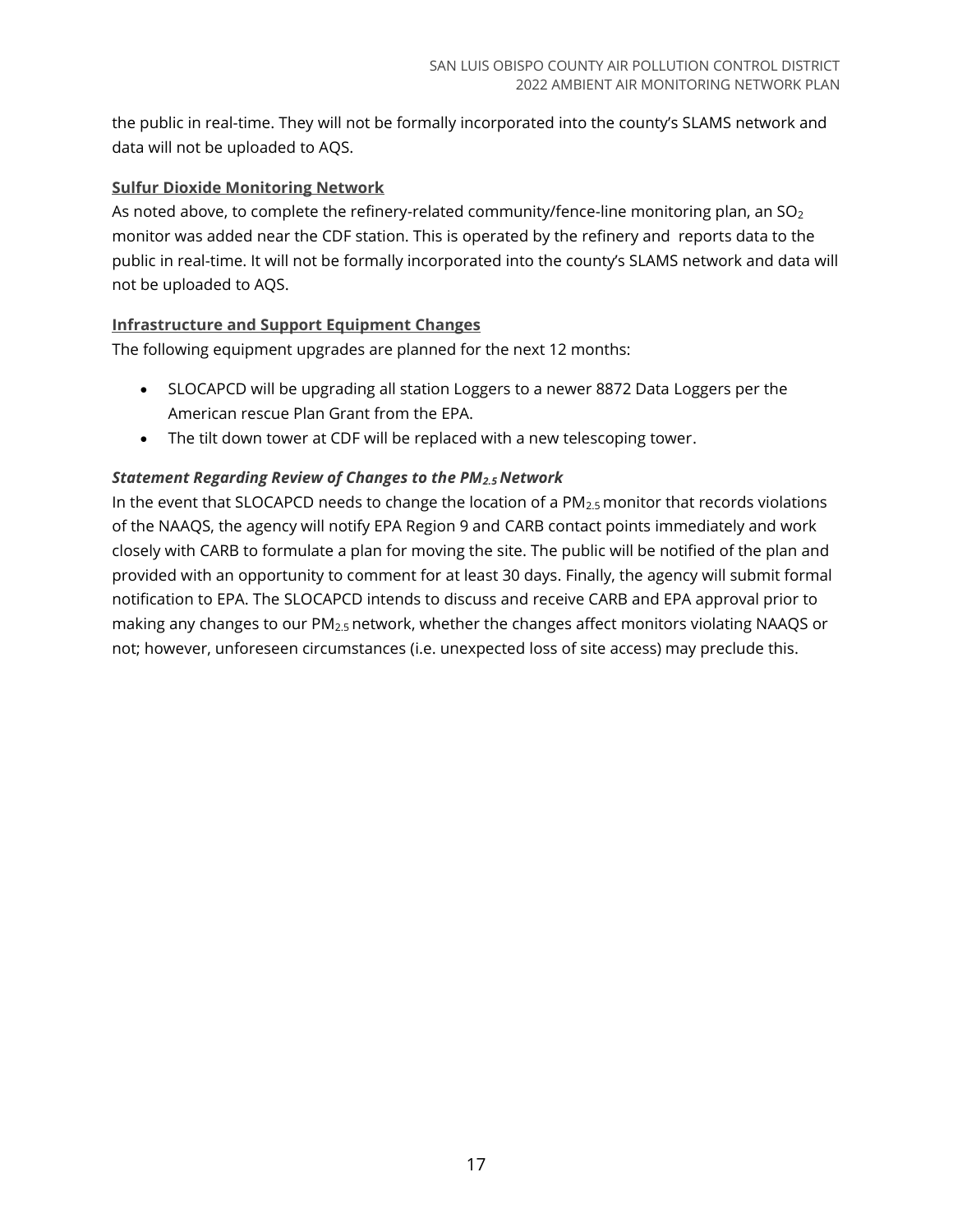# <span id="page-17-0"></span>**Accessing Air Quality Data**

All SLAMS and SPM monitoring stations currently operating in the county are registered with the EPA and CARB and regularly report data to the EPA's AQS database, CARB's AQMIS2 website, and the AirNow website. Validated data from SLAMS and SPM sites operated by SLOCAPCD are typically submitted to AQS by end of the quarter following the quarter in which they were collected. Usually, data is submitted well before this deadline. Raw data is uploaded automatically to AQMIS2 and AirNow within an hour after being generated in the field. In addition, raw data for the current day and previous day is available on the SLOCAPCD website. All data generated at these stations are public information and are available in various formats. Table 3, below, lists some popular sources for this data.

SLOCAPCD, and where applicable CARB, regularly submit precision and accuracy data to AQS for all gaseous and particulate pollutants measured in the SLAMS network. Additionally, in accordance with 40 CFR 58.15, SLOCAPCD certifies its AQS dataset for the previous year every spring. SLOCAPCD submitted a certification package for calendar year 2020 data to EPA on April 15, 2021.

| <b>Agency</b>   | <b>Address for Data Requests</b> | <b>Website for</b>            | <b>Data Available Online</b> |
|-----------------|----------------------------------|-------------------------------|------------------------------|
|                 |                                  | <b>Data Access</b>            |                              |
| <b>SLOCAPCD</b> | 3433 Roberto Court,              | Table:                        | Raw data from last 24 to 48  |
|                 | San Luis Obispo, CA 93401        | https://www.slocleanair.      | hours for sites in San Luis  |
|                 |                                  | org/pages/air-                | Obispo County.               |
|                 |                                  | quality/lasthour.php          |                              |
|                 |                                  |                               |                              |
|                 |                                  | Map:                          |                              |
|                 |                                  | www.slocleanair.org/air/      |                              |
|                 |                                  | <b>AirForcasting map3.php</b> |                              |
| CARB            | P.O. Box 2815                    | AQMIS2:                       | Most California sites,       |
|                 | Sacramento, CA 95812             | https://www.arb.ca.gov/       | including all sites in San   |
|                 |                                  | agmis2/agmis2.php             | Luis Obispo County. Real-    |
|                 |                                  |                               | time raw data and archived   |
|                 |                                  | ADAM:                         | validated data.              |
|                 |                                  | www.arb.ca.gov/adam/          |                              |
| <b>EPA</b>      | Ariel Rios Building              | AQS:                          | Validated data from across   |
|                 | 1200 Pennsylvania Ave NW         | www.epa.gov/ttn/airs/ai       | the U.S. Typically one to    |
|                 | Washington, DC 20460             | rsags/detaildata              | several months behind        |
|                 |                                  |                               | current date.                |
| AirNow.gov      | U.S. EPA - OAQPS - ITG           | www.airnow.gov                | Current air quality          |
|                 | Mail Code E143-03                |                               | conditions, nationwide.      |
|                 | Research Triangle Park, NC       |                               | Based on real-time raw       |
|                 | 27711                            |                               | data.                        |
| Phillips 66     |                                  | https://www.fenceline.o       | Raw data from the Phillips   |
|                 |                                  | rg/smr/data.php               | 66 Santa Maria Fence Line    |
|                 |                                  |                               | <b>Monitoring Network</b>    |

# **Table 3: Sources for Air Quality Data from San Luis Obispo**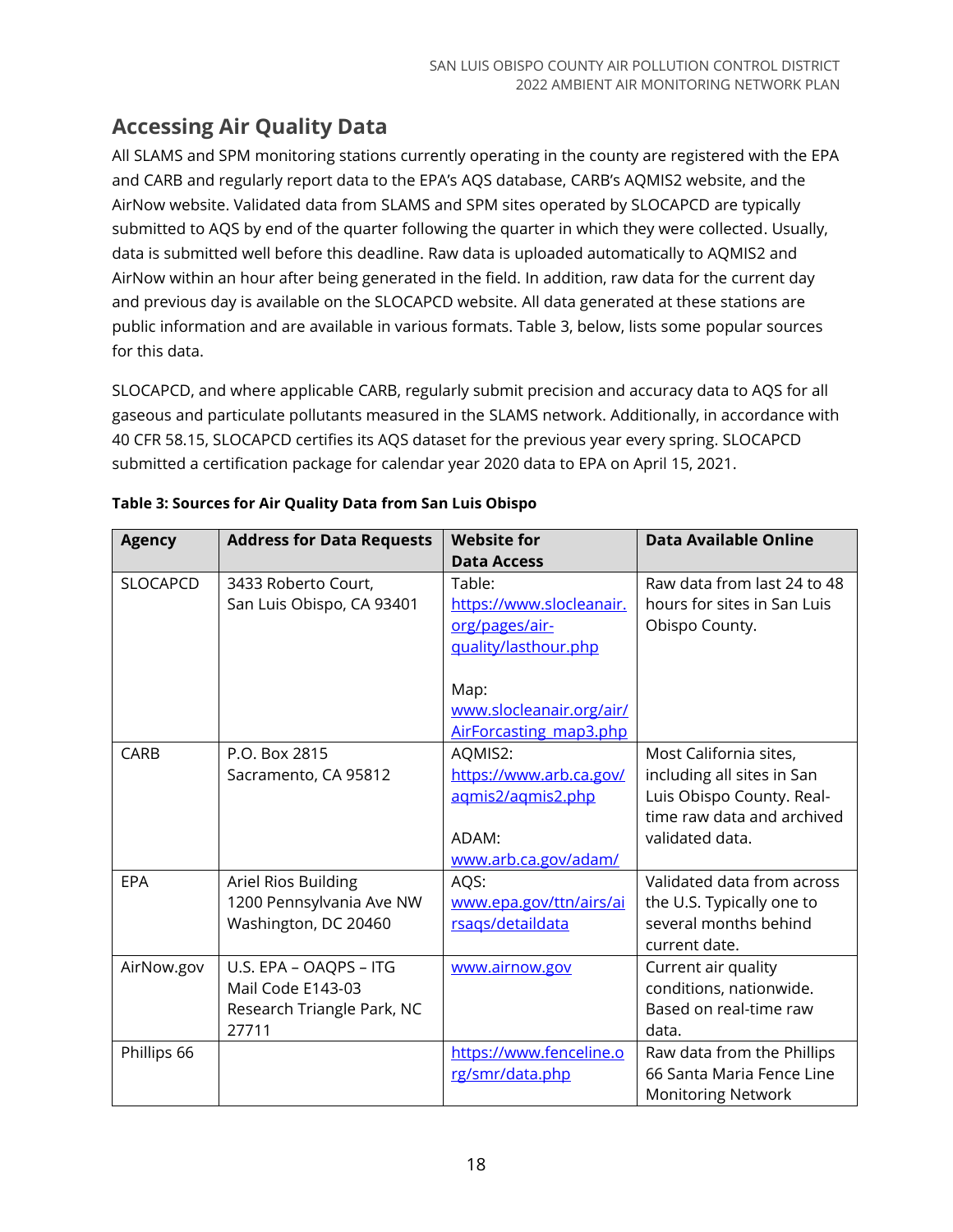# <span id="page-18-0"></span>**Appendix A: Minimum Monitoring Requirements**

The SLOCAPCD monitoring network meets the minimum monitoring requirements for all criteria pollutants as established in 40 CFR 58. The tables below list the criteria used to determine compliance with Federal regulations. The county population cited in these tables (283,159) is the official Census Bureau estimate for July 1, 2021. $^5$  $^5$  The California Department of Finance estimate for January 1, 2020, is 277,259, $^6$  $^6$ and the official figure from the most recent US Census (2010) is 269,637. Using either of these figures in lieu of the Census Bureau estimate for 2019 does not change the required number of sites for any pollutant.

# <span id="page-18-1"></span>**Minimum Monitoring Requirements for Ozone (O3)**

| <b>MSA</b>                             | County             | <b>Population</b><br>(Census<br>Year) | <b>8-hour Design</b><br>Value (years) <sup>a</sup> | <b>Design</b><br><b>Value Site</b><br><b>Name</b><br>(AQS ID) | <b>Number</b><br>οf<br><b>Required</b><br>Sites <sup>b</sup> | <b>Number</b><br>of Active<br><b>Sites</b> | <b>Number of</b><br><b>Additional</b><br><b>Sites</b><br><b>Needed</b> |
|----------------------------------------|--------------------|---------------------------------------|----------------------------------------------------|---------------------------------------------------------------|--------------------------------------------------------------|--------------------------------------------|------------------------------------------------------------------------|
| San Luis<br>Obispo -<br>Paso<br>Robles | San Luis<br>Obispo | 283,159<br>(2021)                     | 72 ppb (2019-<br>$21)*$                            | Red Hills<br>$(06-079-$<br>8005)                              |                                                              | 6                                          | $\mathbf 0$                                                            |

a This Design Value is for eastern San Luis Obispo County, which is designated as marginally nonattainment for the 2008 8-hour ozone standard. The design value for the rest of the county is 65 ppb (2019-21) from Paso Robles (06-079-0005). <sup>b</sup> Refer to section 4.1 and Table D-2 of Appendix D to 40 CFR Part 58 for requirements.

\*The design value for 2020 ( 2018-2020) was adjusted down to 70ppb due to the Exceptional Events requests from CARB.

#### **Monitors required for SIP or Maintenance Plan:** None

<sup>5</sup> United States Census Bureau, Quick Facts: San Luis Obispo County, California,

<span id="page-18-2"></span>[https://www.census.gov/quickfacts/fact/table/sanluisobispocountycalifornia,sanluisobispocitycalifornia#](https://www.census.gov/quickfacts/fact/table/sanluisobispocountycalifornia,sanluisobispocitycalifornia)

<span id="page-18-3"></span> $6$  State of California, Department of Finance, E-1 Cities, Counties, and the State Population Estimates with Annual Percent Change  $-$ January 1, 2019 and 2020[. http://www.dof.ca.gov/Forecasting/Demographics/Estimates/e-1/](http://www.dof.ca.gov/Forecasting/Demographics/Estimates/e-1/)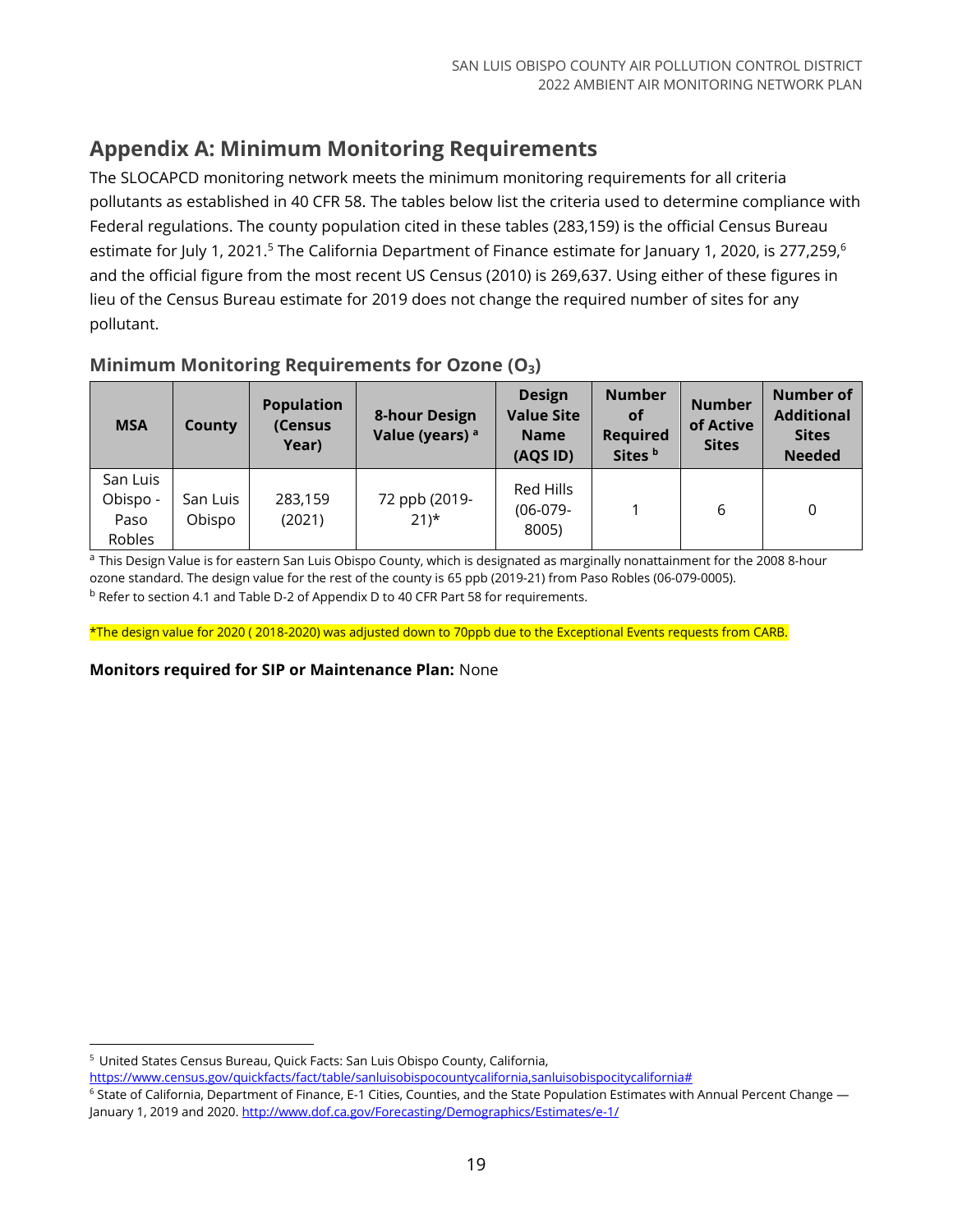# <span id="page-19-0"></span>**Minimum Monitoring Requirements for PM2.5 SLAMS**

| <b>MSA</b>                                | <b>County</b>         | <b>Population</b><br>(Census<br>Year) | <b>Annual</b><br><b>Design Value</b><br>(years) | Annual<br><b>Design</b><br>Value<br><b>Site</b><br>(AQS<br>ID) | <b>Daily</b><br><b>Design</b><br><b>Value</b><br>(years) | <b>Daily</b><br><b>Design</b><br><b>Value Site</b><br><b>Name</b><br>(AQS ID) | <b>Number</b><br><b>of</b><br><b>Required</b><br><b>SLAMS</b><br>Sites <sup>a</sup> | <b>Number</b><br><b>of</b><br><b>Active</b><br><b>SLAMS</b><br><b>Sites</b> | <b>Number</b><br><b>of</b><br><b>Additional</b><br><b>SLAMS</b><br><b>Sites</b><br><b>Needed</b> |
|-------------------------------------------|-----------------------|---------------------------------------|-------------------------------------------------|----------------------------------------------------------------|----------------------------------------------------------|-------------------------------------------------------------------------------|-------------------------------------------------------------------------------------|-----------------------------------------------------------------------------|--------------------------------------------------------------------------------------------------|
| San<br>Luis<br>Obispo<br>- Paso<br>Robles | San<br>Luis<br>Obispo | 283,159<br>(2021)                     | 7.7 $\mu$ g/m <sup>3</sup><br>$(2019-21)$       | $CDF*$<br>$(06 -$<br>$079 -$<br>2007)                          | 30<br>$\mu$ g/m <sup>3</sup><br>$(2019 -$<br>21)         | Atascadero<br>$(06-079-$<br>8002)                                             | 0                                                                                   | $\overline{4}$                                                              | $\Omega$                                                                                         |

a Refer to section 4.7.1 and Table D-5 of Appendix D to 40 CFR Part 58 for requirements.

\* Mesa 2 (06-079-2004) also shared the exact same design value for 2019-2021 as CDF at 7.7  $\mu$ g/m<sup>3</sup>

#### **Monitors required for SIP or Maintenance Plan:** None

#### <span id="page-19-1"></span>**Minimum Monitoring Requirements for Continuous PM2.5 Monitors**

| <b>MSA</b>                               | <b>County</b>         | <b>Population</b><br>(Census<br>Year) | Annual<br><b>Design</b><br><b>Value</b><br>(years) | Annual<br><b>Design</b><br><b>Value</b><br><b>Site</b><br>(AQS<br>ID) | <b>Daily</b><br><b>Design</b><br><b>Value</b><br>(years) | <b>Daily</b><br><b>Design</b><br><b>Value Site</b><br><b>Name</b><br>(AQS ID) | <b>Number of</b><br><b>Required</b><br><b>Continuous</b><br>Monitors <sup>a</sup> | <b>Number of</b><br><b>Active</b><br><b>Continuous</b><br><b>Monitors</b> | <b>Number of</b><br><b>Additional</b><br><b>Continuous</b><br><b>Monitors</b><br><b>Needed</b> |
|------------------------------------------|-----------------------|---------------------------------------|----------------------------------------------------|-----------------------------------------------------------------------|----------------------------------------------------------|-------------------------------------------------------------------------------|-----------------------------------------------------------------------------------|---------------------------------------------------------------------------|------------------------------------------------------------------------------------------------|
| San<br>Luis<br>Obispo<br>-Paso<br>Robles | San<br>Luis<br>Obispo | 283,159<br>(2021)                     | 7.7<br>$\mu$ g/m <sup>3</sup><br>$(2018 -$<br>20)  | <b>CDF</b><br>$(06 -$<br>079-<br>2007)                                | 30<br>$\mu$ g/m <sup>3</sup><br>$(2018 -$<br>20)         | Atascadero<br>$(06-079-$<br>8002)                                             | 0                                                                                 | 4                                                                         | 0                                                                                              |

<sup>a</sup> Refer to section 4.7.2 and Table D-5 of Appendix D to 40 CFR Part 58 for requirements.

#### **Monitors required for SIP or Maintenance Plan:** None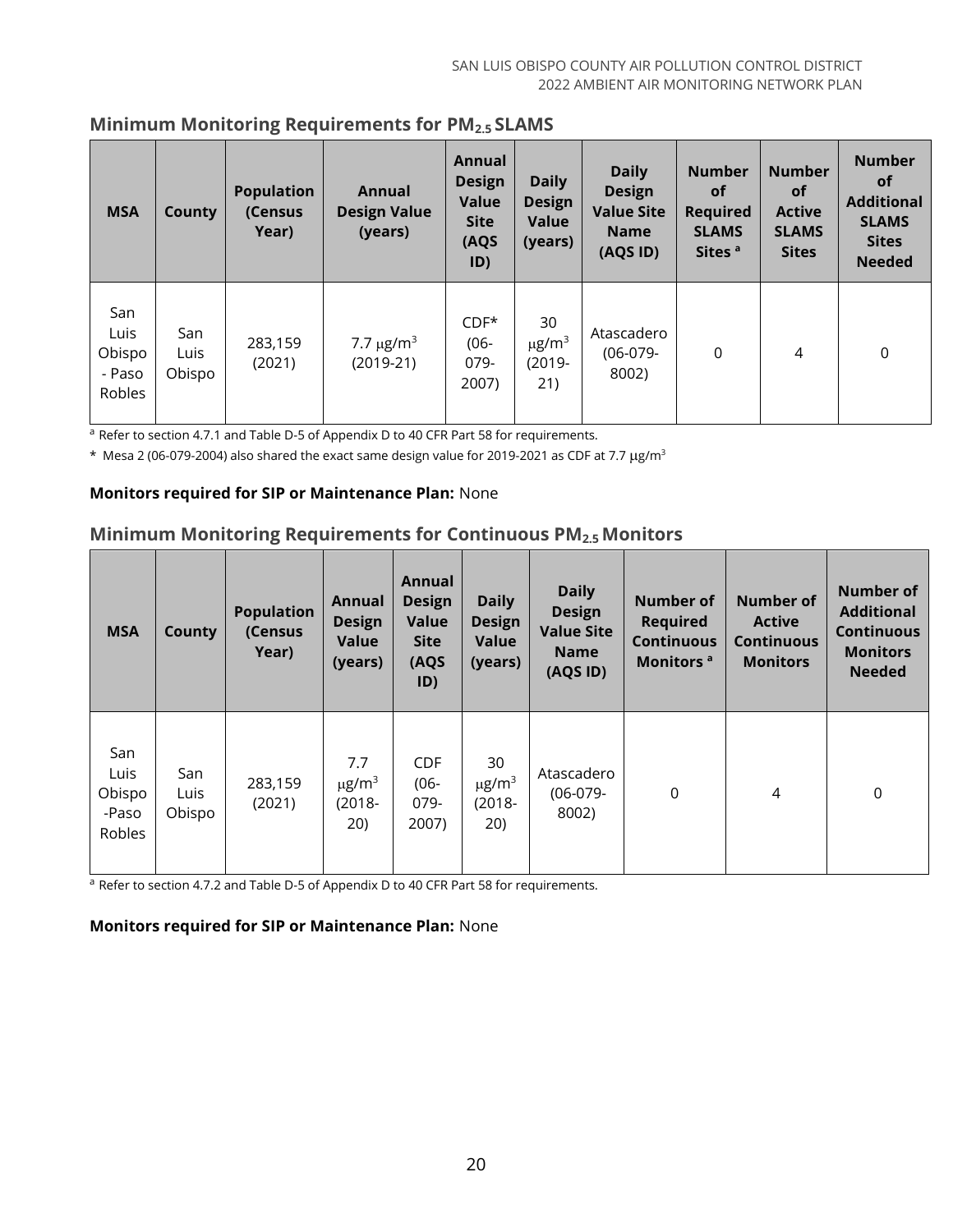# <span id="page-20-0"></span>**Minimum Monitoring Requirements for PM<sup>10</sup>**

| <b>MSA</b>                                | County             | <b>Population</b><br>(Census<br>Year) | <b>Maximum</b><br>Concentration<br>(Year) | <b>Maximum</b><br>Concentration<br><b>Site Name</b><br>$(AQS$ ID) | <b>Number</b><br><b>of</b><br><b>Required</b><br>Sites <sup>a</sup> | <b>Number</b><br>of Active<br><b>Sites</b> | <b>Number of</b><br><b>Additional</b><br><b>Sites</b><br><b>Needed</b> |
|-------------------------------------------|--------------------|---------------------------------------|-------------------------------------------|-------------------------------------------------------------------|---------------------------------------------------------------------|--------------------------------------------|------------------------------------------------------------------------|
| San<br>Luis<br>Obispo<br>- Paso<br>Robles | San Luis<br>Obispo | 283,159<br>(2021)                     | 950 $\mu$ g/m <sup>3</sup> (2021)         | Paso Robles (06-<br>079-0005)                                     | $1 - 2$                                                             | 6 <sup>b</sup>                             | $\mathbf 0$                                                            |

 $\frac{a}{a}$  Refer to section 4.6 and Table D-4 of Appendix D to 40 CFR Part 58 for requirements.

 $b$  In addition to these 6 SLAMS, there is also a PM $_{10}$  SPM.

**Monitors required for SIP or Maintenance Plan:** None

# <span id="page-20-1"></span>**Minimum Monitoring Requirements for Nitrogen Dioxide (NO2)**

| <b>CBSA</b>                               | <b>Population</b><br>(Census<br>Year) | <b>Maximum</b><br><b>AADT</b><br>Count<br>(Years) | <b>Number</b><br><b>of</b><br><b>Required</b><br>Near-<br>road<br><b>Monitors</b><br>$\mathbf b$ | <b>Number</b><br>of Active<br>Near-<br>road<br><b>Monitors</b> | <b>Number</b><br><b>of</b><br><b>Additional</b><br>Near-road<br><b>Monitors</b><br><b>Needed</b> | <b>Number</b><br><b>of</b><br><b>Required</b><br>Area-<br>wide<br><b>Monitors</b><br>b | <b>Number</b><br>of Active<br>Area-<br>wide<br><b>Monitors</b> | <b>Number</b><br>οf<br><b>Additional</b><br>Area-wide<br><b>Monitors</b><br><b>Needed</b> |
|-------------------------------------------|---------------------------------------|---------------------------------------------------|--------------------------------------------------------------------------------------------------|----------------------------------------------------------------|--------------------------------------------------------------------------------------------------|----------------------------------------------------------------------------------------|----------------------------------------------------------------|-------------------------------------------------------------------------------------------|
| San<br>Luis<br>Obispo<br>- Paso<br>Robles | 283,159<br>(2021)                     | 83,300<br>$(2018)$ <sup>a</sup>                   | $\mathbf 0$                                                                                      | 0                                                              | 0                                                                                                | 0                                                                                      | 2                                                              | 0                                                                                         |

<sup>a</sup> US Hwy 101 in Pismo Beach

**b** Refer to section 4.3 of Appendix D to 40 CFR Part 58 for requirements.

**Monitors required for SIP or Maintenance Plan:** None

**Monitors required for PAMS:** None

**EPA Regional Administrator-required monitors per 40 CFR 58, App. D 4.3.4:** None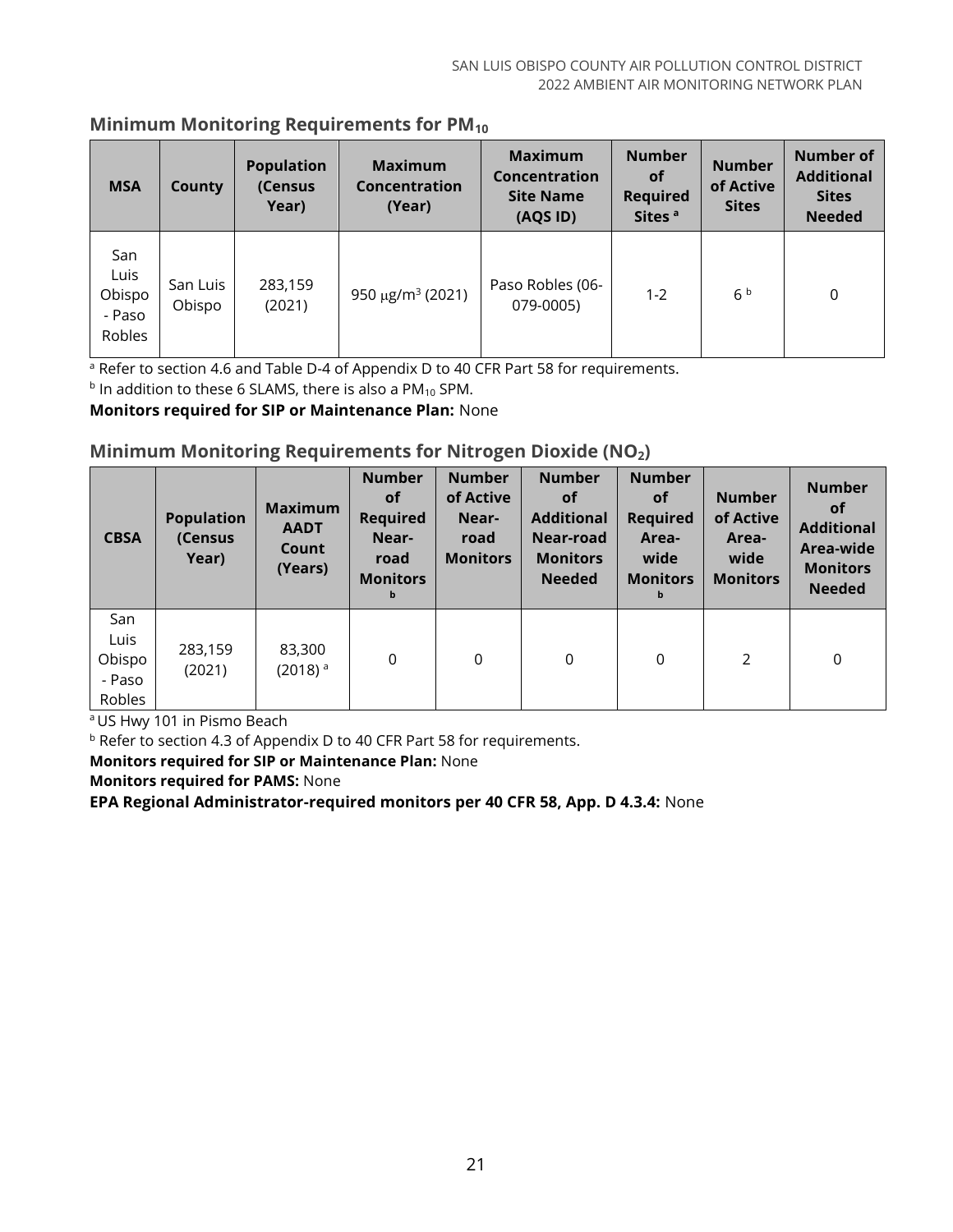| <b>CBSA</b>                            | County             | <b>Populatio</b><br>n (Census<br>Year) | Total $SO_2$ <sup>a</sup><br>(Tons/year | <b>Population</b><br>Weighted<br><b>Emissions</b><br><b>Index</b><br>(million<br>person-<br>tons/year) b | <b>Data</b><br>Requirement<br>s Rule<br>Source(s)<br><b>Using</b><br>Monitoring <sup>c</sup> | <b>Number</b><br>of<br><b>Required</b><br><b>Monitors</b><br>d | <b>Number</b><br>of Active<br><b>Monitors</b> | <b>Number</b><br>of<br><b>Additional</b><br><b>Monitors</b><br><b>Needed</b> |
|----------------------------------------|--------------------|----------------------------------------|-----------------------------------------|----------------------------------------------------------------------------------------------------------|----------------------------------------------------------------------------------------------|----------------------------------------------------------------|-----------------------------------------------|------------------------------------------------------------------------------|
| San Luis<br>Obispo -<br>Paso<br>Robles | San Luis<br>Obispo | 283,159<br>(2021)                      | 206                                     | 58                                                                                                       | NA.                                                                                          | $\Omega$                                                       | 1                                             | $\Omega$                                                                     |

# <span id="page-21-0"></span>**Minimum Monitoring Requirements for Sulfur Dioxide (SO2)**

a From the 2017 National Emissions Inventory, which is the most year for which the Inventory is available[: https://www.epa.gov/air](https://www.epa.gov/air-emissions-inventories/2017-national-emissions-inventory-nei-data)[emissions-inventories/2017-national-emissions-inventory-nei-data.](https://www.epa.gov/air-emissions-inventories/2017-national-emissions-inventory-nei-data)

 $b$  Product of CBSA population and SO<sub>2</sub> emissions, divided by one million.

<sup>c</sup> Refer to 40 CFR 51 Subpart BB. There are no sources within the county/CBSA/SLOCAPCD jurisdiction with annual emissions over 2,000 tons, therefore, neither monitoring nor modelling is required to meet the "Data Requirements Rule."

<sup>d</sup> Refer to section 4.4 of Appendix D to 40 CFR Part 58 for requirements.

### **Monitors required for SIP or Maintenance Plan:** None

# <span id="page-21-1"></span>**Minimum Monitoring Requirements for Carbon Monoxide (CO)**

| <b>CBSA</b>                     | <b>Population</b><br>(Census<br>Year) | Number of<br><b>Required Near-</b><br>Road Monitors <sup>a</sup> | <b>Number of Active</b><br>Near-Road<br><b>Monitors</b> | <b>Number of Additional</b><br><b>Monitors Needed</b> |  |
|---------------------------------|---------------------------------------|------------------------------------------------------------------|---------------------------------------------------------|-------------------------------------------------------|--|
| San Luis Obispo-<br>Paso Robles | 283,159<br>(2021)                     |                                                                  |                                                         |                                                       |  |

<sup>a</sup> Refer to section 4.2 of Appendix D to 40 CFR Part 58 for requirements.

#### **Monitors required for SIP or Maintenance Plan:** None

**EPA Regional Administrator-required monitors per section 4.2.2. of Appendix D to 40 CFR 58:** None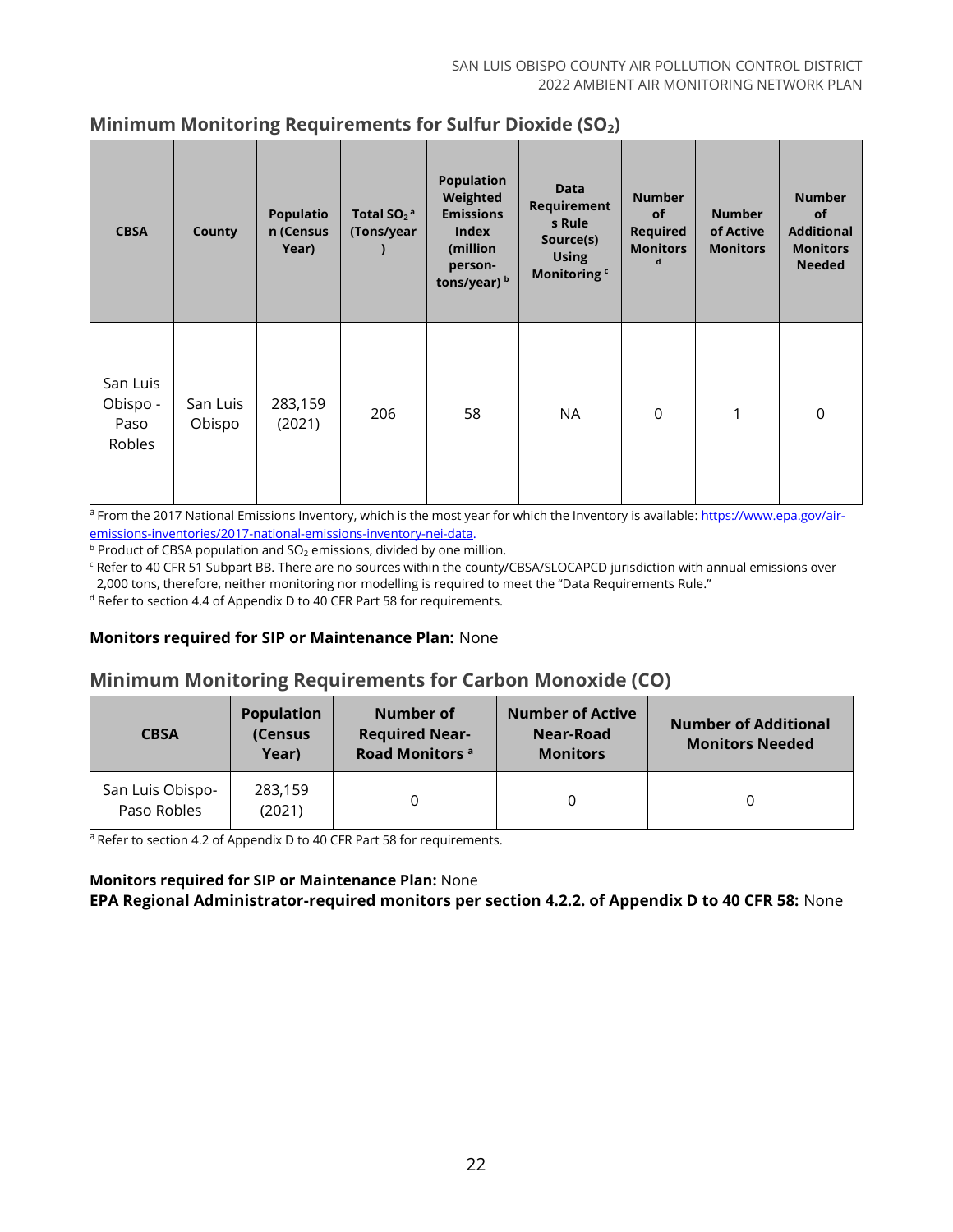# <span id="page-22-0"></span>**Minimum Monitoring Requirements for Lead at NCore**

| <b>NCore Site</b> | <b>CBSA</b>                       | <b>Population</b><br>(Census<br>Year) | <b>Number of</b><br>Required<br>Monitors <sup>a</sup> | Number of<br><b>Active</b><br><b>Monitors</b> | Number of<br><b>Additional Monitors</b><br><b>Needed</b> |
|-------------------|-----------------------------------|---------------------------------------|-------------------------------------------------------|-----------------------------------------------|----------------------------------------------------------|
| none              | San Luis<br>Obispo-Paso<br>Robles | 283,159<br>(2021)                     | 0                                                     |                                               |                                                          |

 $a$  Refer to section 4.5 of Appendix D to 40 CFR Part 58 for requirements.

# <span id="page-22-1"></span>**Source-Oriented Lead Monitoring (Including Airports)**

| <b>Source</b>     | <b>Address</b> | <b>Pb</b><br><b>Emissions</b><br>(Tons/yr) | <b>Emissions</b><br>Inventory<br><b>Source Data</b><br>(Year) | <b>Max</b><br>3-Month<br><b>Design</b><br><b>Value</b> | <b>Design</b><br><b>Value</b><br><b>Date</b> | <b>Number</b><br><b>of</b><br><b>Required</b><br><b>Monitors</b><br>b | <b>Number</b><br>of Active<br><b>Monitors</b> | Number of<br><b>Additional</b><br><b>Monitors</b><br><b>Needed</b> |
|-------------------|----------------|--------------------------------------------|---------------------------------------------------------------|--------------------------------------------------------|----------------------------------------------|-----------------------------------------------------------------------|-----------------------------------------------|--------------------------------------------------------------------|
| none <sup>a</sup> | n/a            | n/a                                        | n/a                                                           | n/a                                                    | n/a                                          | 0                                                                     |                                               |                                                                    |

a<br>According to the 2014 National Emissions Inventory, total lead emissions in the county are less than 0.50 tons, therefore no single source exceeds the 0.50 ton threshold.

<sup>a</sup> Refer to section 4.5 of Appendix D to 40 CFR Part 58 for requirements.

#### **Monitors required for SIP or Maintenance Plan:** None **EPA Regional Administrator-required monitors per section 4.5(c) of Appendix D to 40 CFR 58:** None

| <b>CBSA</b>                               | <b>Population</b><br>(Census<br>Year) | <b>Maximum</b><br><b>AADT</b><br>Count<br>(Years) | <b>Number</b><br>0f<br><b>Required</b><br>NO <sub>2</sub><br><b>Monitors</b><br>a | <b>Number</b><br>of Active<br>NO <sub>2</sub><br><b>Monitors</b> | <b>Number</b><br><b>of</b><br><b>Required</b><br>PM <sub>25</sub><br><b>Monitors</b><br>$\mathbf{a}$ | <b>Number</b><br>of Active<br>PM <sub>25</sub><br><b>Monitors</b> | <b>Number</b><br><b>of</b><br>Required<br><b>CO</b><br><b>Monitors</b><br>a | <b>Number</b><br>of Active<br><b>CO</b><br><b>Monitors</b> | Number of<br><b>Additional</b><br><b>Monitors</b><br><b>Needed</b> |
|-------------------------------------------|---------------------------------------|---------------------------------------------------|-----------------------------------------------------------------------------------|------------------------------------------------------------------|------------------------------------------------------------------------------------------------------|-------------------------------------------------------------------|-----------------------------------------------------------------------------|------------------------------------------------------------|--------------------------------------------------------------------|
| San<br>Luis<br>Obispo<br>- Paso<br>Robles | 283,159<br>(2021)                     | 83,300<br>$(2018)^{b}$                            | 0                                                                                 | 0                                                                | 0                                                                                                    | 0                                                                 | $\Omega$                                                                    | 0                                                          | 0                                                                  |

# <span id="page-22-2"></span>**Near-Road NO2, PM2.5, and CO Monitors**

<sup>a</sup> Refer to 40 CFR Part 58.13 and sections 4.2, 4.3, 4.7 of Appendix D to 40 CFR Part 58

**b US Hwy 101 in Pismo Beach.**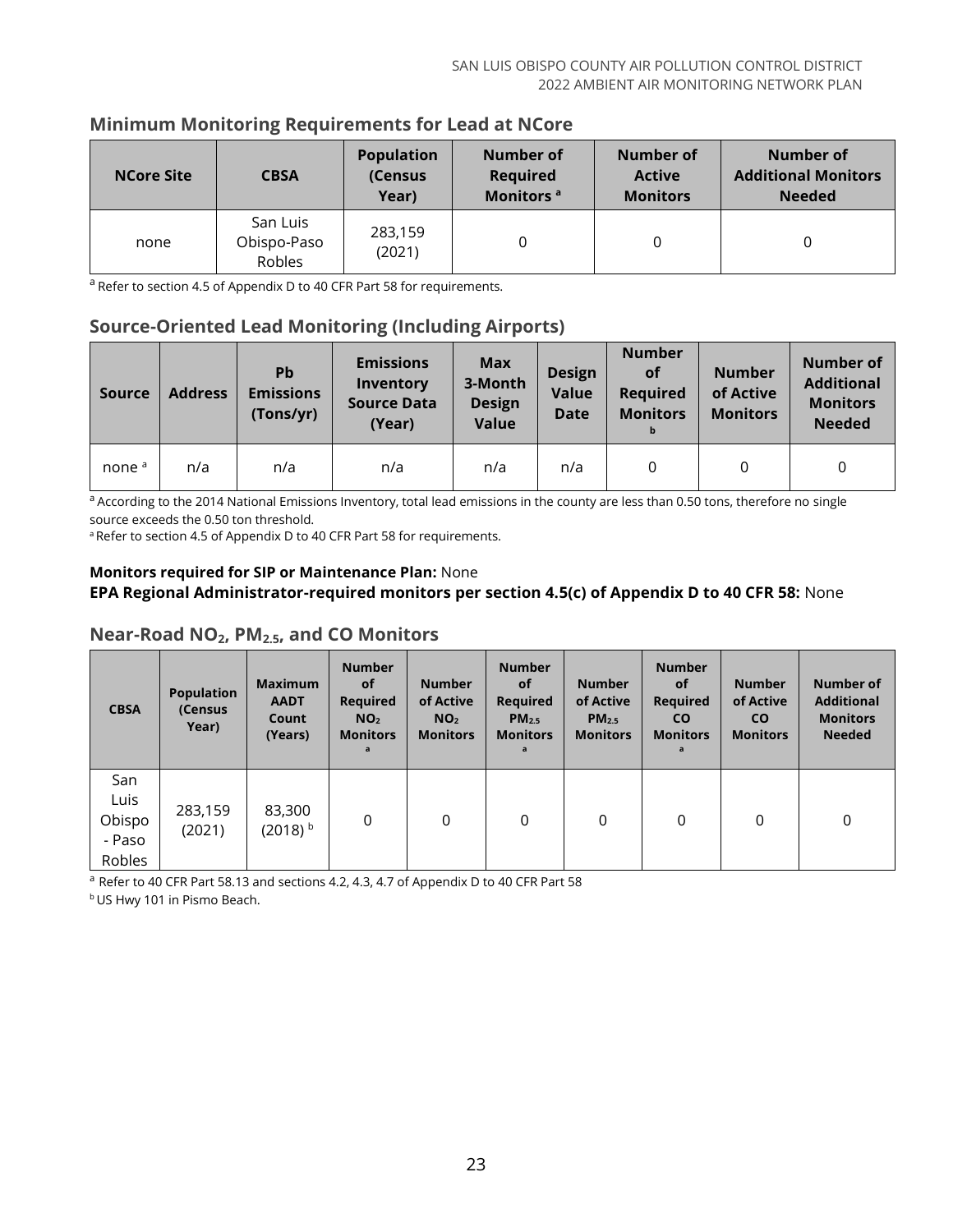# <span id="page-23-0"></span>**Appendix B: Collocation Requirements**

Particulate monitoring (PM<sub>10</sub>, PM<sub>2.5</sub>, and lead) is subject to the collocation requirements described in Section 3 of Appendix A to 40 CFR 58. The requirements apply at the PQAO level, and monitors are aggregated by method when determining the required number of collocated monitors. SLOCAPCD is part of the CARB PQAO and all particulate monitors in our network are Met One BAM 1020s, which are continuous FEM instruments (PM<sub>10</sub> method code: 122; PM<sub>2.5</sub> method code: 170). While there are no collocated particulate monitors within the SLOCAPCD network, there are collocated monitors within the CARB PQAO.

It could not be determined whether the collocation requirements for  $PM_{2.5}$  are being met. According to CARB's most recent Annual Network Plan[,](#page-23-1)<sup>7</sup> in 2020 there were 37 active PM<sub>2.5</sub> FEM BAM 1020 monitors (method 170) in the PQAO; thus, six collocated monitors were needed: three FRM/FEM pairs and three FEM/FEM pairs. The CARB ANP indicates there were four FEM/FEM pairs but only two FRM/FEM pairs. On the other hand, an AQS Certification and Concurrence Report (AMP600) for the 2020 calendar year (executed in April 2021), indicates 49 monitors and 7 total collocated sites, but it does not specify the collocation type. If the additional site included in the AMP600 report is an FRM/FEM pair, then the PQAO meets the collocation requirements. Due to the COVID-19 pandemic CARB has changed many of their FRM samplers to continuous FEM monitors. The AMP600 for 2020 reflects this possible change, but the CARB 2020 ANP does not address this. See Table B-1 below.

With regard to  $PM_{10}$  monitoring, all monitors in SLOCAPCD are continuous, and thus there are no collocation requirements. Finally, lead monitoring is not done in the county, and therefore there is no collocation requirement.

| Data<br><b>Source</b><br>(see text) | <b>Number of</b><br>Primary<br><b>Monitors</b> | <b>Number of</b><br><b>Required</b><br><b>Collocated</b><br><b>Monitors</b> | <b>Number of Active</b><br><b>Collocated FRM</b><br><b>Monitors</b> | <b>Number of Active</b><br><b>Collocated FEM Monitors</b><br>(same method designation<br>as primary) |  |  |
|-------------------------------------|------------------------------------------------|-----------------------------------------------------------------------------|---------------------------------------------------------------------|------------------------------------------------------------------------------------------------------|--|--|
| <b>CARB</b>                         | 37                                             | 6                                                                           |                                                                     |                                                                                                      |  |  |
| AMP600                              | 49                                             |                                                                             | 7 total collocated monitors, type not indicated                     |                                                                                                      |  |  |

|  | Table B-1: Collocation Requirements for PM <sub>2.5</sub> , Method Code 170 |  |  |  |
|--|-----------------------------------------------------------------------------|--|--|--|
|  |                                                                             |  |  |  |

<span id="page-23-1"></span><sup>7</sup> California Air Resources Board, "Annual Network Plan Covering Monitoring Operations in 25 California Air Districts," July 2020. https://ww3.arb.ca.gov/aqd/amnr/draftamnr2020.pdf.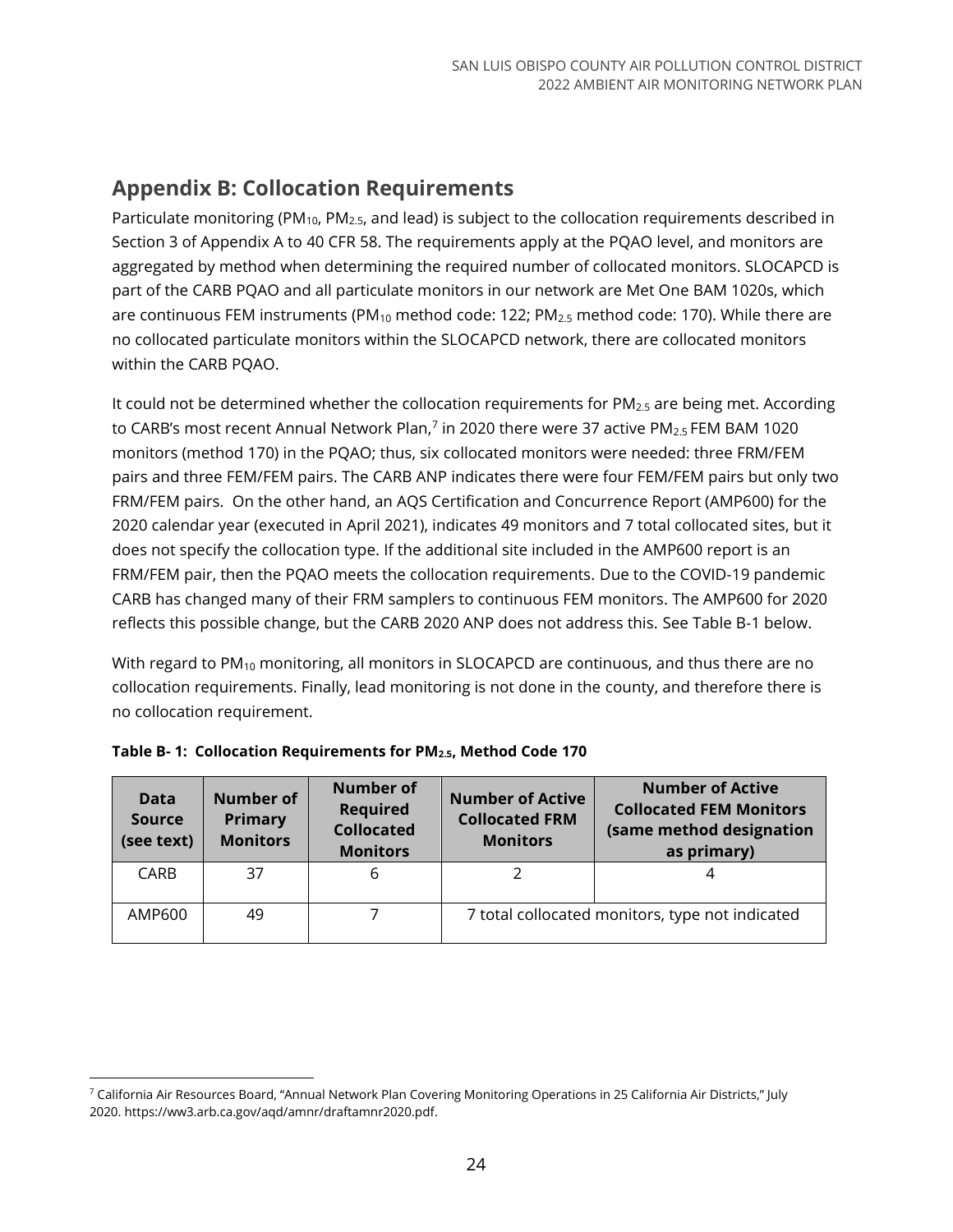# <span id="page-24-0"></span>**Appendix C: Detailed Site Information**

| <b>Local site name</b>                                | <b>Paso Robles</b>            |                         |  |  |
|-------------------------------------------------------|-------------------------------|-------------------------|--|--|
| AQS ID                                                | 06-079-0005                   |                         |  |  |
| GPS coordinates (decimal degrees)                     | 35.61467, -120.65691          |                         |  |  |
| <b>Street Address</b>                                 | 235 Santa Fe Ave, Paso Robles |                         |  |  |
| County                                                | San Luis Obispo               |                         |  |  |
| Distance to roadways (meters)                         | 27 to Santa Fe Ave.           |                         |  |  |
|                                                       | 110 to Sherwood Rd.           |                         |  |  |
|                                                       | 180 to Creston Rd.            |                         |  |  |
|                                                       | 2700 to US 101                |                         |  |  |
| Traffic count (AADT, year)                            | Santa Fe Ave.: 75 (estimated) |                         |  |  |
|                                                       | Sherwood Rd.: 10,027 (2017)   |                         |  |  |
|                                                       | Creston Rd: 17,347 (2017)     |                         |  |  |
|                                                       | US101: 70,000 (2018)          |                         |  |  |
| Groundcover (e.g. asphalt, dirt, sand)                | Asphalt                       |                         |  |  |
| Representative statistical area name (i.e. MSA, CBSA, | San Luis Obispo - Paso Robles |                         |  |  |
| other)                                                | (MSA)                         |                         |  |  |
| Pollutant, POC                                        | Ozone, 1                      | PM <sub>10</sub> , 2    |  |  |
| Primary / QA Collocated / Other                       | N/A                           | Primary                 |  |  |
| Parameter code                                        | 44201                         | 81102                   |  |  |
| Basic monitoring objective(s)                         | <b>NAAQS Comparison</b>       | Public info, NAAQS      |  |  |
|                                                       |                               | Comparison              |  |  |
| Site type(s)                                          | Population                    | Population              |  |  |
|                                                       | Exposure                      | Exposure                |  |  |
| Monitor type(s)                                       | <b>SLAMS</b>                  | <b>SLAMS</b>            |  |  |
| <b>Network Affiliation</b>                            | N/A                           | N/A                     |  |  |
| Instrument manufacturer and model                     | <b>API T400</b>               | Met One BAM 1020        |  |  |
| Method code                                           | 087                           | 122                     |  |  |
| FRM/FEM/ARM/other                                     | <b>FEM</b>                    | <b>FEM</b>              |  |  |
| <b>Collecting Agency</b>                              | CARB                          | CARB                    |  |  |
| Analytical Lab (i.e. weigh lab, toxics lab, other)    | N/A                           | N/A                     |  |  |
| <b>Reporting Agency</b>                               | CARB                          | CARB                    |  |  |
| Spatial scale (e.g. micro, neighborhood)              | Neighborhood                  | Neighborhood            |  |  |
| Monitoring start date (MM/DD/YYYY)                    | 09/01/1991                    | 06/01/2013 <sup>a</sup> |  |  |
| Current sampling frequency (e.g. 1:3, continuous)     | continuous                    | continuous              |  |  |
| Calculated sampling frequency (e.g. 1:3/1:1)          | continuous                    | continuous              |  |  |
| Sampling season (MM/DD-MM/DD)                         | 01/01-12/31                   | 01/01-12/31             |  |  |
| Probe height (meters)                                 | 6.2                           | 5.2                     |  |  |
| Distance from supporting structure (meters)           | 2.9                           | 1.9                     |  |  |
| Distance from obstructions on roof (meters)           | N/A                           | N/A                     |  |  |
| Distance from obstructions not on roof (meters)       | N/A                           | N/A                     |  |  |
| Distance from trees (meters)                          | N/A                           | N/A                     |  |  |
| Distance to furnace or incinerator flue (meters)      | N/A                           | N/A                     |  |  |
| Distance between monitors fulfilling a QA Collocation | N/A                           | N/A                     |  |  |
| requirement (meters)                                  |                               |                         |  |  |
| For low volume PM instruments, is any PM instrument   | N/A                           | No                      |  |  |
| within 1m of the instrument?                          |                               |                         |  |  |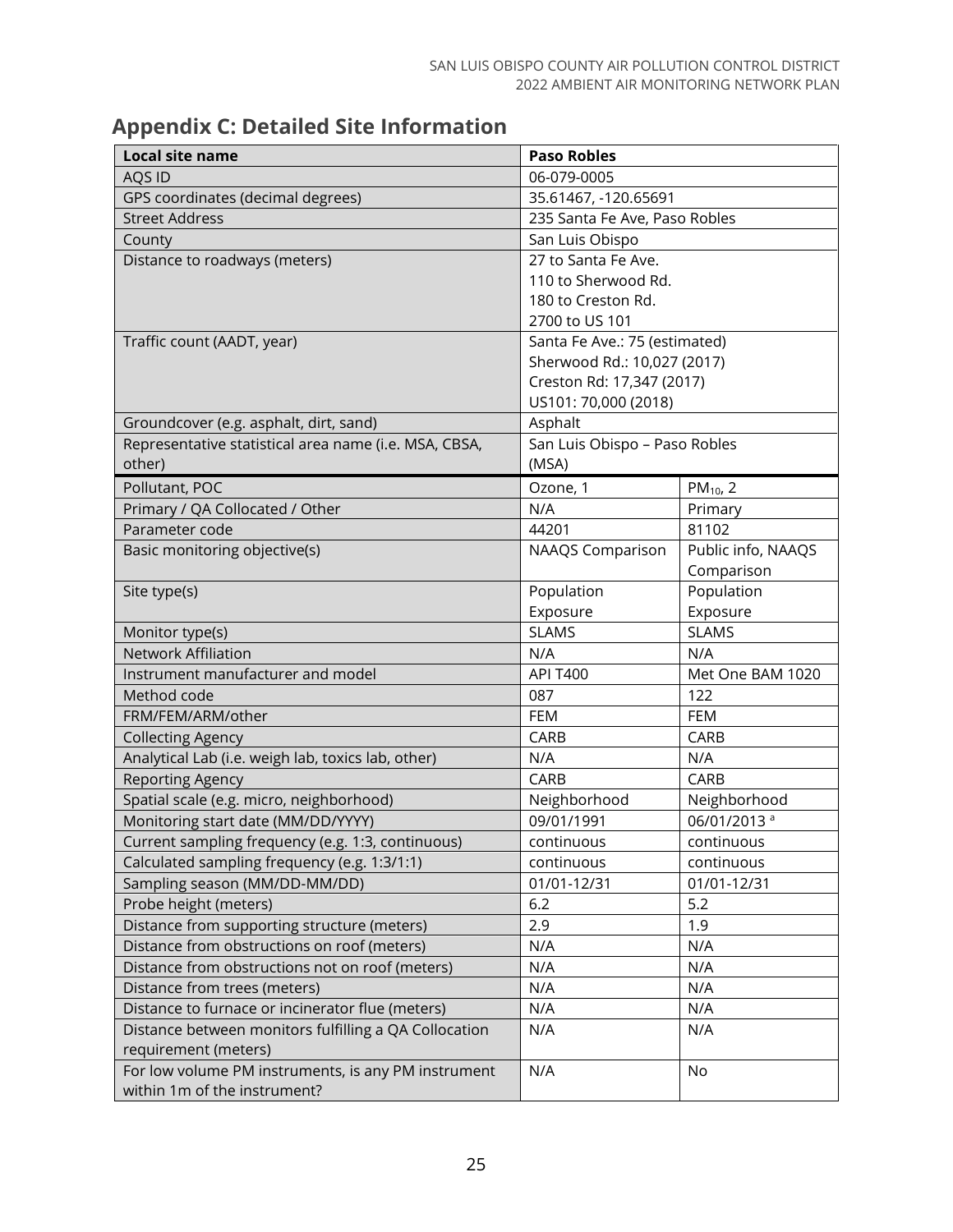| <b>Local site name</b>                                   | <b>Paso Robles</b> |                |
|----------------------------------------------------------|--------------------|----------------|
| For high volume PM instruments, is any PM instrument     | N/A                | N/A            |
| within 2m of the instrument?                             |                    |                |
| Unrestricted airflow (degrees)                           | 360                | 360            |
| Probe material for reactive gases (e.g. Pyrex, stainless | Teflon             | N/A            |
| steel, Teflon)                                           |                    |                |
| Residence time for reactive gases (seconds)              | 12.9               | N/A            |
| Will there be changes within the next 18 months?         | N <sub>o</sub>     | N <sub>o</sub> |
| Is it suitable for comparison against the annual PM2.5?  | N/A                | N/A            |
| Frequency of flow rate verification for manual PM        | N/A                | N/A            |
| samplers                                                 |                    |                |
| Frequency of flow rate verification for automated PM     | N/A                | monthly        |
| analyzers                                                |                    |                |
| Frequency of one-point QC check for gaseous              | daily              | N/A            |
| instruments                                              |                    |                |
| Date of 2021 Annual Performance Evaluation for           | 11/8/2021          | N/A            |
| gaseous parameters                                       |                    |                |
| Dates of 2021 Semi-Annual Flow Rate Audits for PM        | N/A                | 5/10/2021      |
| monitors                                                 |                    | 11/8/2021      |

<sup>a</sup> This instrument did not begin reporting PM<sub>10</sub>-standard (88102) until 06/01/2013, but it has been reporting PM<sub>10</sub>-actual (85101) since 08/11/2009.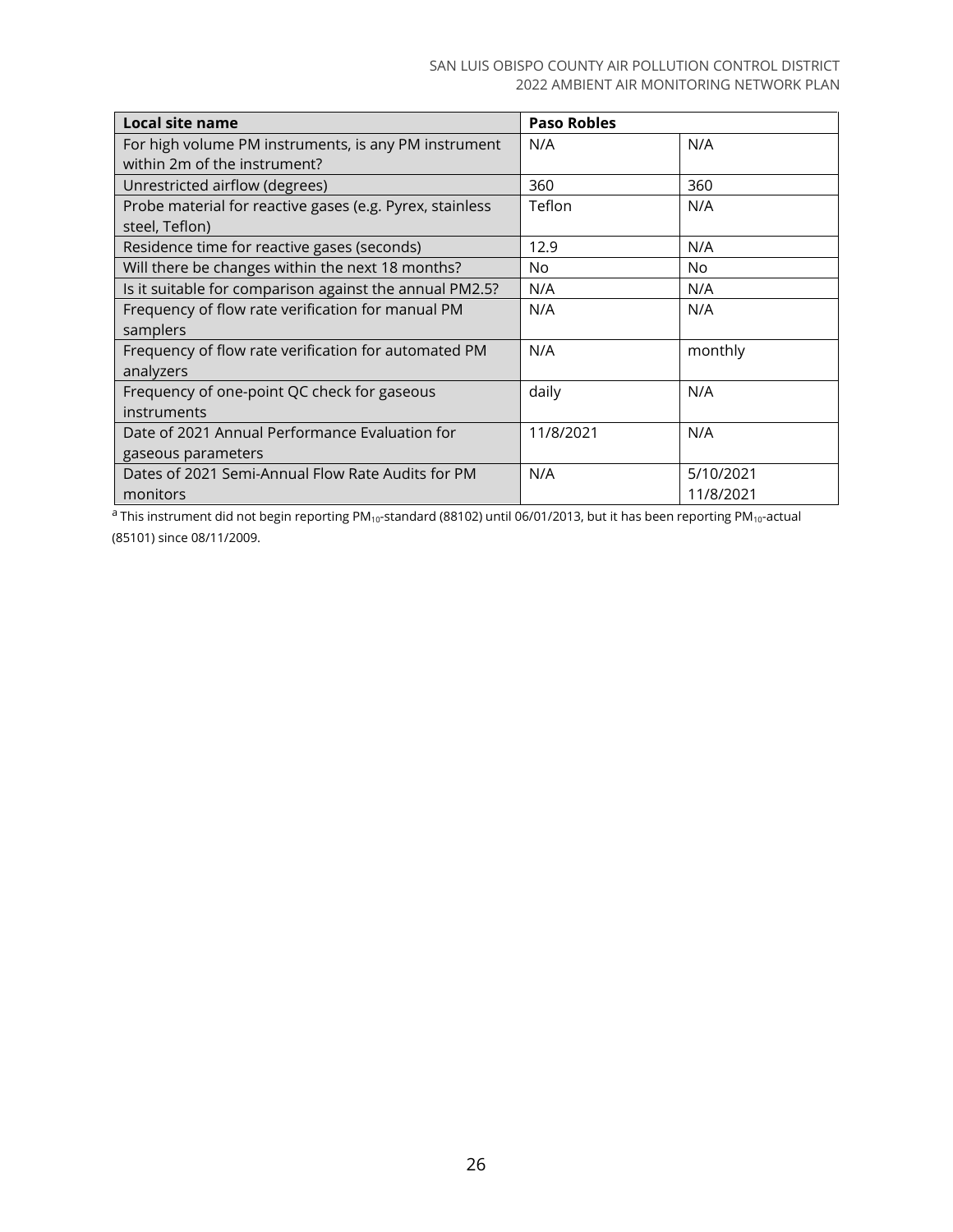| <b>Local site name</b>                                   | Mesa2                         |                                    |                      |  |
|----------------------------------------------------------|-------------------------------|------------------------------------|----------------------|--|
| AQS ID                                                   | 06-079-2004                   |                                    |                      |  |
| GPS coordinates (decimal degrees)                        | 35.02079, -120.56389          |                                    |                      |  |
| <b>Street Address</b>                                    | 1300 Guadalupe Rd., Nipomo    |                                    |                      |  |
| County                                                   | San Luis Obispo               |                                    |                      |  |
| Distance to roadways (meters)                            | 40 to Guadalupe Rd. (US 1)    |                                    |                      |  |
| Traffic count (AADT, year)                               |                               | Guadalupe Rd. (US 1): 7,150 (2018) |                      |  |
| Groundcover (e.g. asphalt, dirt, sand)                   | Vegetative                    |                                    |                      |  |
| Representative statistical area name (i.e. MSA,          | San Luis Obispo - Paso Robles |                                    |                      |  |
| CBSA, other)                                             | (MSA)                         |                                    |                      |  |
| Pollutant, POC                                           | $SO2$ , 1                     | PM <sub>2.5</sub> , 1              | PM <sub>10</sub> , 3 |  |
| Primary / QA Collocated / Other                          | N/A                           | Primary                            | Primary              |  |
| Parameter code                                           | 42401                         | 88101                              | 81102                |  |
| Basic monitoring objective(s)                            | <b>NAAQS</b>                  | <b>NAAQS</b>                       | <b>NAAQS</b>         |  |
|                                                          | Comparison                    | Comparison                         | Comparison           |  |
| Site type(s)                                             | Source                        | Source                             | Source               |  |
|                                                          | Oriented, Max                 | Oriented                           | Oriented             |  |
|                                                          | Concentration                 |                                    |                      |  |
| Monitor type(s)                                          | <b>SLAMS</b>                  | <b>SLAMS</b>                       | <b>SLAMS</b>         |  |
| <b>Network Affiliation</b>                               | N/A                           | N/A                                | N/A                  |  |
| Instrument manufacturer and model                        | <b>API T100U</b>              | Met One BAM                        | Met One BAM          |  |
|                                                          |                               | 1020                               | 1020                 |  |
| Method code                                              | 100                           | 170                                | 122                  |  |
| FRM/FEM/ARM/other                                        | <b>FEM</b>                    | <b>FEM</b>                         | <b>FEM</b>           |  |
| <b>Collecting Agency</b>                                 | SLOCAPCD                      | SLOCAPCD                           | SLOCAPCD             |  |
| Analytical Lab (i.e. weigh lab, toxics lab, other)       | N/A                           | N/A                                | N/A                  |  |
| <b>Reporting Agency</b>                                  | SLOCAPCD                      | SLOCAPCD                           | SLOCAPCD             |  |
| Spatial scale (e.g. micro, neighborhood)                 | Middle                        | Neighborhood                       | Neighborhood         |  |
| Monitoring start date (MM/DD/YYYY)                       | 05/01/1989                    | 07/01/2009                         | 07/01/2009           |  |
| Current sampling frequency (e.g. 1:3, continuous)        | continuous                    | continuous                         | continuous           |  |
| Calculated sampling frequency (e.g. 1:3/1:1)             | continuous                    | continuous                         | continuous           |  |
| Sampling season (MM/DD-MM/DD)                            | 01/01-12/31                   | 01/01-12/31                        | 01/01-12/31          |  |
| Probe height (meters)                                    | 4.8                           | 5.4                                | 5.5                  |  |
| Distance from supporting structure (meters) <sup>a</sup> | 1.3                           | 1.9                                | 2.0                  |  |
| Distance from obstructions on roof (meters)              | N/A                           | N/A                                | N/A                  |  |
| Distance from obstructions not on roof (meters)          | N/A                           | N/A                                | N/A                  |  |
| Distance from trees (meters)                             | N/A                           | N/A                                | N/A                  |  |
| Distance to furnace or incinerator flue (meters)         | N/A                           | N/A                                | N/A                  |  |
| Distance between monitors fulfilling a QA                | N/A                           | N/A                                | N/A                  |  |
| Collocation requirement (meters)                         |                               |                                    |                      |  |
| For low volume PM instruments, is any PM                 | N/A                           | No                                 | No                   |  |
| instrument within 1 m of the instrument?                 |                               |                                    |                      |  |
|                                                          |                               |                                    |                      |  |
| For high volume PM instruments, is any PM                | N/A                           | N/A                                | N/A                  |  |
| instrument within 2m of the instrument?                  |                               |                                    |                      |  |
| Unrestricted airflow (degrees)                           | 360                           | 360                                | 360                  |  |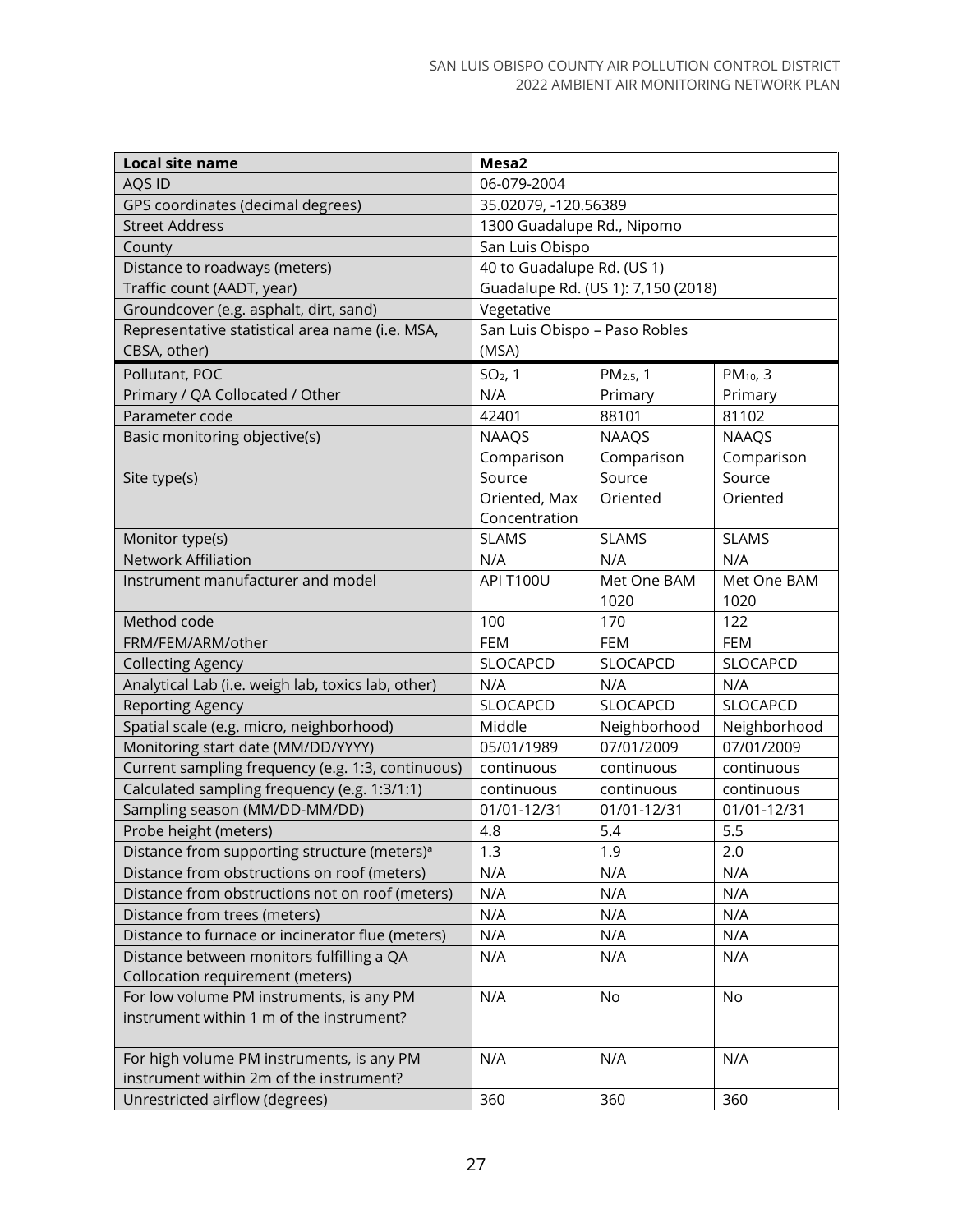| <b>Local site name</b>                            | Mesa <sub>2</sub> |            |            |
|---------------------------------------------------|-------------------|------------|------------|
| Probe material for reactive gases (e.g. Pyrex,    | Teflon            | N/A        | N/A        |
| stainless steel, Teflon)                          |                   |            |            |
| Residence time for reactive gases (seconds)       | 5.1               | N/A        | N/A        |
| Will there be changes within the next 18 months?  | No                | No.        | <b>No</b>  |
| Is it suitable for comparison against the annual  | N/A               | Yes        | N/A        |
| PM2.5?                                            |                   |            |            |
| Frequency of flow rate verification for manual    | N/A               | N/A        | N/A        |
| PM samplers                                       |                   |            |            |
| Frequency of flow rate verification for automated | N/A               | bi-weekly  | bi-weekly  |
| PM analyzers                                      |                   |            |            |
| Frequency of one-point QC check for gaseous       | daily             | N/A        | N/A        |
| instruments                                       |                   |            |            |
| Date of 2021 Annual Performance Evaluation for    | 5/8/2019*         | N/A        | N/A        |
| gaseous parameters                                |                   |            |            |
| Dates of 2021 Semi-Annual Flow Rate Audits for    | N/A               | 5/11/2021  | 5/11/2021  |
| <b>PM</b> monitors                                |                   | 10/28/2021 | 10/28/2021 |

aThis is the roof-to-probe distance. There are no walls, parapets, penthouses, or other potential obstacles on the roof.

\*The CARB audit van could not safely access the station.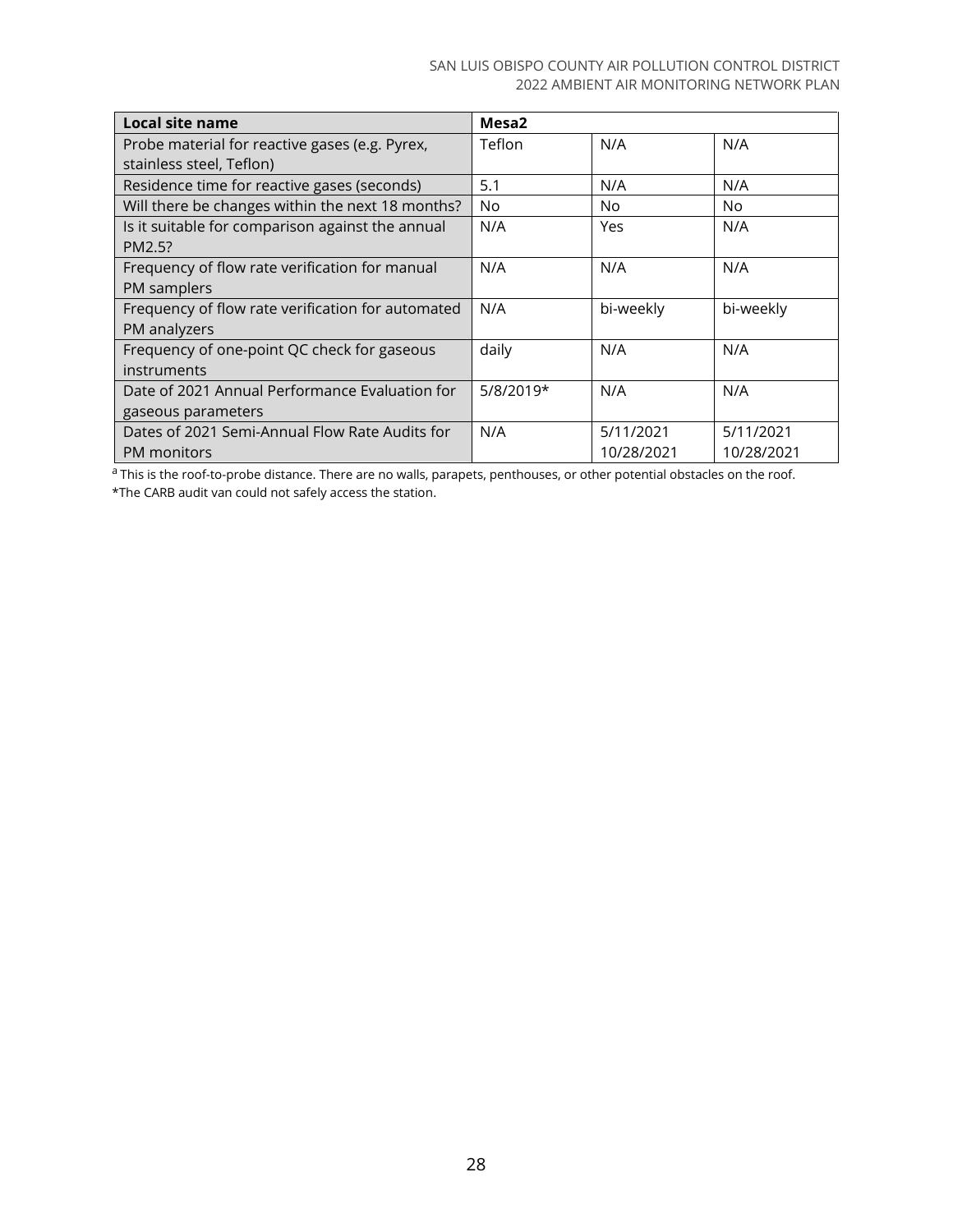| Local site name                                          | <b>CDF</b>                     |                      |
|----------------------------------------------------------|--------------------------------|----------------------|
| AQS ID                                                   | 06-079-2007                    |                      |
| GPS coordinates (decimal degrees)                        | 35.04673, -120.58777           |                      |
| <b>Street Address</b>                                    | 2391 Willow Rd., Arroyo Grande |                      |
| County                                                   | San Luis Obispo                |                      |
| Distance to roadways (meters)                            | 53 to Willow Rd. (US 1).       |                      |
| Traffic count (AADT, year)                               | Willow Rd. (US1): 7,300 (2018) |                      |
| Groundcover (e.g. asphalt, dirt, sand)                   | Vegetative, Sand               |                      |
| Representative statistical area name (i.e. MSA, CBSA,    | San Luis Obispo - Paso Robles  |                      |
| other)                                                   | (MSA)                          |                      |
| Pollutant, POC                                           | PM <sub>2.5</sub> , 1          | PM <sub>10</sub> , 2 |
| Primary / QA Collocated / Other                          | Primary                        | Primary              |
| Parameter code                                           | 88101                          | 81102                |
| Basic monitoring objective(s)                            | <b>NAAQS Comparison</b>        | NAAQS Comparison     |
| Site type(s)                                             | Max Concentration,             | Max Concentration,   |
|                                                          | Source Oriented                | Source Oriented      |
| Monitor type(s)                                          | <b>SLAMS</b>                   | <b>SLAMS</b>         |
| <b>Network Affiliation</b>                               | N/A                            | N/A                  |
| Instrument manufacturer and model                        | Met One BAM 1020               | Met One BAM 1020     |
| Method code                                              | 170                            | 122                  |
| FRM/FEM/ARM/other                                        | <b>FEM</b>                     | <b>FEM</b>           |
| <b>Collecting Agency</b>                                 | <b>SLOCAPCD</b>                | SLOCAPCD             |
| Analytical Lab (i.e. weigh lab, toxics lab, other)       | N/A                            | N/A                  |
| <b>Reporting Agency</b>                                  | SLOCAPCD                       | SLOCAPCD             |
| Spatial scale (e.g. micro, neighborhood)                 | Neighborhood                   | Neighborhood         |
| Monitoring start date (MM/DD/YYYY)                       | 08/01/2010                     | 01/01/2010           |
| Current sampling frequency (e.g. 1:3, continuous)        | continuous                     | continuous           |
| Calculated sampling frequency (e.g. 1:3/1:1)             | continuous                     | continuous           |
| Sampling season (MM/DD-MM/DD)                            | 01/01-12/31                    | 01/01-12/31          |
| Probe height (meters)                                    | 4.0                            | 4.0                  |
| Distance from supporting structure (meters) <sup>a</sup> | 1.9                            | 1.8                  |
| Distance from obstructions on roof (meters)              | N/A                            | N/A                  |
| Distance from obstructions not on roof (meters)          | N/A                            | N/A                  |
| Distance from trees (meters)                             | N/A                            | N/A                  |
| Distance to furnace or incinerator flue (meters)         | N/A                            | N/A                  |
| Distance between monitors fulfilling a QA Collocation    | N/A                            | N/A                  |
| requirement (meters)                                     |                                |                      |
| For low volume PM instruments, is any PM instrument      | No                             | No                   |
| within 1 m of the instrument?                            |                                |                      |
| For high volume PM instruments, is any PM instrument     | N/A                            | N/A                  |
| within 2m of the instrument?                             |                                |                      |
| Unrestricted airflow (degrees)                           | 360                            | 360                  |
| Probe material for reactive gases (e.g. Pyrex, stainless | N/A                            | N/A                  |
| steel, Teflon)                                           |                                |                      |
| Residence time for reactive gases (seconds)              | N/A                            | N/A                  |
| Will there be changes within the next 18 months?         | No                             | No                   |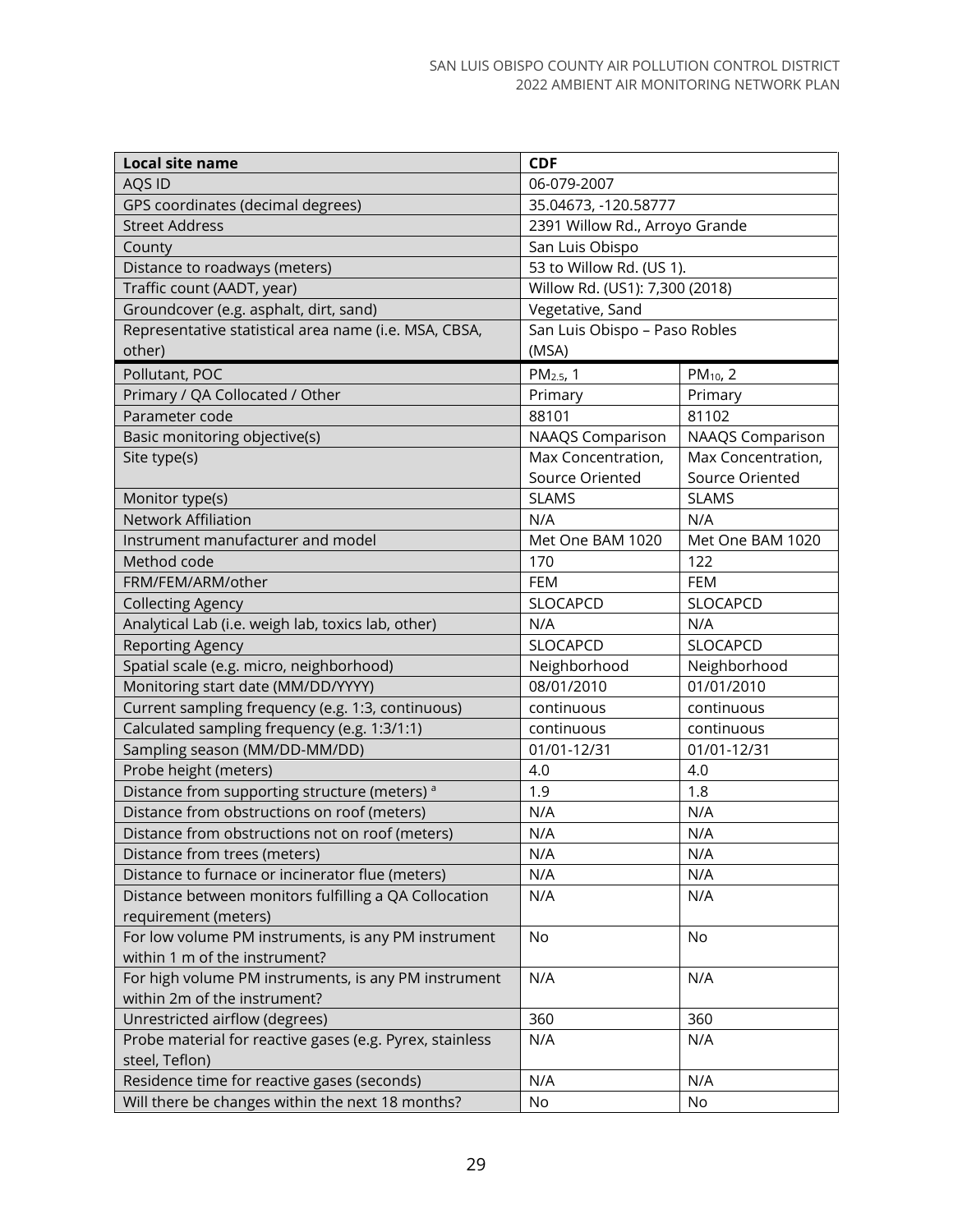| Local site name                                         | <b>CDF</b> |            |
|---------------------------------------------------------|------------|------------|
| Is it suitable for comparison against the annual PM2.5? | Yes        | N/A        |
| Frequency of flow rate verification for manual PM       | N/A        | N/A        |
| samplers                                                |            |            |
| Frequency of flow rate verification for automated PM    | bi-weekly  | bi-weekly  |
| analyzers                                               |            |            |
| Frequency of one-point QC check for gaseous             | N/A        | N/A        |
| instruments                                             |            |            |
| Date of 2021 Annual Performance Evaluation for          | N/A        | N/A        |
| gaseous parameters                                      |            |            |
| Dates of 2021 Semi-Annual Flow Rate Audits for PM       | 5/11/2021  | 5/11/2021  |
| monitors                                                | 10/28/2021 | 10/28/2021 |

a This is the roof-to-probe distance. There are no walls, parapets, penthouses, or other potential obstacles on the roof.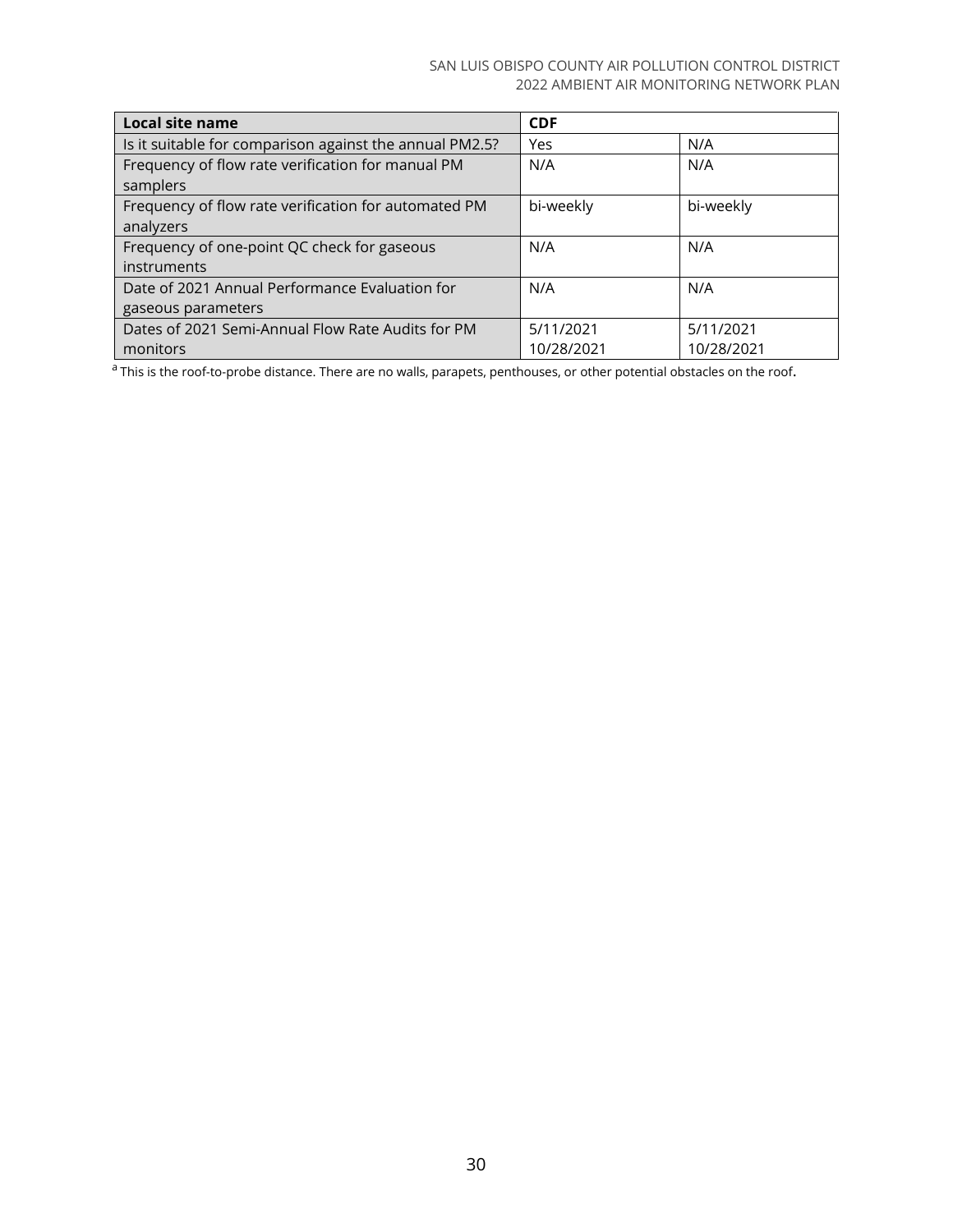| <b>Local site name</b>                                   | <b>Morro Bay</b>                            |
|----------------------------------------------------------|---------------------------------------------|
| AQS ID                                                   | 06-079-3001                                 |
| GPS coordinates (decimal degrees)                        | 35.36640, -120.84268                        |
| <b>Street Address</b>                                    | 899 Morro Bay Blvd., Morro Bay              |
| County                                                   | San Luis Obispo                             |
| Distance to roadways (meters)                            | 37 to Morro Bay Blvd.                       |
|                                                          | 220 to CA 1                                 |
| Traffic count (AADT, year)                               | Morro Bay Blvd.: 12,388 (2015) <sup>a</sup> |
|                                                          | CA 1: 26,300 (2018)                         |
| Groundcover (e.g. asphalt, dirt, sand)                   | Paved                                       |
| Representative statistical area name (i.e. MSA, CBSA,    | San Luis Obispo - Paso Robles               |
| other)                                                   | (MSA)                                       |
| Pollutant, POC                                           | $O_3$ , 1                                   |
| Primary / QA Collocated / Other                          | N/A                                         |
| Parameter code                                           | 44201                                       |
| Basic monitoring objective(s)                            | <b>NAAQS Comparison</b>                     |
| Site type(s)                                             | General/Background                          |
| Monitor type(s)                                          | <b>SLAMS</b>                                |
| <b>Network Affiliation</b>                               | N/A                                         |
| Instrument manufacturer and model                        | <b>API T400</b>                             |
| Method code                                              | 087                                         |
| FRM/FEM/ARM/other                                        | <b>FEM</b>                                  |
| <b>Collecting Agency</b>                                 | SLOCAPCD                                    |
| Analytical Lab (i.e. weigh lab, toxics lab, other)       | N/A                                         |
| <b>Reporting Agency</b>                                  | SLOCAPCD                                    |
| Spatial scale (e.g. micro, neighborhood)                 | Regional                                    |
| Monitoring start date (MM/DD/YYYY)                       | 01/01/1981                                  |
| Monitoring end date (MM/DD/YYYY)                         | N/A                                         |
| Current sampling frequency (e.g. 1:3, continuous)        | continuous                                  |
| Calculated sampling frequency (e.g. 1:3/1:1)             | continuous                                  |
| Sampling season (MM/DD-MM/DD)                            | 01/01-12/31                                 |
| Probe height (meters)                                    | 4.2                                         |
| Distance from supporting structure (meters)              | 1.1                                         |
| Distance from obstructions on roof (meters)              | N/A                                         |
| Distance from obstructions not on roof (meters)          | N/A                                         |
| Distance from trees (meters)                             | N/A                                         |
| Distance to furnace or incinerator flue (meters)         | N/A                                         |
| Distance between monitors fulfilling a QA Collocation    | N/A                                         |
| requirement (meters)                                     |                                             |
| For low volume PM instruments, is any PM instrument      | N/A                                         |
| within 1 m of the instrument?                            |                                             |
| For high volume PM instruments, is any PM instrument     | N/A                                         |
| within 2m of the instrument?                             |                                             |
| Unrestricted airflow (degrees)                           | 360                                         |
| Probe material for reactive gases (e.g. Pyrex, stainless | Teflon                                      |
| steel, Teflon)                                           |                                             |
| Residence time for reactive gases (seconds)              | 12.9                                        |
| Will there be changes within the next 18 months?         | No                                          |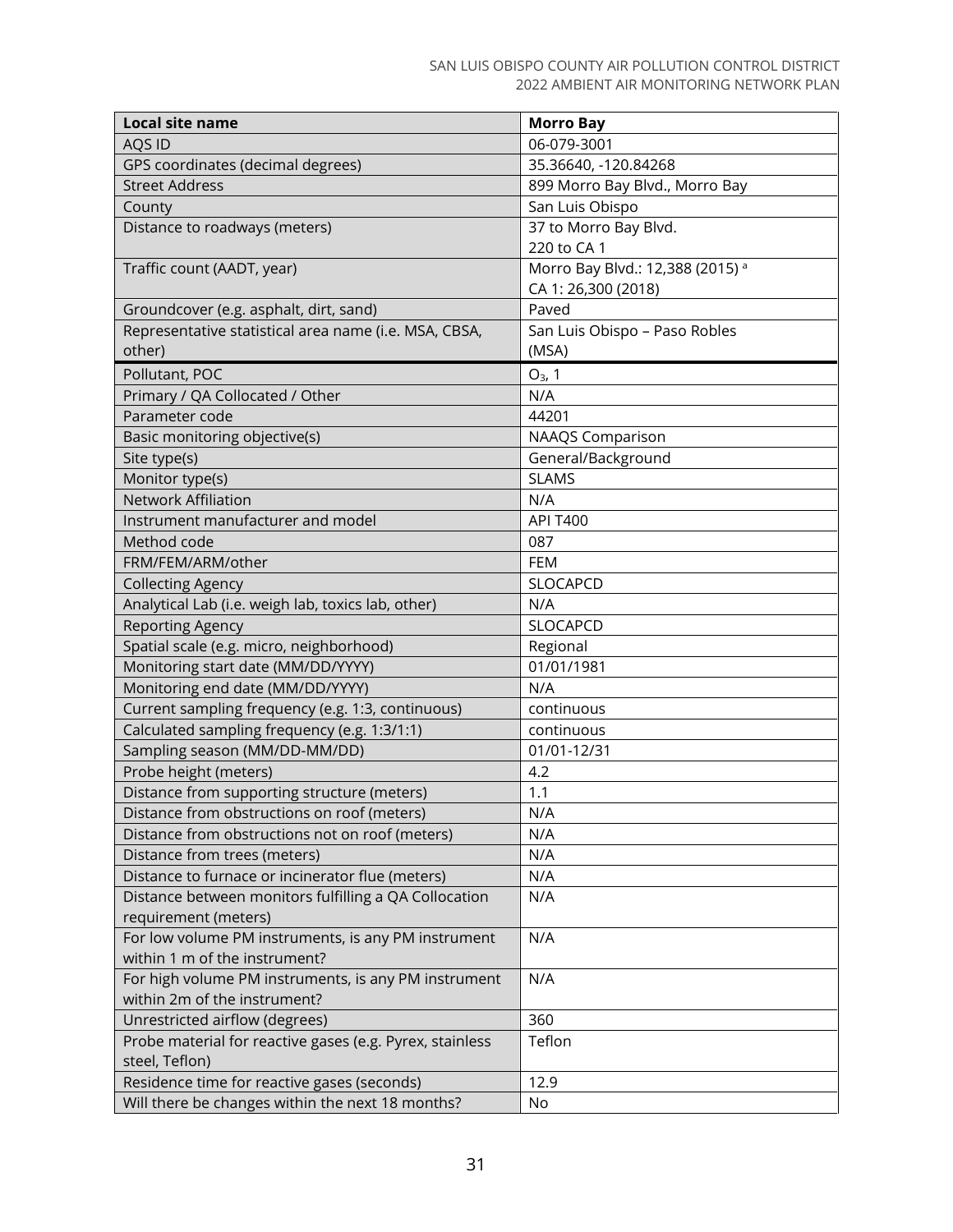| Local site name                                         | <b>Morro Bay</b> |
|---------------------------------------------------------|------------------|
| Is it suitable for comparison against the annual PM2.5? | N/A              |
| Frequency of flow rate verification for manual PM       | N/A              |
| samplers                                                |                  |
| Frequency of flow rate verification for automated PM    | N/A              |
| analyzers                                               |                  |
| Frequency of one-point QC check for gaseous             | daily            |
| instruments                                             |                  |
| Date of 2021 Annual Performance Evaluation for          | 8/18/2021        |
| gaseous parameters                                      |                  |
| Dates of 2021 Semi-Annual Flow Rate Audits for PM       | N/A              |
| monitors                                                |                  |

<sup>a</sup> This is the most current AADT available for this segment.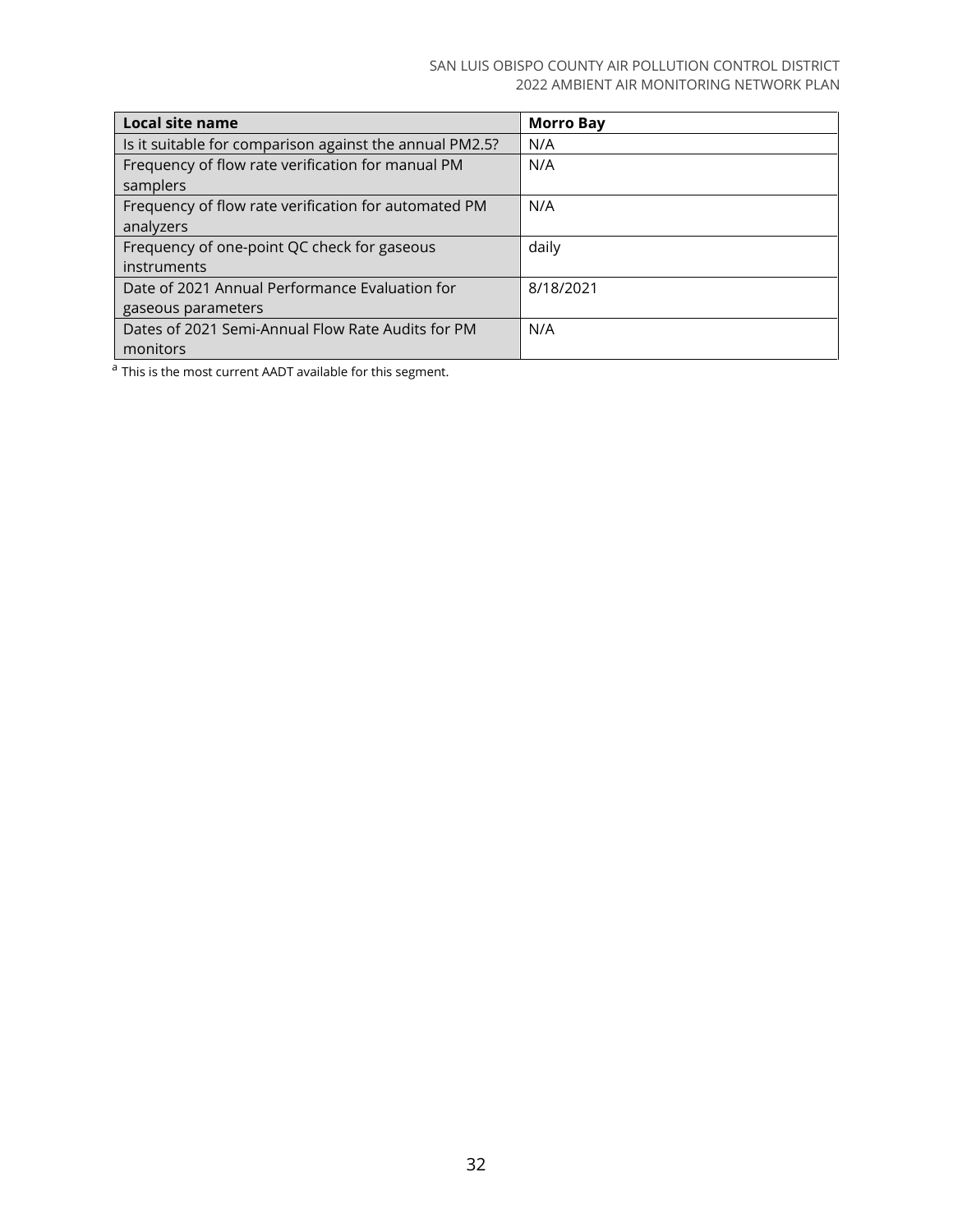| <b>Local site name</b>                             | <b>Nipomo Regional Park (NRP)</b>         |                  |               |
|----------------------------------------------------|-------------------------------------------|------------------|---------------|
| AQS ID                                             | 06-079-4002                               |                  |               |
| GPS coordinates (decimal degrees)                  | 35.03150, -120.50101                      |                  |               |
| <b>Street Address</b>                              | W. Tefft St. and Pomeroy Rd., Nipomo      |                  |               |
| County                                             | San Luis Obispo                           |                  |               |
| Distance to roadways (meters)                      | 500 to Tefft St.                          |                  |               |
|                                                    | 350 to Camino Caballo                     |                  |               |
|                                                    | 240 to Pomeroy Rd.                        |                  |               |
| Traffic count (AADT, year)                         | Tefft St.: 13,864 (2016) <sup>c</sup>     |                  |               |
|                                                    | Camino Caballo: 2,556 (2016) <sup>c</sup> |                  |               |
|                                                    | Pomeroy Rd.: 5,048 (2017) <sup>c</sup>    |                  |               |
| Groundcover (e.g. asphalt, dirt, sand)             | Vegetative                                |                  |               |
| Representative statistical area name (i.e. MSA,    | San Luis Obispo - Paso Robles             |                  |               |
| CBSA, other)                                       | (MSA)                                     |                  |               |
| Pollutant, POC                                     | $O_3$ , 1                                 | $NO2$ , 1        | $PM_{10}$ , 2 |
| Primary / QA Collocated / Other                    | N/A                                       | Primary          | Primary       |
| Parameter code                                     | 44201                                     | 42602            | 81102         |
| Basic monitoring objective(s)                      | <b>NAAQS</b>                              | <b>NAAQS</b>     | <b>NAAQS</b>  |
|                                                    | Comparison                                | Comparison       | Comparison    |
| Site type(s)                                       | General/                                  | General/         | General/      |
|                                                    | Background                                | Background       | Background    |
| Monitor type(s)                                    | <b>SLAMS</b>                              | <b>SLAMS</b>     | <b>SLAMS</b>  |
| <b>Network Affiliation</b>                         | N/A                                       | N/A              | N/A           |
| Instrument manufacturer and model                  | <b>API 400E</b>                           | <b>API T200U</b> | Met One BAM   |
|                                                    |                                           |                  | 1020          |
| Method code                                        | 087                                       | 599 <sup>a</sup> | 122           |
| FRM/FEM/ARM/other                                  | <b>FEM</b>                                | <b>FRM</b>       | FEM           |
| <b>Collecting Agency</b>                           | SLOCAPCD                                  | SLOCAPCD         | SLOCAPCD      |
| Analytical Lab (i.e. weigh lab, toxics lab, other) | N/A                                       | N/A              | N/A           |
| <b>Reporting Agency</b>                            | SLOCAPCD                                  | SLOCAPCD         | SLOCAPCD      |
| Spatial scale (e.g. micro, neighborhood)           | Regional                                  | Regional         | Regional      |
| Monitoring start date (MM/DD/YYYY)                 | 11/01/1998                                | 11/01/1998       | 05/16/2010    |
| Current sampling frequency (e.g. 1:3,              | continuous                                | continuous       | continuous    |
| continuous)                                        |                                           |                  |               |
| Calculated sampling frequency (e.g. 1:3/1:1)       | continuous                                | continuous       | continuous    |
| Sampling season (MM/DD-MM/DD)                      | 01/01-12/31                               | 01/01-12/31      | 01/01-12/31   |
| Probe height (meters)                              | 4.5                                       | 4.5              | 4.8           |
| Distance from supporting structure (meters) b      | 1.3                                       | 1.3              | 1.6           |
| Distance from obstructions on roof (meters)        | N/A                                       | N/A              | N/A           |
| Distance from obstructions not on roof (meters)    | N/A                                       | N/A              | N/A           |
| Distance from trees (meters)                       | N/A                                       | N/A              | N/A           |
| Distance to furnace or incinerator flue (meters)   | N/A                                       | N/A              | N/A           |
| Distance between monitors fulfilling a QA          | N/A                                       | N/A              | N/A           |
| Collocation requirement (meters)                   |                                           |                  |               |
| For low volume PM instruments, is any PM           | N/A                                       | N/A              | No            |
| instrument within 1 m of the instrument?           |                                           |                  |               |
| For high volume PM instruments, is any PM          | N/A                                       | N/A              | N/A           |
| instrument within 2m of the instrument?            |                                           |                  |               |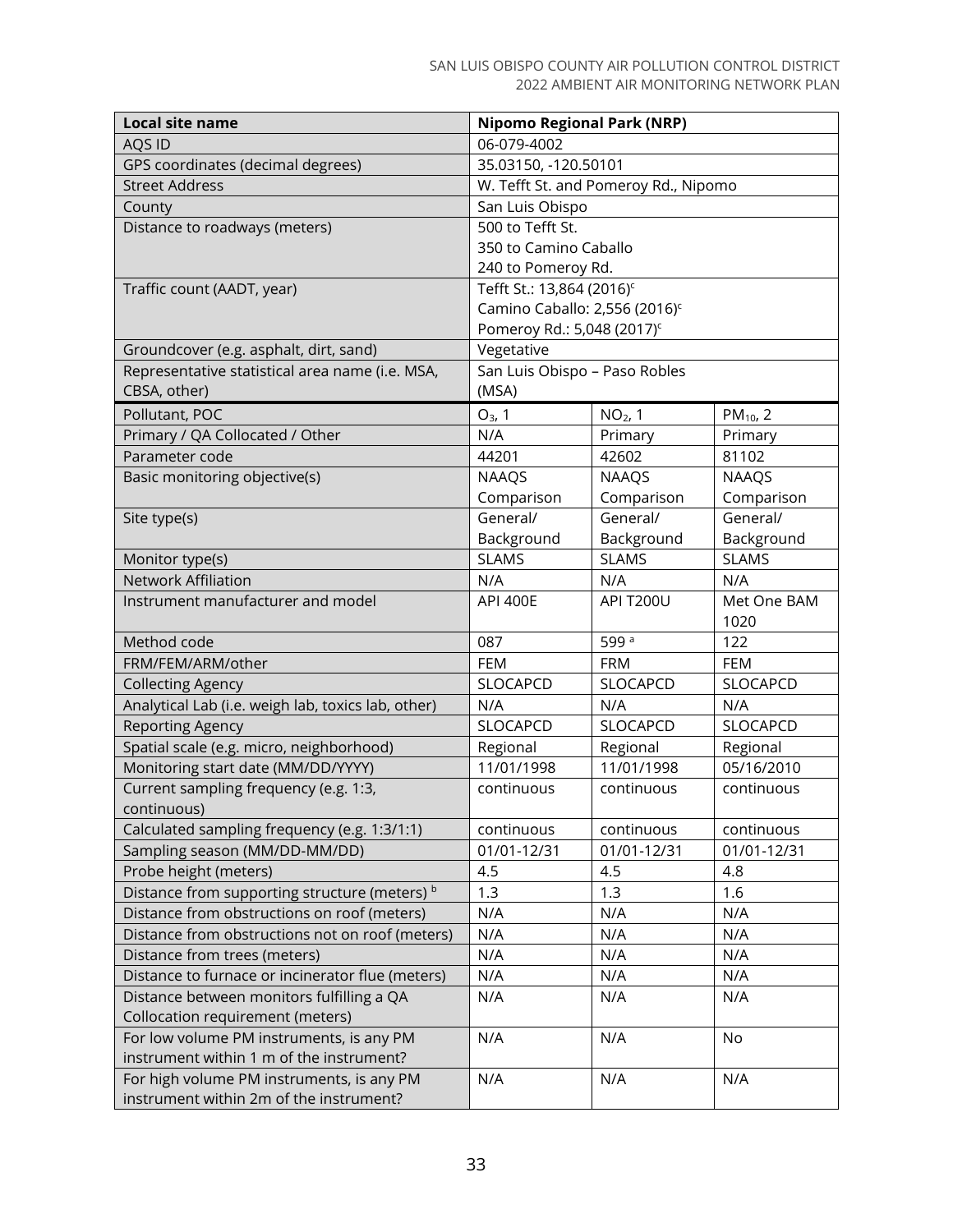| <b>Local site name</b>                           |            | <b>Nipomo Regional Park (NRP)</b> |            |
|--------------------------------------------------|------------|-----------------------------------|------------|
| Unrestricted airflow (degrees)                   | 360        | 360                               | 360        |
| Probe material for reactive gases (e.g. Pyrex,   | Teflon     | Teflon                            | N/A        |
| stainless steel, Teflon)                         |            |                                   |            |
| Residence time for reactive gases (seconds)      | 14.0       | 12.5                              | N/A        |
| Will there be changes within the next 18         | <b>No</b>  | No                                | <b>No</b>  |
| months?                                          |            |                                   |            |
| Is it suitable for comparison against the annual | N/A        | N/A                               | N/A        |
| PM2.5?                                           |            |                                   |            |
| Frequency of flow rate verification for manual   | N/A        | N/A                               | N/A        |
| PM samplers                                      |            |                                   |            |
| Frequency of flow rate verification for          | N/A        | N/A                               | bi-weekly  |
| automated PM analyzers                           |            |                                   |            |
| Frequency of one-point QC check for gaseous      | daily      | daily                             | N/A        |
| instruments                                      |            |                                   |            |
| Date of 2021 Annual Performance Evaluation for   | 10/28/2021 | 10/28/2021                        | N/A        |
| gaseous parameters                               |            |                                   |            |
| Dates of 2021 Semi-Annual Flow Rate Audits for   | N/A        | N/A                               | 5/11/2021  |
| <b>PM</b> monitors                               |            |                                   | 10/28/2021 |

<sup>a</sup> EPA, "AQS Memo - Changes to Oxides of Nitrogen Analyzer Method Codes," December 22, 2014.

<https://www.epa.gov/aqs/aqs-memo-changes-oxides-nitrogen-analyzer-method-codes>

**b This is the roof-to-probe distance.** There are no walls, parapets, penthouses, or other potential obstacles on the roof.

<sup>c</sup> This is the most current AADT available for this segment.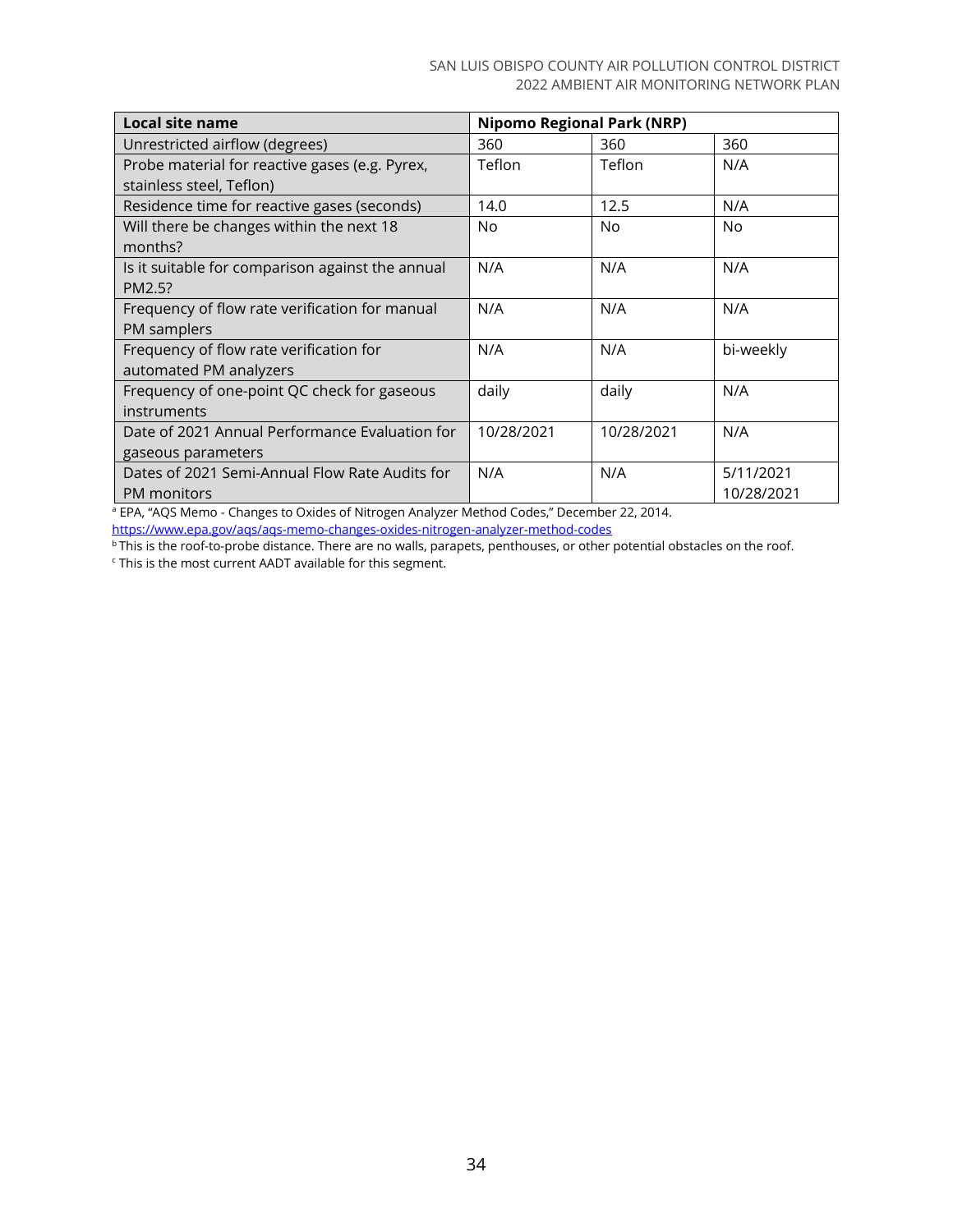| Local site name                        | <b>Atascadero</b>                       |                     |                       |                      |
|----------------------------------------|-----------------------------------------|---------------------|-----------------------|----------------------|
| AQS ID                                 | 06-079-8002                             |                     |                       |                      |
| GPS coordinates (decimal degrees)      | 35.49453, -120.66617                    |                     |                       |                      |
| <b>Street Address</b>                  | 5599 Traffic Way, Atascadero, CA        |                     |                       |                      |
| County                                 | San Luis Obispo                         |                     |                       |                      |
| Distance to roadways (meters)          | 163 to Traffic Way                      |                     |                       |                      |
|                                        | 770 to US 101                           |                     |                       |                      |
|                                        | 330 to CA 41                            |                     |                       |                      |
| Traffic count (AADT, year)             | Traffic Way: < 7400 (2014) <sup>a</sup> |                     |                       |                      |
|                                        | US 101: 66,700 (2018)                   |                     |                       |                      |
|                                        | CA 41: 16,500 (2018)                    |                     |                       |                      |
| Groundcover (e.g. asphalt, dirt,       | Vegetative                              |                     |                       |                      |
| sand)                                  |                                         |                     |                       |                      |
| Representative statistical area        | San Luis Obispo - Paso Robles           |                     |                       |                      |
| name (i.e. MSA, CBSA, other)           | (MSA)                                   |                     |                       |                      |
| Pollutant, POC                         | $O_3$ , 1                               | NO <sub>2</sub> , 1 | PM <sub>2.5</sub> , 3 | PM <sub>10</sub> , 3 |
| Primary / QA Collocated / Other        | N/A                                     | Primary             | Primary               | Primary              |
| Parameter code                         | 44201                                   | 42602               | 88101                 | 81102                |
| Basic monitoring objective(s)          | <b>NAAQS</b>                            | <b>NAAQS</b>        | <b>NAAQS</b>          | <b>NAAQS</b>         |
|                                        | Comparison                              | Comparison          | Comparison            | Comparison           |
| Site type(s)                           | Population                              | Population          | Population            | Population           |
|                                        | Exposure,                               | Exposure,           | Exposure              | Exposure             |
|                                        | Max                                     | Max                 |                       |                      |
|                                        | Concentration                           | Concentration       |                       |                      |
| Monitor type(s)                        | <b>SLAMS</b>                            | <b>SLAMS</b>        | <b>SLAMS</b>          | <b>SLAMS</b>         |
| <b>Network Affiliation</b>             | N/A                                     | N/A                 | N/A                   | N/A                  |
| Instrument manufacturer and            | <b>API T400</b>                         | <b>API T200</b>     | Met One BAM           | Met One BAM          |
| model                                  |                                         |                     | 1020                  | 1020                 |
| Method code                            | 087                                     | 099                 | 170                   | 122                  |
| FRM/FEM/ARM/other                      | <b>FEM</b>                              | <b>FRM</b>          | FEM                   | FEM                  |
| <b>Collecting Agency</b>               | SLOCAPCD                                | SLOCAPCD            | SLOCAPCD              | SLOCAPCD             |
| Analytical Lab (i.e. weigh lab, toxics | N/A                                     | N/A                 | N/A                   | N/A                  |
| lab, other)                            |                                         |                     |                       |                      |
| <b>Reporting Agency</b>                | <b>SLOCAPCD</b>                         | SLOCAPCD            | <b>SLOCAPCD</b>       | <b>SLOCAPCD</b>      |
| Spatial scale (e.g. micro,             | Neighborhood                            | Neighborhood        | Neighborhood          | Neighborhood         |
| neighborhood)                          |                                         |                     |                       |                      |
| Monitoring start date                  | 02/25/2015                              | 02/25/2015          | 02/25/2015            | 02/25/2015           |
| (MM/DD/YYYY)                           |                                         |                     |                       |                      |
| Current sampling frequency (e.g.       | continuous                              | continuous          | continuous            | continuous           |
| 1:3, continuous)                       |                                         |                     |                       |                      |
| Calculated sampling frequency (e.g.    | continuous                              | continuous          | continuous            | continuous           |
| 1:3/1:1)                               |                                         |                     |                       |                      |
| Sampling season (MM/DD-MM/DD)          | 01/01-12/31                             | 01/01-12/31         | 01/01-12/31           | 01/01-12/31          |
| Probe height (meters)                  | 4.6                                     | 4.6                 | 5.7                   | 5.2                  |
| Distance from supporting structure     | 1.0                                     | 1.0                 | 2.1                   | 1.6                  |
| (meters) b                             |                                         |                     |                       |                      |
| Distance from obstructions on roof     | N/A                                     | N/A                 | N/A                   | N/A                  |
| (meters)                               |                                         |                     |                       |                      |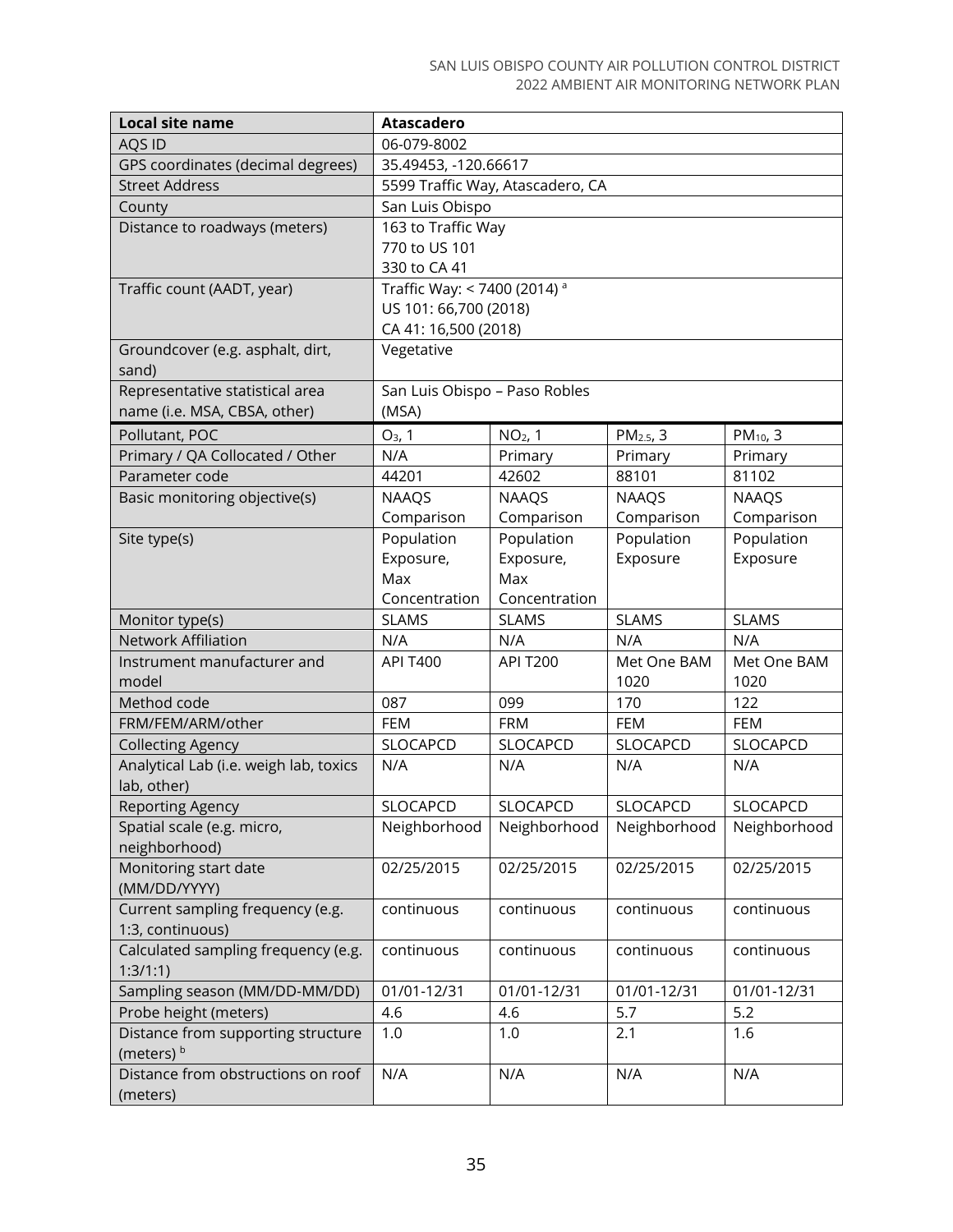| <b>Local site name</b>                                                                  | <b>Atascadero</b> |            |                         |                         |
|-----------------------------------------------------------------------------------------|-------------------|------------|-------------------------|-------------------------|
| Distance from obstructions not on<br>roof (meters)                                      | N/A               | N/A        | N/A                     | N/A                     |
| Distance from trees (meters)                                                            | N/A               | N/A        | N/A                     | N/A                     |
| Distance to furnace or incinerator<br>flue (meters)                                     | N/A               | N/A        | N/A                     | N/A                     |
| Distance between monitors<br>fulfilling a QA Collocation<br>requirement (meters)        | N/A               | N/A        | N/A                     | N/A                     |
| For low volume PM instruments, is<br>any PM instrument within 1 m of<br>the instrument? | N/A               | N/A        | <b>No</b>               | No                      |
| For high volume PM instruments, is<br>any PM instrument within 2m of<br>the instrument? | N/A               | N/A        | N/A                     | N/A                     |
| Unrestricted airflow (degrees)                                                          | 360               | 360        | 360                     | 360                     |
| Probe material for reactive gases<br>(e.g. Pyrex, stainless steel, Teflon)              | Teflon            | Teflon     | N/A                     | N/A                     |
| Residence time for reactive gases<br>(seconds)                                          | 7.9               | 11.3       | N/A                     | N/A                     |
| Will there be changes within the<br>next 18 months?                                     | <b>No</b>         | No         | No                      | No                      |
| Is it suitable for comparison against<br>the annual PM2.5?                              | N/A               | N/A        | Yes                     | N/A                     |
| Frequency of flow rate verification<br>for manual PM samplers                           | N/A               | N/A        | N/A                     | N/A                     |
| Frequency of flow rate verification<br>for automated PM analyzers                       | N/A               | N/A        | bi-weekly               | bi-weekly               |
| Frequency of one-point QC check<br>for gaseous instruments                              | daily             | daily      | N/A                     | N/A                     |
| Date of 2021 Annual Performance<br>Evaluation for gaseous parameters                    | 10/27/2021        | 10/27/2021 | N/A                     | N/A                     |
| Dates of 2021 Semi-Annual Flow<br>Rate Audits for PM monitors                           | N/A               | N/A        | 5/10/2021<br>10/27/2021 | 5/10/2021<br>10/27/2021 |

a This is the most current AADT available for this segment. Traffic counts were conducted only during peak morning and afternoon hours along this street. Along this stretch of Traffic Way, a total of 1,233 vehicles were counted during these four hours, therefore, six times this figure (7,398) represents the likely maximum AADT.

<sup>b</sup> This is the roof-to-probe distance. There are no walls, parapets, penthouses, or other potential obstacles on the roof.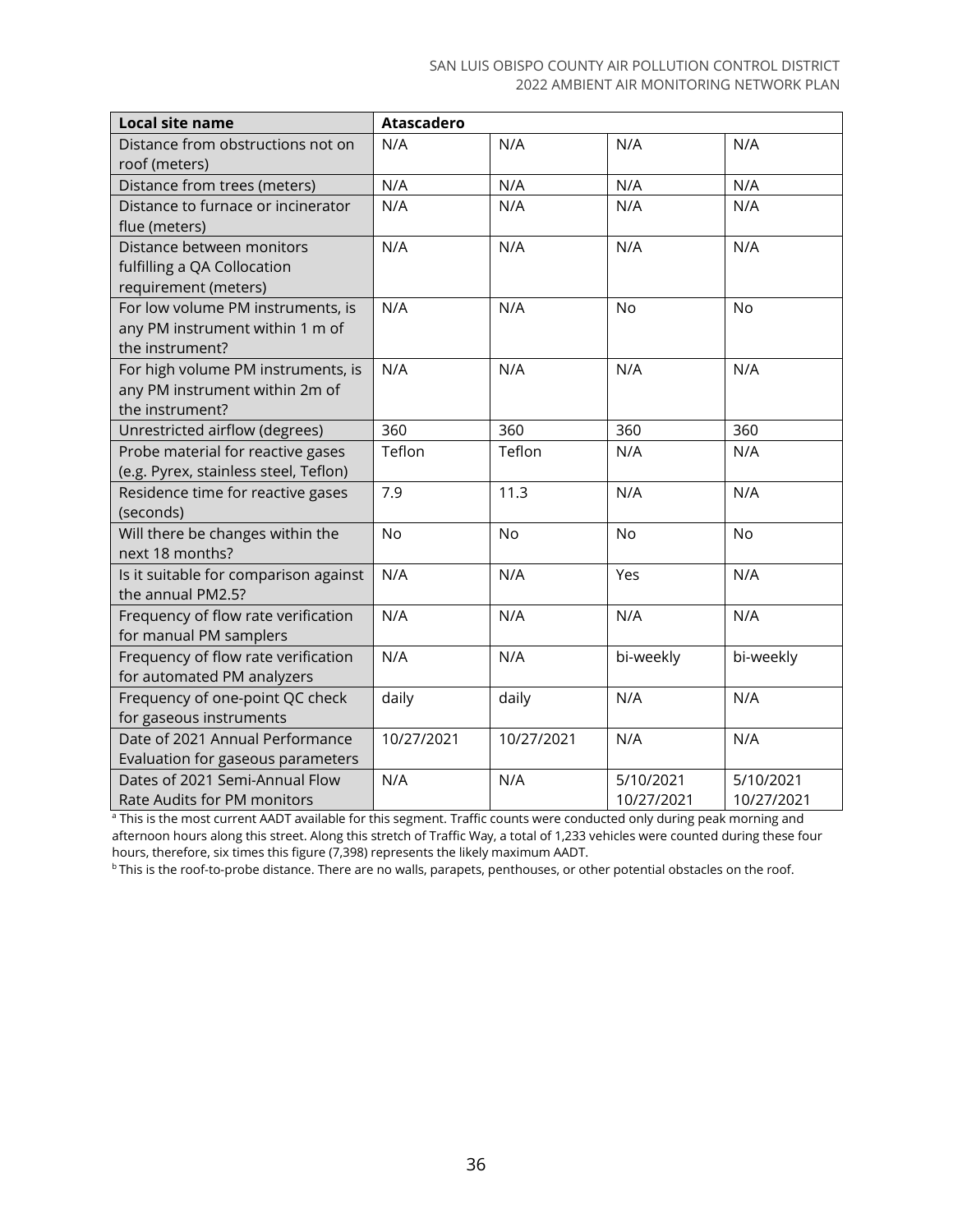| <b>Local site name</b>                                                     | <b>Red Hills</b>                          |
|----------------------------------------------------------------------------|-------------------------------------------|
| AQS ID                                                                     | 06-079-8005                               |
| GPS coordinates (decimal degrees)                                          | 35.64366, -120.23134                      |
| <b>Street Address</b>                                                      | 3601 Gillis Canyon Rd., Shandon           |
| County                                                                     | San Luis Obispo                           |
| Distance to roadways (meters)                                              | 100 to Gillis Canyon Rd.                  |
|                                                                            | 1740 to Bitterwater Rd.                   |
|                                                                            | 10,400 to CA 41/46                        |
| Traffic count (AADT, year)                                                 | Gillis Canyon Rd.: 24 (2016) <sup>a</sup> |
|                                                                            | Bitterwater Rd.: 98 (2013) <sup>a</sup>   |
|                                                                            | CA 41/46: 17,200 (2018)                   |
| Groundcover (e.g. asphalt, dirt, sand)                                     | Vegetative                                |
| Representative statistical area name (i.e. MSA, CBSA,                      | San Luis Obispo - Paso Robles             |
| other)                                                                     | (MSA)                                     |
| Pollutant, POC                                                             | $O_3$ , 1                                 |
| Primary / QA Collocated / Other                                            | N/A                                       |
| Parameter code                                                             | 44201                                     |
| Basic monitoring objective(s)                                              | <b>NAAQS Comparison</b>                   |
| Site type(s)                                                               | Regional Transport, Max Concentration     |
| Monitor type(s)                                                            | <b>SLAMS</b>                              |
| <b>Network Affiliation</b>                                                 | N/A                                       |
| Instrument manufacturer and model                                          | <b>API T400</b>                           |
| Method code                                                                | 087                                       |
| FRM/FEM/ARM/other                                                          | <b>FEM</b>                                |
| <b>Collecting Agency</b>                                                   | SLOCAPCD                                  |
| Analytical Lab (i.e. weigh lab, toxics lab, other)                         | N/A                                       |
| <b>Reporting Agency</b>                                                    | SLOCAPCD                                  |
| Spatial scale (e.g. micro, neighborhood)                                   | Regional                                  |
| Monitoring start date (MM/DD/YYYY)                                         | 07/01/2000                                |
| Current sampling frequency (e.g. 1:3, continuous)                          | continuous                                |
| Calculated sampling frequency (e.g. 1:3/1:1)                               | continuous                                |
| Sampling season (MM/DD-MM/DD)                                              | 01/01-12/31                               |
| Probe height (meters)                                                      | 5.3                                       |
| Distance from supporting structure (meters)                                | 1.5                                       |
| Distance from obstructions on roof (meters)                                | N/A                                       |
| Distance from obstructions not on roof (meters)                            | N/A                                       |
| Distance from trees (meters)                                               | N/A                                       |
| Distance to furnace or incinerator flue (meters)                           | N/A                                       |
| Distance between monitors fulfilling a QA Collocation                      | N/A                                       |
| requirement (meters)                                                       |                                           |
| For low volume PM instruments, is any PM                                   | N/A                                       |
| instrument within 1 m of the instrument?                                   |                                           |
| For high volume PM instruments, is any PM                                  | N/A                                       |
| instrument within 2m of the instrument?                                    |                                           |
| Unrestricted airflow (degrees)                                             | 360                                       |
| Probe material for reactive gases (e.g. Pyrex, stainless<br>steel, Teflon) | Teflon                                    |
|                                                                            |                                           |
| Residence time for reactive gases (seconds)                                | 17.5                                      |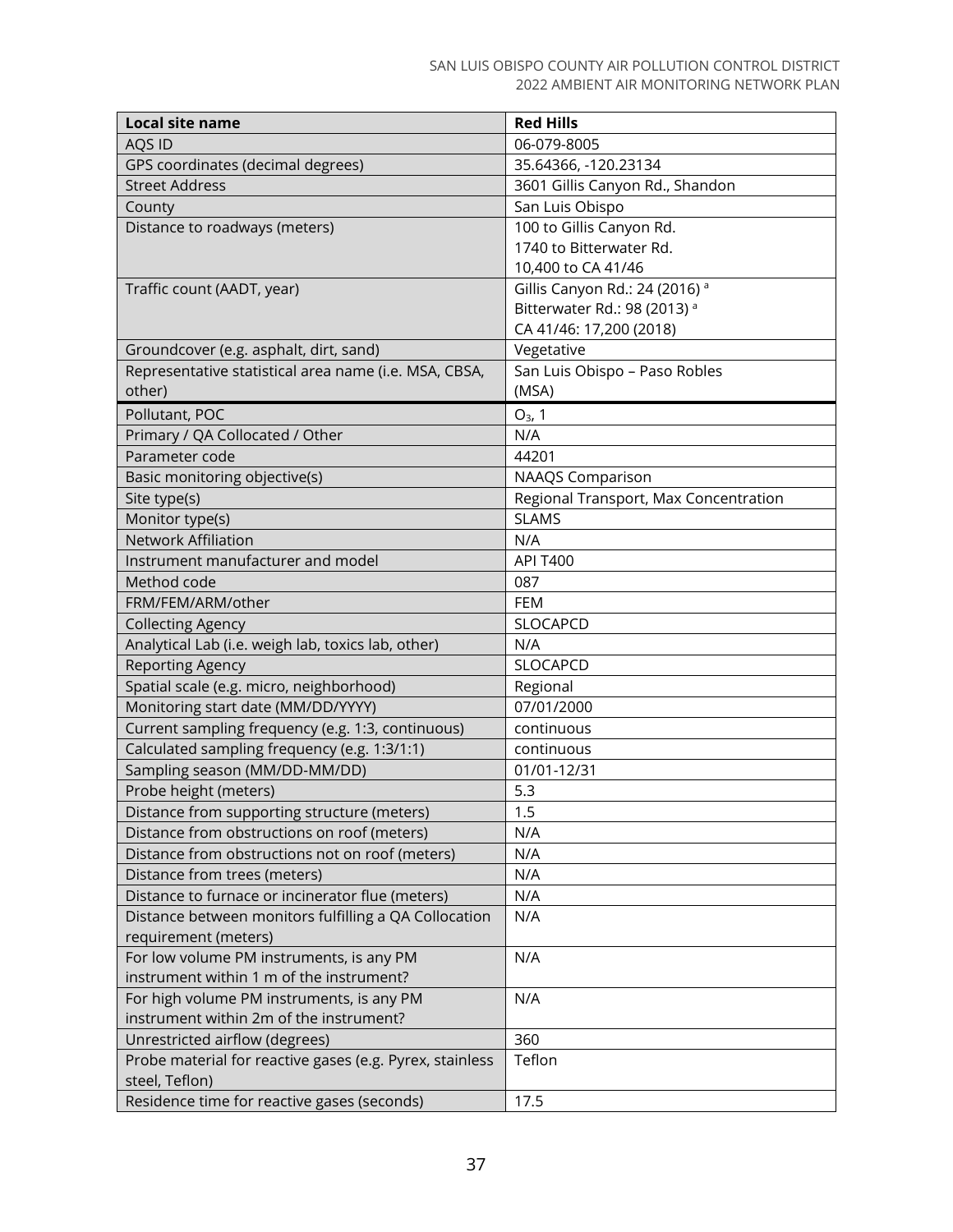| <b>Local site name</b>                               | <b>Red Hills</b> |
|------------------------------------------------------|------------------|
| Will there be changes within the next 18 months?     | No.              |
| Is it suitable for comparison against the annual     | N/A              |
| PM2.5?                                               |                  |
| Frequency of flow rate verification for manual PM    | N/A              |
| samplers                                             |                  |
| Frequency of flow rate verification for automated PM | N/A              |
| analyzers                                            |                  |
| Frequency of one-point QC check for gaseous          | daily            |
| instruments                                          |                  |
| Date of 2021 Annual Performance Evaluation for       | 8/17/2021        |
| gaseous parameters                                   |                  |
| Dates of 2021 Semi-Annual Flow Rate Audits for PM    | N/A              |
| monitors                                             |                  |

<sup>a</sup> This is the most current AADT available for this segment.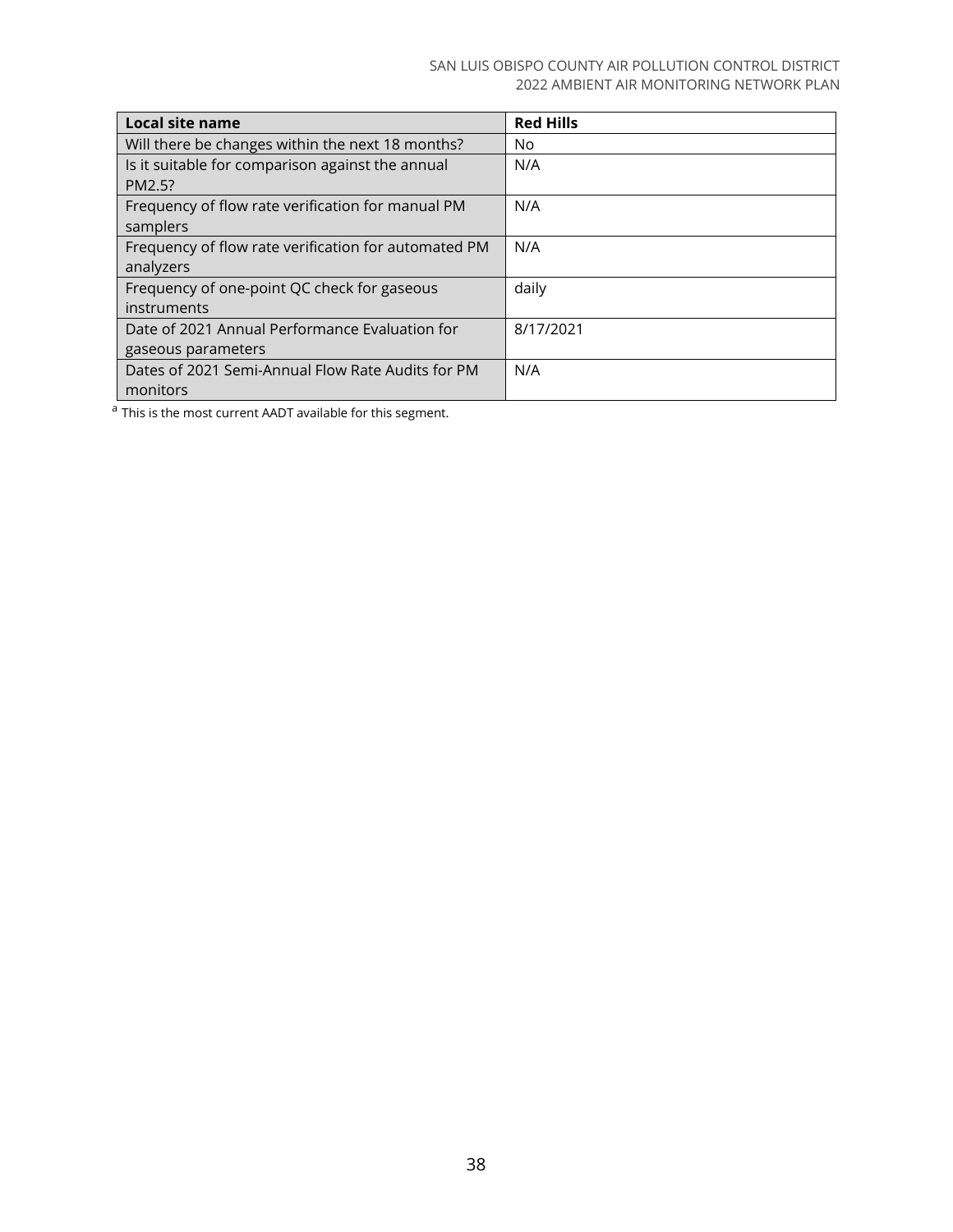| <b>Local site name</b>                                   | <b>Carrizo Plain</b>                      |
|----------------------------------------------------------|-------------------------------------------|
| AQS ID                                                   | 06-079-8006                               |
| GPS coordinates (decimal degrees)                        | 35.35474, -120.04013                      |
| <b>Street Address</b>                                    | 9640 Carrizo Highway (CA 58),             |
|                                                          | California Valley                         |
| County                                                   | San Luis Obispo                           |
| Distance to roadways (meters)                            | 38 to Carrizo Highway (CA 58)             |
| Traffic count (AADT, year)                               | Carrizo Highway (CA 58): 480 (2018)       |
| Groundcover (e.g. asphalt, dirt, sand)                   | Vegetative (to the west, north, and east) |
|                                                          | Asphalt (south)                           |
| Representative statistical area name (i.e. MSA, CBSA,    | San Luis Obispo - Paso Robles             |
| other)                                                   | (MSA)                                     |
| Pollutant, POC                                           | $O_3$ , 1                                 |
| Primary / QA Collocated / Other                          | N/A                                       |
| Parameter code                                           | 44201                                     |
| Basic monitoring objective(s)                            | <b>NAAQS Comparison</b>                   |
| Site type(s)                                             | Regional Transport, General Background    |
| Monitor type(s)                                          | <b>SLAMS</b>                              |
| <b>Network Affiliation</b>                               | N/A                                       |
| Instrument manufacturer and model                        | <b>API T400</b>                           |
| Method code                                              | 087                                       |
| FRM/FEM/ARM/other                                        | <b>FEM</b>                                |
| <b>Collecting Agency</b>                                 | SLOCAPCD                                  |
| Analytical Lab (i.e. weigh lab, toxics lab, other)       | N/A                                       |
| <b>Reporting Agency</b>                                  | SLOCAPCD                                  |
| Spatial scale (e.g. micro, neighborhood)                 | Regional                                  |
| Monitoring start date (MM/DD/YYYY)                       | 01/01/2006                                |
| Current sampling frequency (e.g. 1:3, continuous)        | continuous                                |
| Calculated sampling frequency (e.g. 1:3/1:1)             | continuous                                |
| Sampling season (MM/DD-MM/DD)                            | 01/01-12/31                               |
| Probe height (meters)                                    | 4.7                                       |
| Distance from supporting structure (meters)              | 1.1                                       |
| Distance from obstructions on roof (meters)              | N/A                                       |
| Distance from obstructions not on roof (meters)          | N/A                                       |
| Distance from trees (meters)                             | N/A                                       |
| Distance to furnace or incinerator flue (meters)         | N/A                                       |
| Distance between monitors fulfilling a QA Collocation    | N/A                                       |
| requirement (meters)                                     |                                           |
| For low volume PM instruments, is any PM                 | N/A                                       |
| instrument within 1 m of the instrument?                 |                                           |
| For high volume PM instruments, is any PM                | N/A                                       |
| instrument within 2m of the instrument?                  |                                           |
| Unrestricted airflow (degrees)                           | 360                                       |
| Probe material for reactive gases (e.g. Pyrex, stainless | Teflon                                    |
| steel, Teflon)                                           |                                           |
| Residence time for reactive gases (seconds)              | 14.2                                      |
| Will there be changes within the next 18 months?         | No                                        |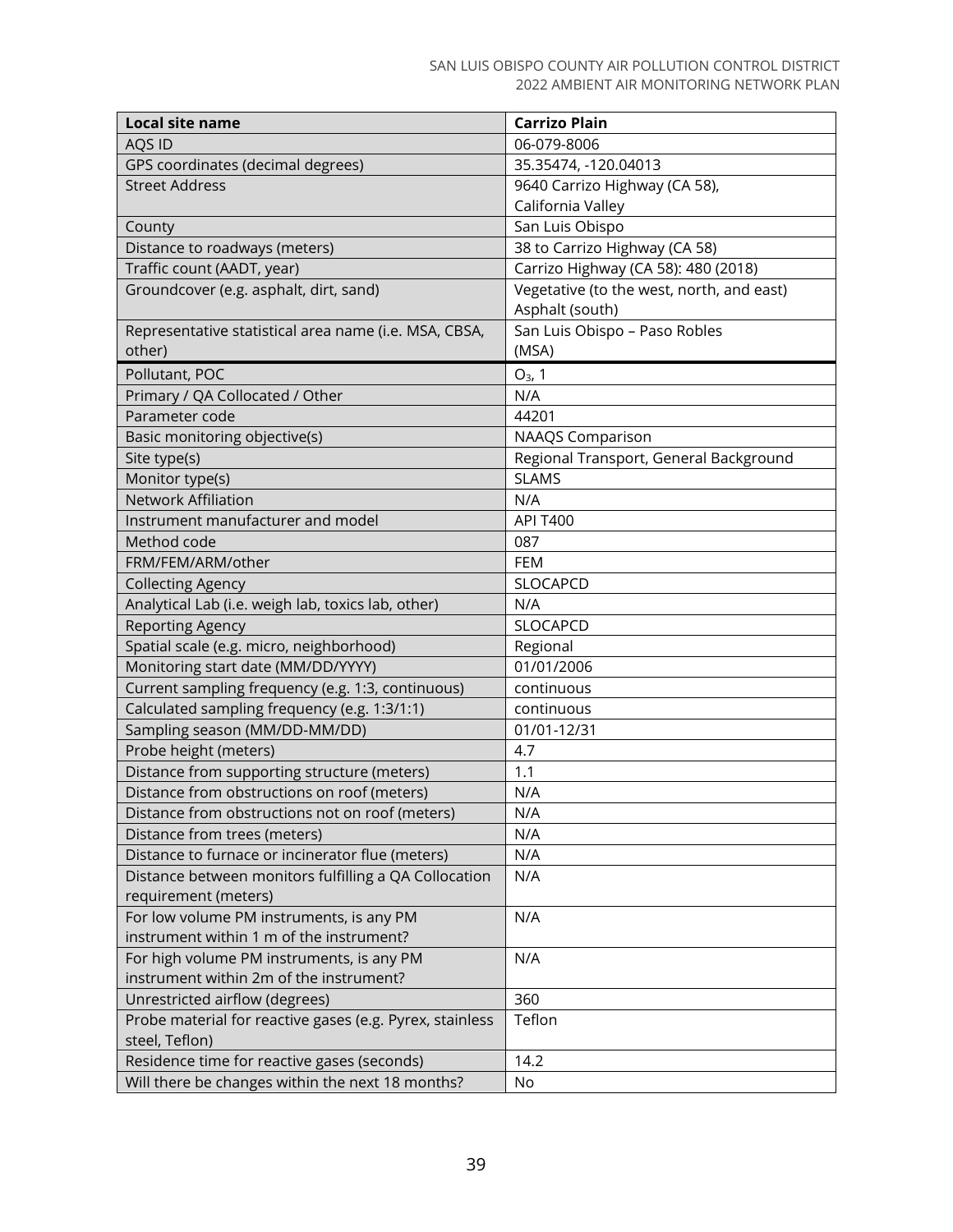| Local site name                                      | <b>Carrizo Plain</b> |
|------------------------------------------------------|----------------------|
| Is it suitable for comparison against the annual     | N/A                  |
| PM2.5?                                               |                      |
| Frequency of flow rate verification for manual PM    | N/A                  |
| samplers                                             |                      |
| Frequency of flow rate verification for automated PM | N/A                  |
| analyzers                                            |                      |
| Frequency of one-point QC check for gaseous          | daily                |
| instruments                                          |                      |
| Date of 2021 Annual Performance Evaluation for       | 8/17/2021            |
| gaseous parameters                                   |                      |
| Dates of 2021 Semi-Annual Flow Rate Audits for PM    | N/A                  |
| monitors                                             |                      |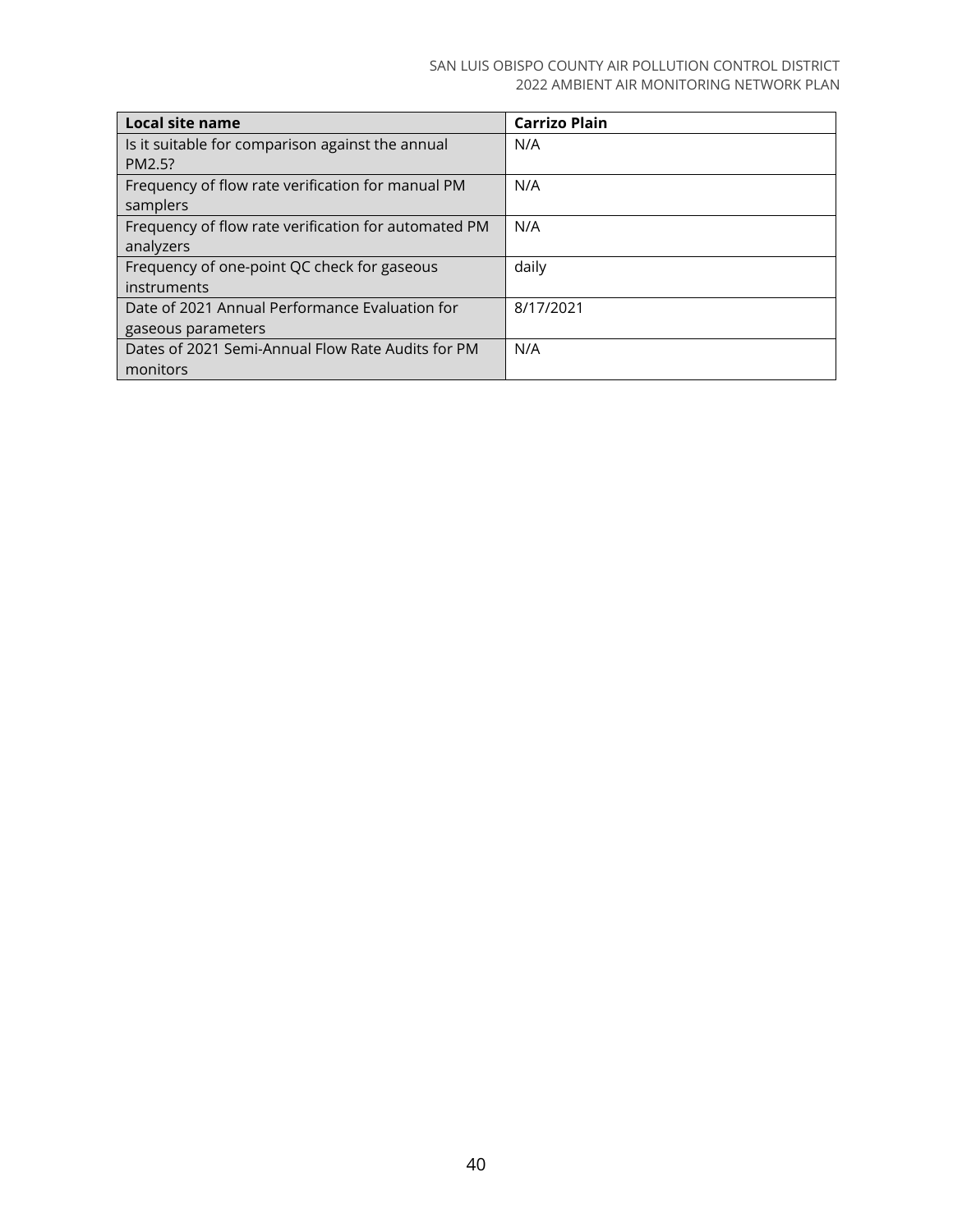| <b>Local site name</b>                                   | <b>Oso Flaco</b>                             |
|----------------------------------------------------------|----------------------------------------------|
| AQS ID                                                   | 06-079-9001                                  |
| GPS coordinates (decimal degrees)                        | 35.00876, -120.59998                         |
| <b>Street Address</b>                                    | Near intersection of Oso Flaco Lake & Beigle |
|                                                          | Rds., Nipomo                                 |
| County                                                   | San Luis Obispo                              |
| Distance to roadways (meters)                            | 1150 to Oso Flaco Lake Rd.                   |
|                                                          | 2800 to Guadalupe Rd. (US 1)                 |
| Traffic count (AADT, year)                               | Oso Flaco Lake Rd.: 3000 (2018)              |
|                                                          | Guadalupe Rd. (US 1): 5850 (2018)            |
| Groundcover (e.g. asphalt, dirt, sand)                   | Vegetative, sand                             |
| Representative statistical area name (i.e. MSA, CBSA,    | San Luis Obispo - Paso Robles                |
| other)                                                   | (MSA)                                        |
| Pollutant, POC                                           | PM <sub>10</sub> , 1                         |
| Primary / QA Collocated / Other                          | N/A                                          |
| Parameter code                                           | 81102                                        |
| Basic monitoring objective(s)                            | Public Information, Rule 1001 Compliance     |
| Site type(s)                                             | Background                                   |
| Monitor type(s)                                          | <b>SPM</b>                                   |
| <b>Network Affiliation</b>                               | N/A                                          |
| Instrument manufacturer and model                        | Met One BAM 1020                             |
| Method code                                              | 122                                          |
| FRM/FEM/ARM/other                                        | <b>FEM</b>                                   |
| <b>Collecting Agency</b>                                 | SLOCAPCD                                     |
| Analytical Lab (i.e. weigh lab, toxics lab, other)       | N/A                                          |
| <b>Reporting Agency</b>                                  | SLOCAPCD                                     |
| Spatial scale (e.g. micro, neighborhood)                 | Neighborhood                                 |
| Monitoring start date (MM/DD/YYYY)                       | 07/01/2015                                   |
| Current sampling frequency (e.g. 1:3, continuous)        | continuous                                   |
| Calculated sampling frequency (e.g. 1:3/1:1)             | continuous                                   |
| Sampling season (MM/DD-MM/DD)                            | 01/01-12/31                                  |
| Probe height (meters)                                    | 3.3                                          |
| Distance from supporting structure (meters)              | 2.0                                          |
| Distance from obstructions on roof (meters)              | N/A                                          |
| Distance from obstructions not on roof (meters)          | N/A                                          |
| Distance from trees (meters)                             | N/A                                          |
| Distance to furnace or incinerator flue (meters)         | N/A                                          |
| Distance between monitors fulfilling a QA Collocation    | N/A                                          |
| requirement (meters)                                     |                                              |
| For low volume PM instruments, is any PM                 | No                                           |
| instrument within 1 m of the instrument?                 |                                              |
| For high volume PM instruments, is any PM                | N/A                                          |
| instrument within 2m of the instrument?                  |                                              |
| Unrestricted airflow (degrees)                           | 360                                          |
| Probe material for reactive gases (e.g. Pyrex, stainless | N/A                                          |
| steel, Teflon)                                           |                                              |
| Residence time for reactive gases (seconds)              | N/A                                          |
| Will there be changes within the next 18 months?         | No                                           |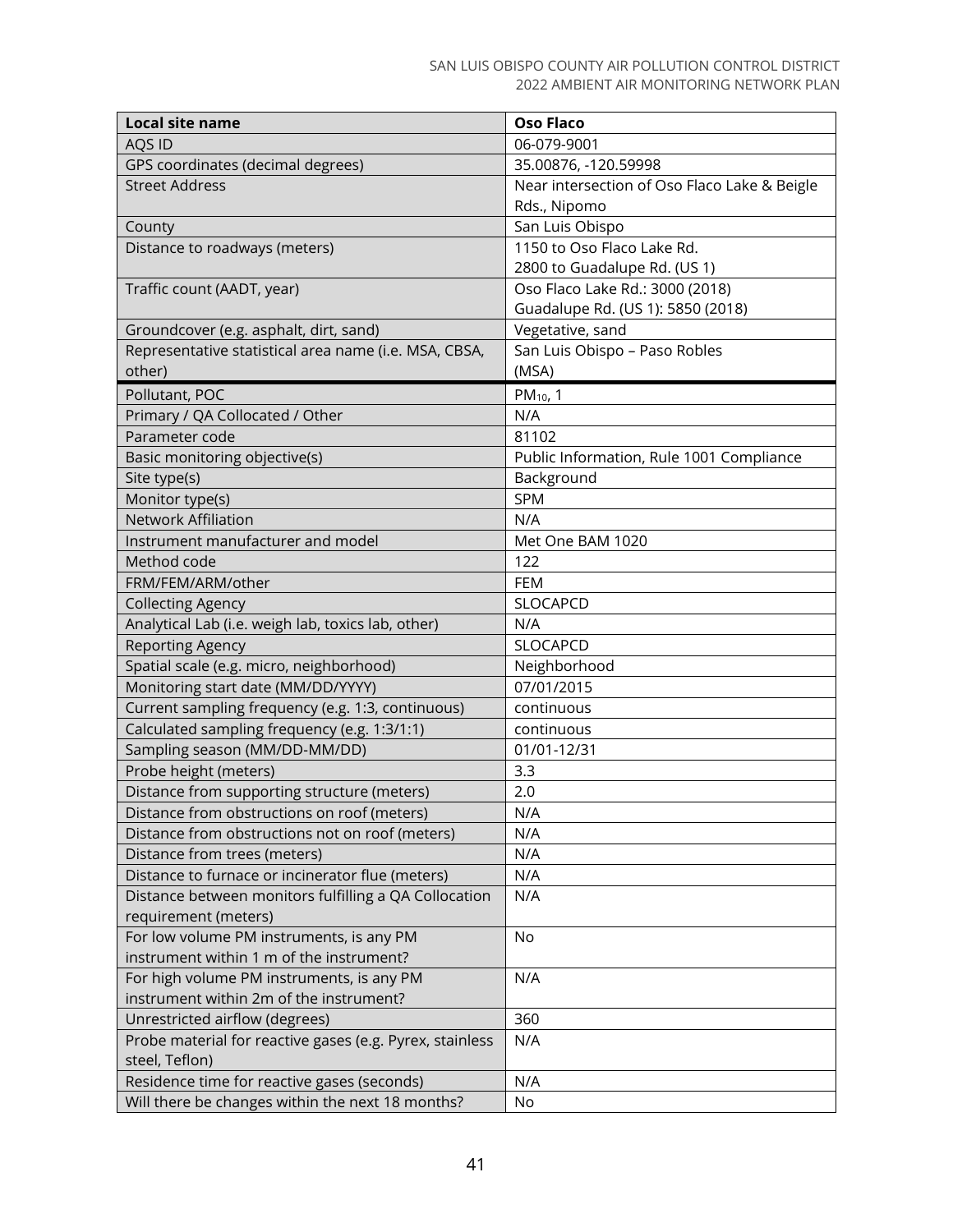| Local site name                                      | <b>Oso Flaco</b> |
|------------------------------------------------------|------------------|
| Is it suitable for comparison against the annual     | N/A              |
| PM2.5?                                               |                  |
| Frequency of flow rate verification for manual PM    | N/A              |
| samplers                                             |                  |
| Frequency of flow rate verification for automated PM | bi-weekly        |
| analyzers                                            |                  |
| Frequency of one-point QC check for gaseous          | N/A              |
| instruments                                          |                  |
| Date of 2021 Annual Performance Evaluation for       | N/A              |
| gaseous parameters                                   |                  |
| Dates of 2021 Semi-Annual Flow Rate Audits for PM    | $5/12/2021*$     |
| monitors                                             |                  |

\*Logistic issues limited the QA Audit to only once for 2021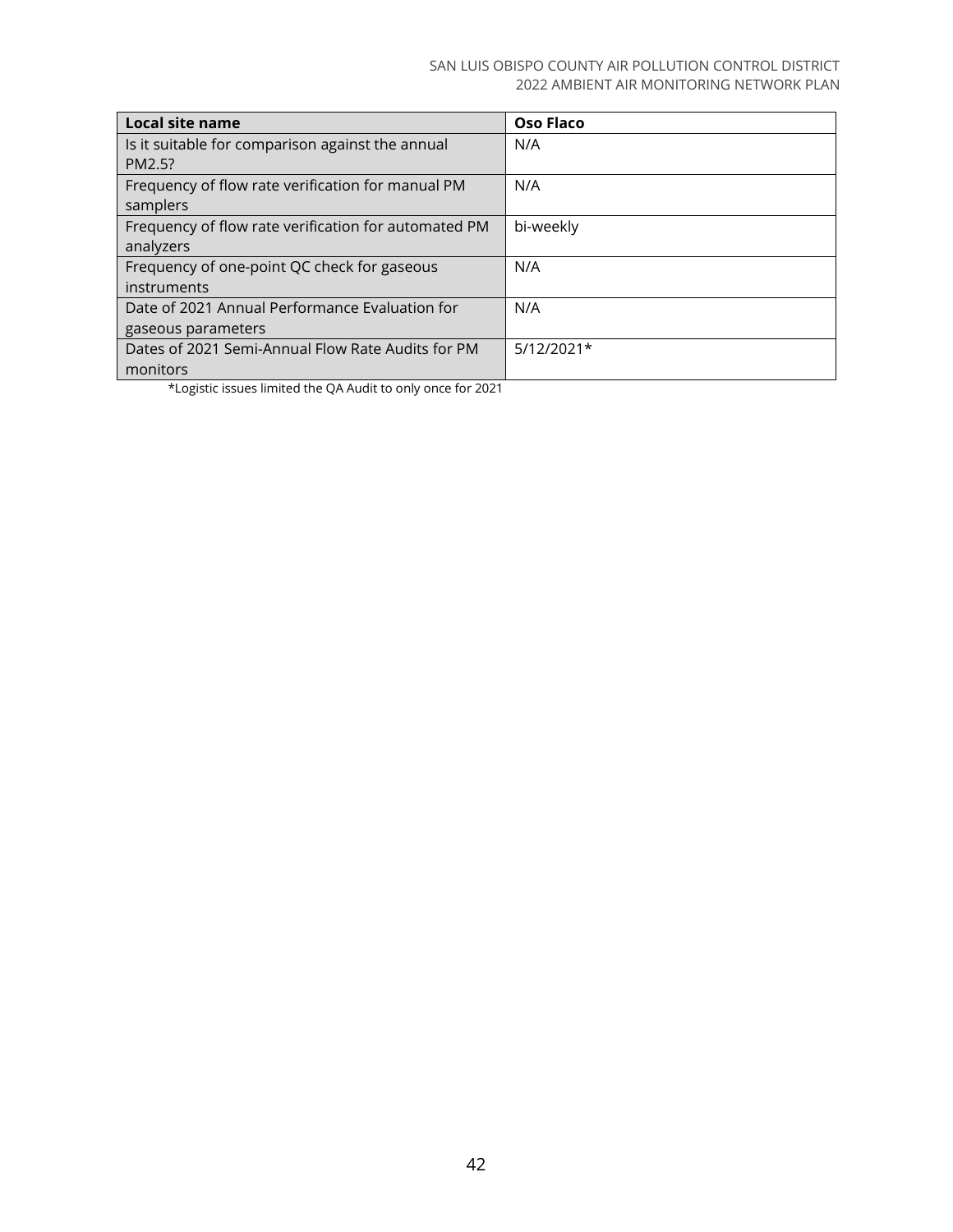| Local site name                                          | SAN LUIS OBISPO - ROBERTO CT. |                      |  |
|----------------------------------------------------------|-------------------------------|----------------------|--|
| AQS ID                                                   | 06-079-2020                   |                      |  |
| GPS coordinates (decimal degrees)                        | 35.25944, -120.64477          |                      |  |
| <b>Street Address</b>                                    | 3433 Roberto Ct               |                      |  |
| County                                                   | San Luis Obispo               |                      |  |
| Distance to roadways (meters)                            | 18 to Roberto Ct.             |                      |  |
| Traffic count (AADT, year)                               | US 101: 65,700 (2018)         |                      |  |
| Groundcover (e.g. asphalt, dirt, sand)                   | asphalt                       |                      |  |
| Representative statistical area name (i.e. MSA, CBSA,    | San Luis Obispo - Paso Robles |                      |  |
| other)                                                   | (MSA)                         |                      |  |
| Pollutant, POC                                           | PM <sub>2.5</sub> , 1         | PM <sub>10</sub> , 2 |  |
| Primary / QA Collocated / Other                          | Primary                       | Primary              |  |
| Parameter code                                           | 88101                         | 81102                |  |
| Basic monitoring objective(s)                            | <b>NAAQS Comparison</b>       | NAAQS Comparison     |  |
| Site type(s)                                             | Max Concentration,            | Max Concentration,   |  |
|                                                          | Source Oriented               | Source Oriented      |  |
| Monitor type(s)                                          | <b>SLAMS</b>                  | <b>SLAMS</b>         |  |
| <b>Network Affiliation</b>                               | N/A                           | N/A                  |  |
| Instrument manufacturer and model                        | Met One BAM 1020              | Met One BAM 1020     |  |
| Method code                                              | 170                           | 122                  |  |
| FRM/FEM/ARM/other                                        | <b>FEM</b>                    | <b>FEM</b>           |  |
| <b>Collecting Agency</b>                                 | SLOCAPCD                      | SLOCAPCD             |  |
| Analytical Lab (i.e. weigh lab, toxics lab, other)       | N/A                           | N/A                  |  |
| <b>Reporting Agency</b>                                  | SLOCAPCD                      | SLOCAPCD             |  |
| Spatial scale (e.g. micro, neighborhood)                 | Neighborhood                  | Neighborhood         |  |
| Monitoring start date (MM/DD/YYYY)                       | 01/01/2021<br>01/01/2021      |                      |  |
| Current sampling frequency (e.g. 1:3, continuous)        | continuous<br>continuous      |                      |  |
| Calculated sampling frequency (e.g. 1:3/1:1)             | continuous<br>continuous      |                      |  |
| Sampling season (MM/DD-MM/DD)                            | 01/01-12/31<br>01/01-12/31    |                      |  |
| Probe height (meters)                                    | 2.75<br>2.75                  |                      |  |
| Distance from supporting structure (meters) <sup>a</sup> | 1.8                           | 1.8                  |  |
| Distance from obstructions on roof (meters)              | N/A                           | N/A                  |  |
| Distance from obstructions not on roof (meters)          | N/A<br>N/A                    |                      |  |
| Distance from trees (meters)                             | 11<br>11                      |                      |  |
| Distance to furnace or incinerator flue (meters)         | 4<br>4                        |                      |  |
| Distance between monitors fulfilling a QA Collocation    | N/A                           | N/A                  |  |
| requirement (meters)                                     |                               |                      |  |
| For low volume PM instruments, is any PM instrument      | No                            | No                   |  |
| within 1 m of the instrument?                            |                               |                      |  |
| For high volume PM instruments, is any PM instrument     | N/A                           | N/A                  |  |
| within 2m of the instrument?                             |                               |                      |  |
| Unrestricted airflow (degrees)                           | 360                           | 360                  |  |
| Probe material for reactive gases (e.g. Pyrex, stainless | N/A                           | N/A                  |  |
| steel, Teflon)                                           |                               |                      |  |
| Residence time for reactive gases (seconds)              | N/A                           | N/A                  |  |
| Will there be changes within the next 18 months?         | No                            | No                   |  |
| Is it suitable for comparison against the annual PM2.5?  | Yes                           | N/A                  |  |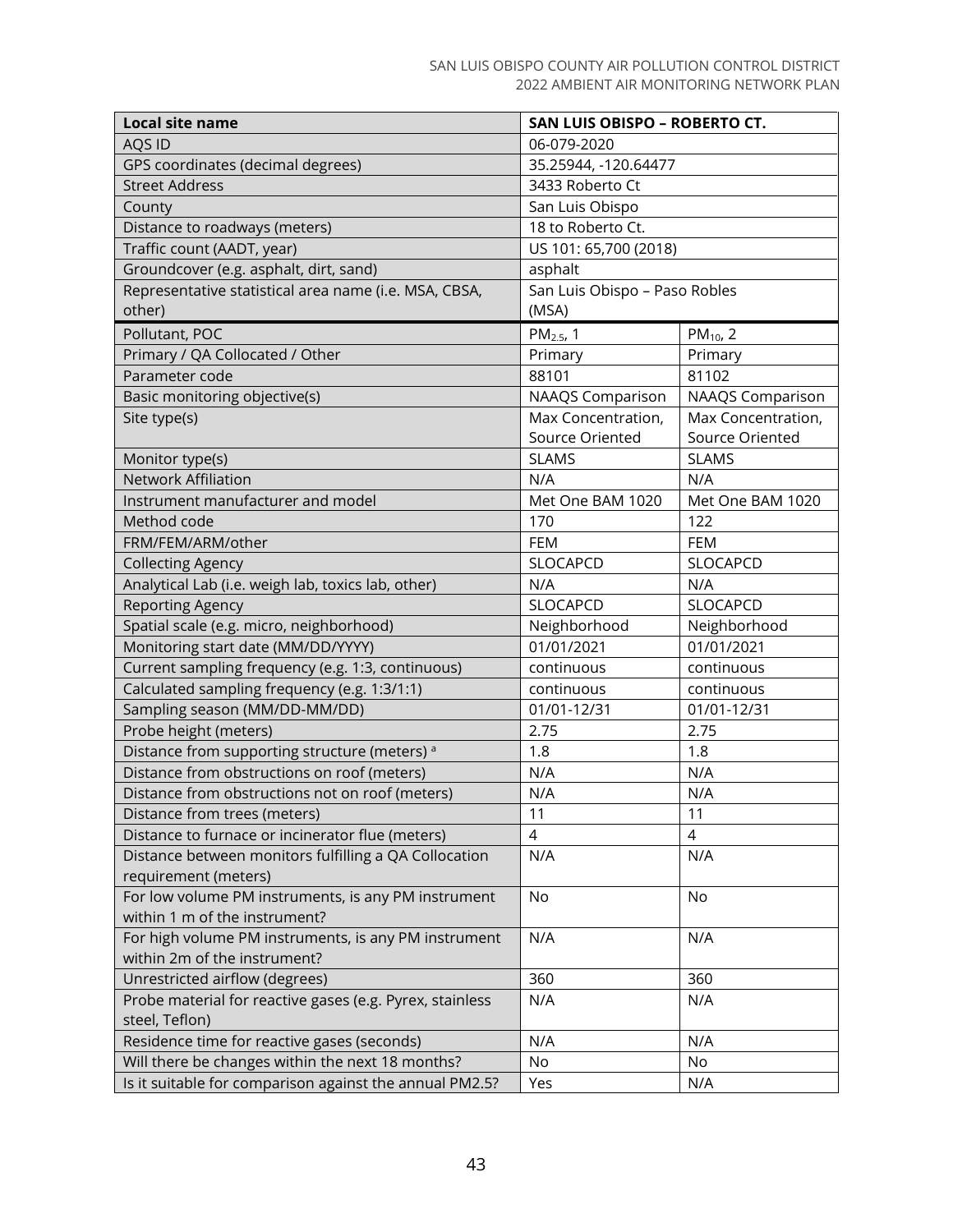| Local site name                                      | SAN LUIS OBISPO - ROBERTO CT. |            |  |
|------------------------------------------------------|-------------------------------|------------|--|
| Frequency of flow rate verification for manual PM    | N/A                           | N/A        |  |
| samplers                                             |                               |            |  |
| Frequency of flow rate verification for automated PM | bi-weekly                     | bi-weekly  |  |
| analyzers                                            |                               |            |  |
| Frequency of one-point QC check for gaseous          | N/A                           | N/A        |  |
| instruments                                          |                               |            |  |
| Date of 2021 Annual Performance Evaluation for       | N/A                           | N/A        |  |
| gaseous parameters                                   |                               |            |  |
| Dates of 2021 Semi-Annual Flow Rate Audits for PM    | 5/12/2021                     | 5/12/2021  |  |
| monitors                                             | 10/27/2021                    | 10/27/2021 |  |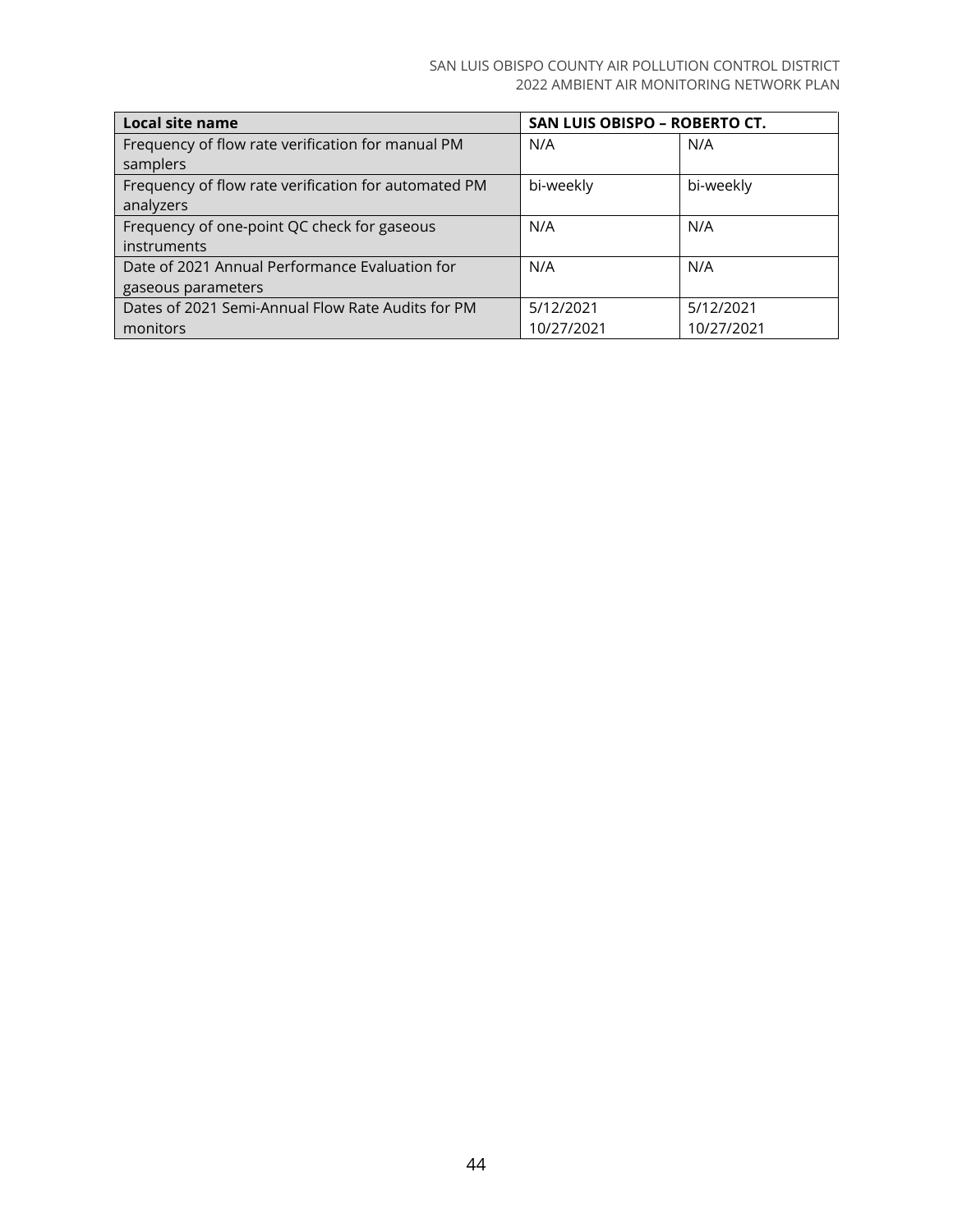# <span id="page-44-0"></span>**Appendix D: Non SLAMS Network Operations**

In addition to these SLAMS and SPM stations mentioned in the main report, SLOCAPCD also conducts temporary monitoring projects to support certain objectives. In 2016, SLOCAPCD received an EPA multipurpose grant for the construction of a mobile particulate monitoring platform to be used for further characterizing dust impacts downwind of the ODSVRA. The platform, which hosts meteorological sensors and  $PM_{10}$  and  $PM_{2.5}$  FEM BAM monitors, was completed in the spring of 2017. Since then, it has been deployed to various locations on the Nipomo Mesa.

Similarly, SLOCAPCD has conducted temporary PM<sub>10</sub> monitoring in Oceano and on the Nipomo Mesa using funding from AB 617 Community Air Protection Implementation Grant Program, which was awarded to SLOCAPCD by CARB. In 2021, on the Nipomo Mesa, the SLOCAPCD is continuing operation of temporary PM<sub>10</sub> monitoring with non-FEM BAMs near Dorothea Lange Elementary School and North View Avenue in Nipomo. Data collected with these temporary/mobile monitors are not uploaded to AQS but are shown on South County Particulate Matter Air Quality Index map on the [APCD's South County Air Quality](https://www.slocleanair.org/air-quality/south-county.php) webpage. In 2021, SLOCAPCD plans to replace the North View Avenue BAM with an IQAir AirVisual sensor.

SLOCAPCD is also actively engaged in testing and deploying networks of non-FRM/non-FEM low-cost sensors. In collaboration with CARB, South Coast AQMD, residents, and a variety of community partners, we have deployed dozens of Purple Air sensors throughout the county. These are visible on the Purple Air website.<sup>[8](#page-44-1)</sup> We have also deployed several IQAir AirVisual sensors, including four in Oceano as part of the AB 617 Community Air Protection Implementation Grant Program. Purple Air sensors have been proven to be useful sensors in smoke and wildfire monitoring and IQAir AirVisual sensors are useful for PM10 monitoring on the Nipomo Mesa/Oceano area.

Additionally, the SLOCAPCD has a data feed from the monitoring station at Sentinel Peak Resources' Arroyo Grande Oilfield in Price Canyon, but it does not play any role in data collection or validation. Table 3 summarizes the pollutant and meteorological parameters monitored at these non-SLAMS stations.

| <b>Site/Station</b>        | Hydrogen<br><b>Sulfide</b> | $PM_{10}$ | PM <sub>2.5</sub> | <b>Relative</b><br><b>Humidity</b> | Wind <sup>a</sup> | <b>Temp</b> |  |  |  |  |
|----------------------------|----------------------------|-----------|-------------------|------------------------------------|-------------------|-------------|--|--|--|--|
| Oso Flaco (SPM)            |                            | X         |                   | Χ                                  | X                 | Χ           |  |  |  |  |
| Price Canyon               | Χ                          |           |                   | Χ                                  | Χ                 | Χ           |  |  |  |  |
| Oilfield                   |                            |           |                   |                                    |                   |             |  |  |  |  |
| Mobile Monitor b           |                            | Χ         | Χ                 |                                    | X                 | Χ           |  |  |  |  |
| Temporary PM <sub>10</sub> |                            | Χ         |                   |                                    |                   |             |  |  |  |  |
| (North View Ave)           |                            |           |                   |                                    |                   |             |  |  |  |  |
| Calle Cielo                |                            | Χ         |                   |                                    |                   |             |  |  |  |  |
| Dorothea Lange             |                            | Χ         |                   |                                    |                   |             |  |  |  |  |

#### **Table 3: Summary of Parameters Currently Monitored at Non-SLAMS in San Luis Obispo County**

<span id="page-44-1"></span><sup>&</sup>lt;sup>8</sup> Purple Air, "Map - Purple Air," [https://www.purpleair.com/map.](https://www.purpleair.com/map)